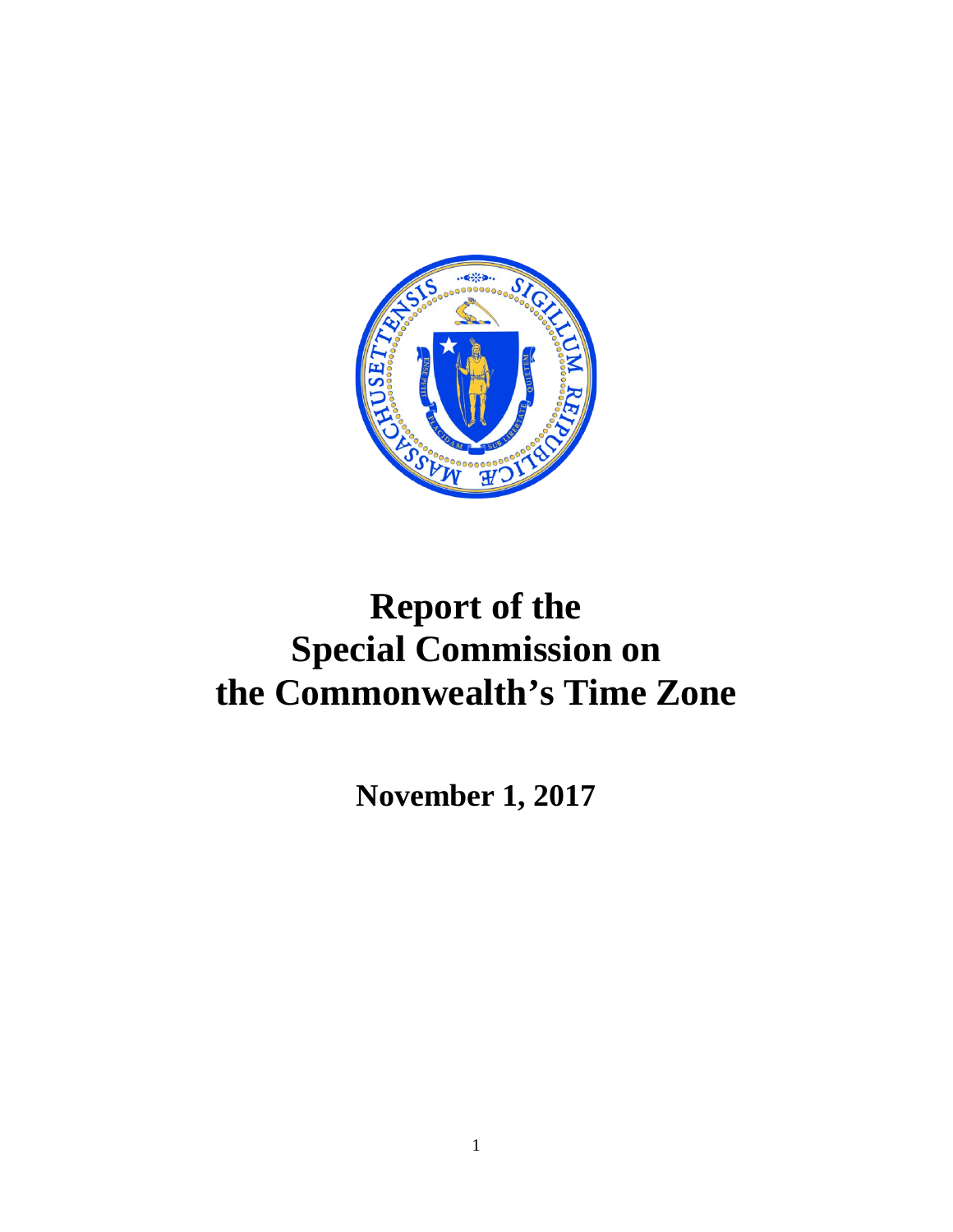## **Contents**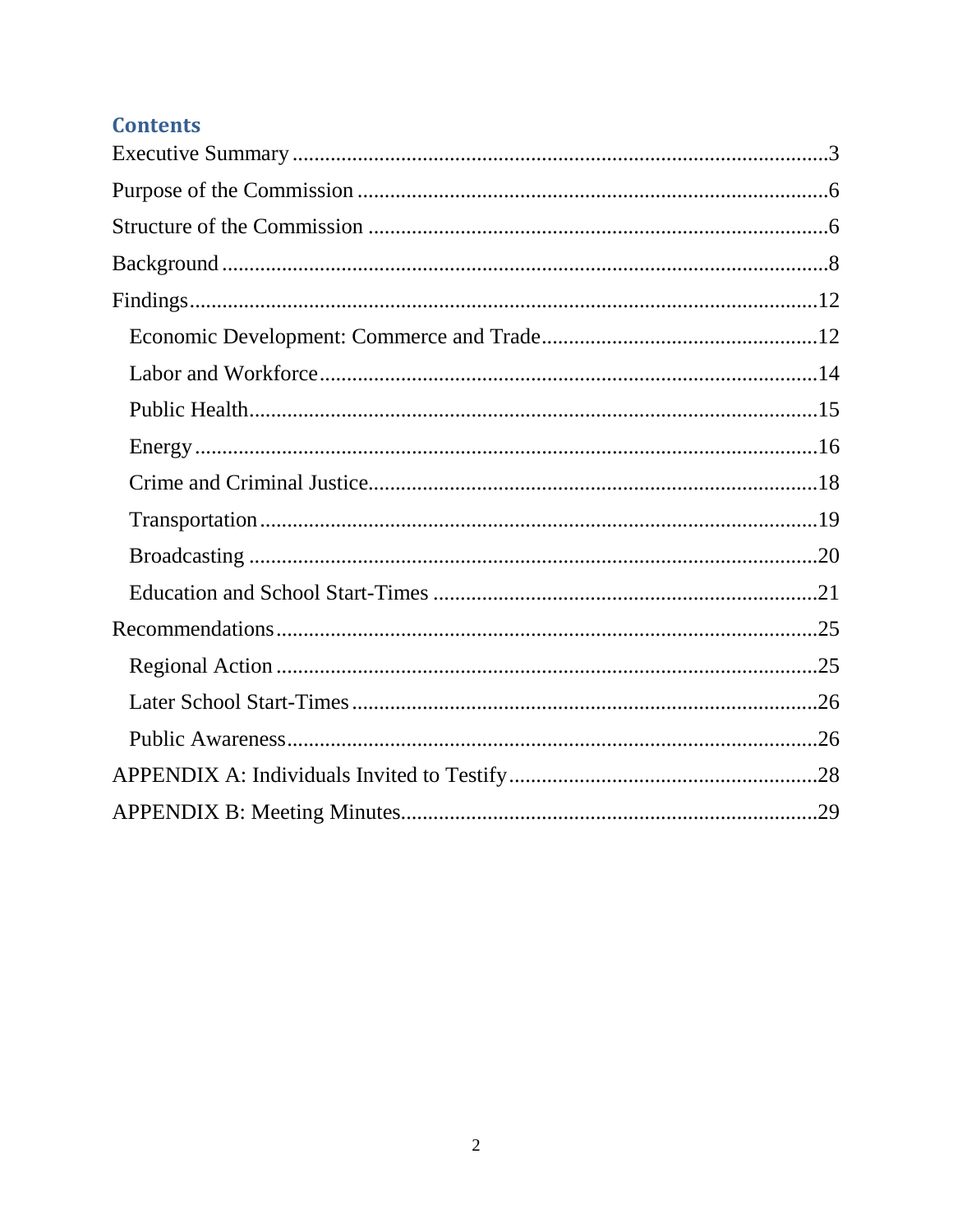## <span id="page-2-0"></span>**Executive Summary**

## **Purpose of the Special Commission**

In the summer of 2016, the Legislature passed *An Act relative to job creation and workforce development*. Section 136 of the bill established a special commission with the purpose of conducting "a comprehensive study relative to the practical, economic, fiscal and health related impacts of the commonwealth remaining on Eastern Daylight Time, 4 hours behind coordinated universal time, also known as Atlantic Standard Time, throughout the calendar year."

#### **Structure of the Special Commission**

The statute that established the special commission required that the commission consist of 11 members appointed by the governor, the speaker of the House, the president of the Senate, the House minority leader, and the Senate minority leader.

## **Background**

Twice a year, as Massachusetts residents are reminded to set their clocks forward or back an hour, media outlets inundate the public with anecdotes and opinions about this practice. Until the formation of this Commission, however, the Commonwealth had not tasked any group with researching or analyzing the wisdom of maintaining the status quo of switching back-and-forth between daylight saving time ("DST") and standard time.

The tradition of moving the clocks forward one hour and back one hour annually may appear longstanding, but DST was only introduced in the United States during World War I, and then federally abandoned (although intermittently used by some states) until 1966 when Congress passed the Uniform Time Act, which established DST as running from the last Sunday of April until the last Sunday in October. DST dates have been amended several times since 1966. The current dates for "springing forward" and "falling back" – the second Sunday in March and the first Sunday in November – have been in place since 2007.

One of 17 states in the Eastern Time Zone, Massachusetts currently follows Eastern Daylight Time ("EDT," coordinated universal time minus 4 hours) when observing DST, and Eastern Standard Time ("EST," coordinated universal time minus five hours) when observing standard time. Although DST is observed in 48 states (Hawaii and Arizona – with the exception of the Navajo Nation – do not participate), a surprising lack of uniformity exists around the world. DST is employed in only about 70 countries. Most of Africa and Asia do not observe DST, and South America is split, with many of its northern countries not observing DST, while nations like Paraguay and southern Brazil following DST. Even countries that observe DST have inconsistent start and end dates. For example, Canada follows the U.S.'s DST dates, Europe observes DST but switches its clocks a few weeks after the U.S, and parts of Australia that observe DST do so during the brighter months of the Australian year, October through April.

No mechanism exists through which Massachusetts could adopt year-round DST, as federal law only allows states to opt out of DST. But the state could effectively achieve that goal by moving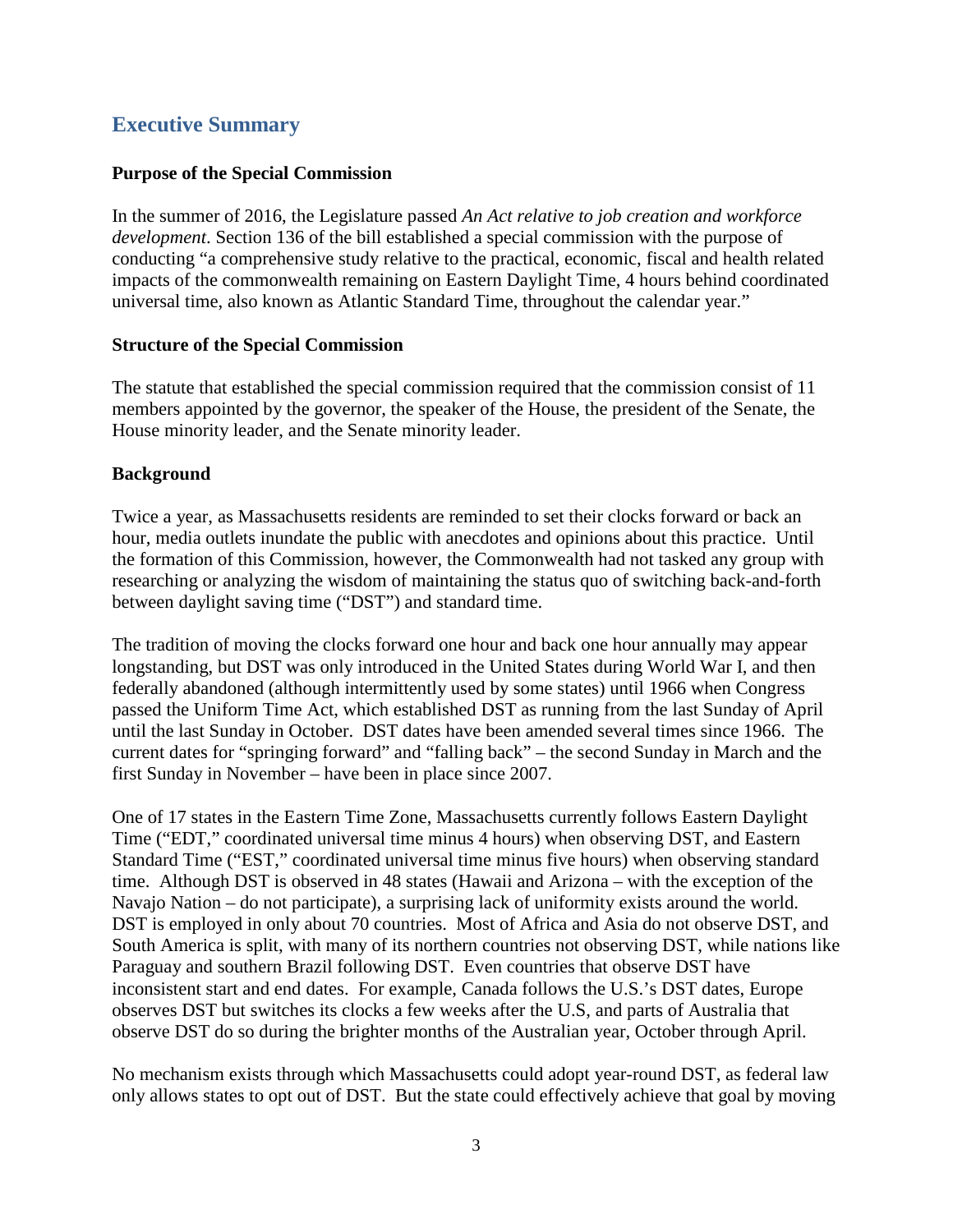from the Eastern Time Zone to the Atlantic Time Zone and then opting out of DST. Several states are considering bills that would move them to year-round DST, including four of the five other New England states. If Massachusetts does move to the Atlantic Time Zone and opt out of DST, then the Commonwealth would be an hour ahead for roughly four months each year.

## **Findings**

This Commission researched and evaluated the impact of DST to understand whether the inconvenience of changing clocks twice per year is fulfilling goals in various policy areas from energy to crime to public health. Following this analysis, the Commission considered whether Massachusetts should move to the Atlantic Time Zone (effectively observing year-round DST).

The Commission utilized a data-driven approach in reaching its findings and recommendations, relying on experts, academic papers, facts, and data. The Commission finds as follows:

- *Economic Development: Commerce and Trade.* The U.S. has a history of adjusting the clocks or the calendar to increase retail sales, and year-round DST has the potential to create economic growth in Massachusetts as people tend to shop, dine out, and engage in commercial activities more in after-work daylight. Year-round DST could also increase the state's competitiveness in attracting and retaining a talented workforce by mitigating the negative effects of Massachusetts' dark winters and improving quality-of-life.
- *Labor and Workforce*. Eliminating the spring transition to DST could increase productivity and cut down on both the number and severity of on-the-job injuries, which would lead to lower costs for businesses (e.g. more productivity, lower rates for workers' compensation insurance, and less need for hiring and training replacement workers).
- *Public Health*. Adopting year-round DST could improve public health in the Commonwealth by eliminating the annual spring transition to DST—and the corresponding increase in traffic fatalities, workplace injuries, and heart attacks—and also by providing residents with additional evening daylight during the winter, which would lead to increased physical activity among residents.
- *Energy.* Year-round DST has the potential to produce energy savings for Massachusetts residents. Due to the timing of those savings and New England's current energy portfolio, year-round DST could lead to meaningful reductions in both future energy costs and greenhouse gas emissions.
- *Crime and Criminal Justice*. Research suggests that year-round DST would reduce street crime, produce substantial social cost savings, and also reduce inequities within the criminal justice system.
- *Transportation*. Year-round DST could have a mixed impact on transportation, and create additional business complexity in moving goods and services. While year-round DST would lead to fewer traffic fatalities, unilateral action by Massachusetts would complicate interstate travel.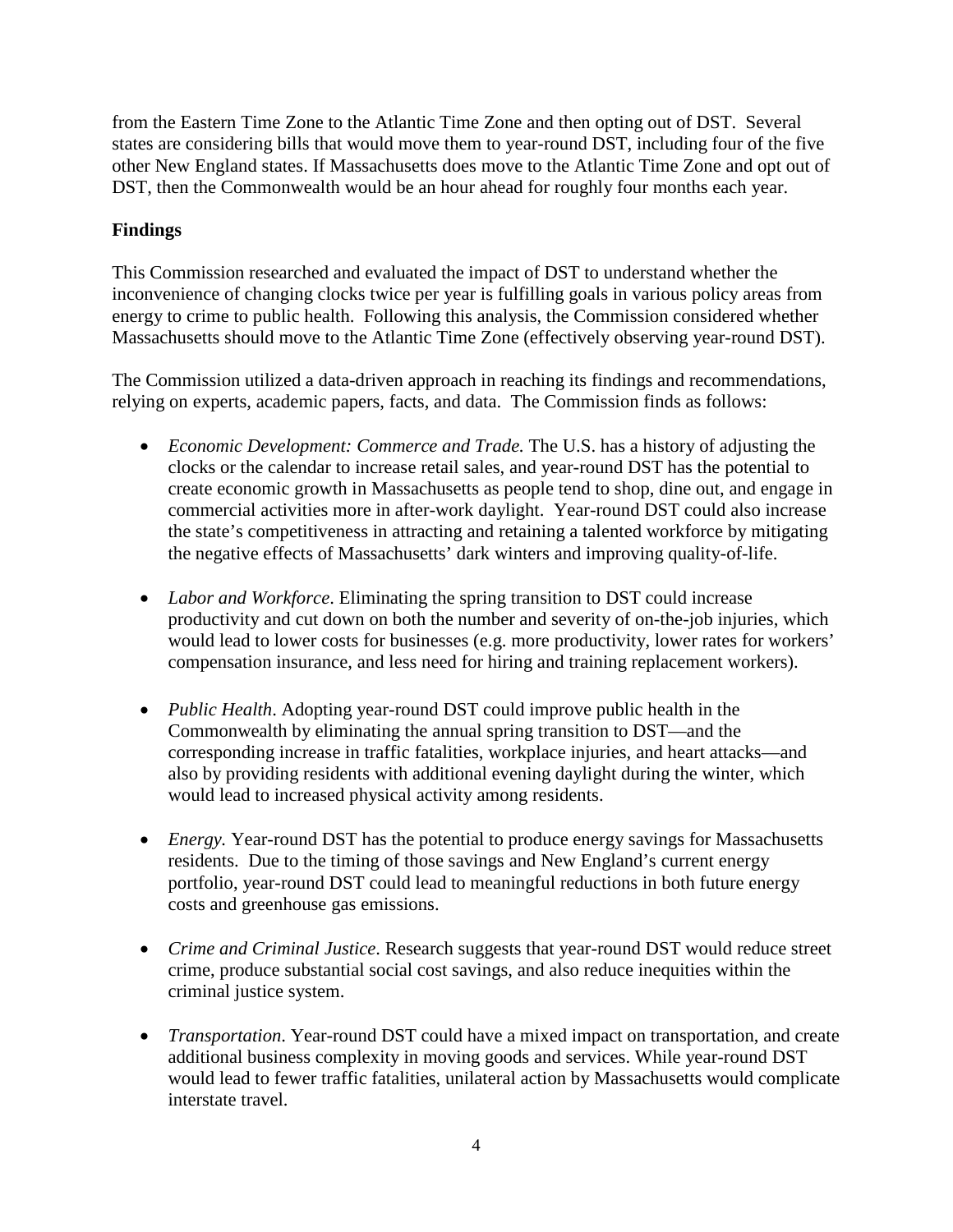- *Broadcasting*. Year-round DST may have some negative effects on broadcasters and scheduled television programming unless other states also adopt year-round DST.
- *Education and School Start-Times*. With current school schedules remaining in place, year-round DST could pose a safety risk during the winter to children waiting for the school bus in the dark and to adolescents driving in the early morning. Those risks could be mitigated by delaying school start-times, which is a cost-effective way to alleviate safety concerns as well as improve students' physical and mental health, attendance and graduation rates, tardiness and dropout rates, and grades and standardized test scores.

## **Recommendations**

Based on its research and findings, and after weighing the costs and benefits associated with the observance of time in Massachusetts, the Commission believes that, under certain circumstances, the Commonwealth could make a data-driven case for moving to the Atlantic Time Zone yearround (effectively observing year-round DST). Although there are appreciable costs associated with making this change, on balance the Commission finds that doing so could have positive benefits that largely stem from the absence of a spring transition to DST and the additional hour of winter evening daylight.

However, the Commission does not recommend a simple switch to the Atlantic Time Zone, and cautions that several qualifiers should accompany future conversations or legislative proposals with respect to how Massachusetts observes time. The Commission offers the following blueprint of concerns for a thoughtful implementation of year-round DST, should Massachusetts ever decide to pursue this policy change:

- *Regional action*. Massachusetts should only move to year-round DST if a majority of other Northeast states – possibly including New York – also do so. To facilitate regional action, the Legislature and Governor should raise this issue with other Northeastern legislative and executive bodies, including the National Conference of State Legislatures, the Council of State Governments, Coalition of Northeast Governors, and gatherings of New England Governors and Easter Canadian Premiers.
- *Later school start-times*. Any move to year-round DST should be accompanied by statewide standards for delaying school start-times to mitigate safety issues; improve student academic performance, health, and well-being; and add significantly to the other economic benefits related to year-round DST.
- *Public awareness*. The Commonwealth should not adopt year-round DST unless it simultaneously commits funding to educate the public about the implications of the change. Even if Massachusetts does not adopt year-round DST, public awareness initiatives about transitions to and from DST would still be beneficial. For instance, public health announcements preceding the spring transition to DST would help residents prepare for the sleep loss caused by the transition so that they could try to mitigate its negative consequences.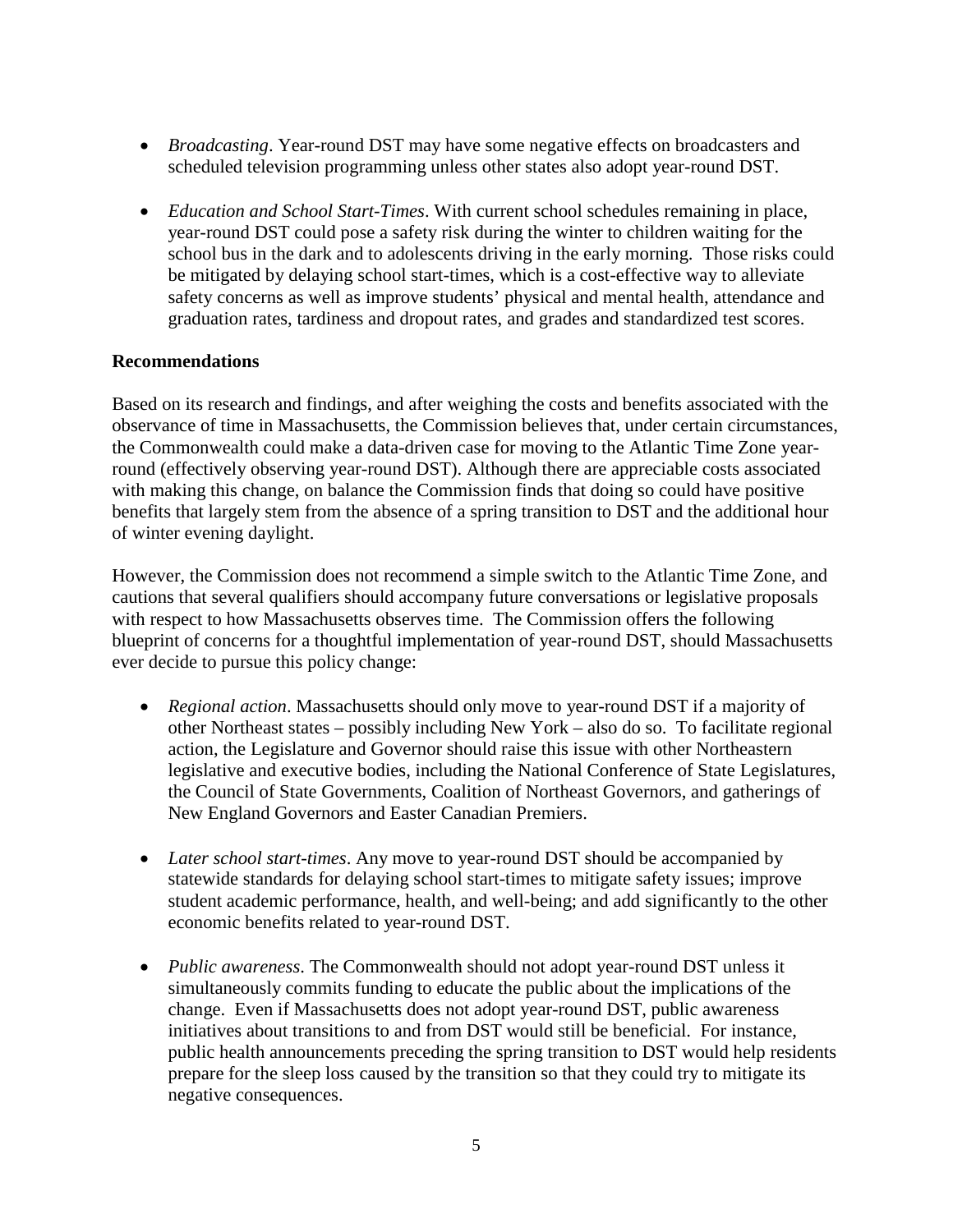## <span id="page-5-0"></span>**Purpose of the Commission**

In the summer of 2016, the Legislature passed *An Act relative to job creation and workforce development*. Section 136 of Chapter 219 of the Acts of 2016 established that:

[T]here shall be a special commission to conduct a comprehensive study relative to the practical, economic, fiscal and health related impacts of the commonwealth remaining on eastern daylight time, 4 hours behind coordinated universal time, also known as Atlantic standard time, throughout the calendar year. The commission shall focus on the impact to local and regional economies, education, public health, transportation, energy consumption, commerce and trade if the time zone is altered.

To carry out its purpose, the Commission held several public meetings during which it received testimony from a variety of experts and stakeholders. Experts reported on a variety of subjects, including the history of times zones in the United States, economic and retail development, criminal activity, the region's energy system, transportation, broadcasting, public health, and school start-time/student performance impacts related to daylight and time zones.

For a complete list of meeting participants, subject matters, and testimony offered, please refer to Appendices A and B of this report.

## <span id="page-5-1"></span>**Structure of the Commission**

The statute that established the Commission also delineated its structure and required that the Commission be made up of eleven members appointed as follows:

The commission shall be comprised of the following members: 3 members to be appointed by the governor, 1 of whom shall be a member of the executive office of health and human services and 1 of whom shall be a member of the executive office of education; 3 members to be appointed by the president of the senate, 1 of whom shall have expertise in economic development and 1 of whom shall have expertise in energy; 1 member to be appointed by the senate minority leader; 3 members to be appointed by the speaker of the house of representatives, 1 of whom shall have expertise in interstate commerce and 1 of whom shall have expertise in transportation; and 1 member to be appointed by the house minority leader.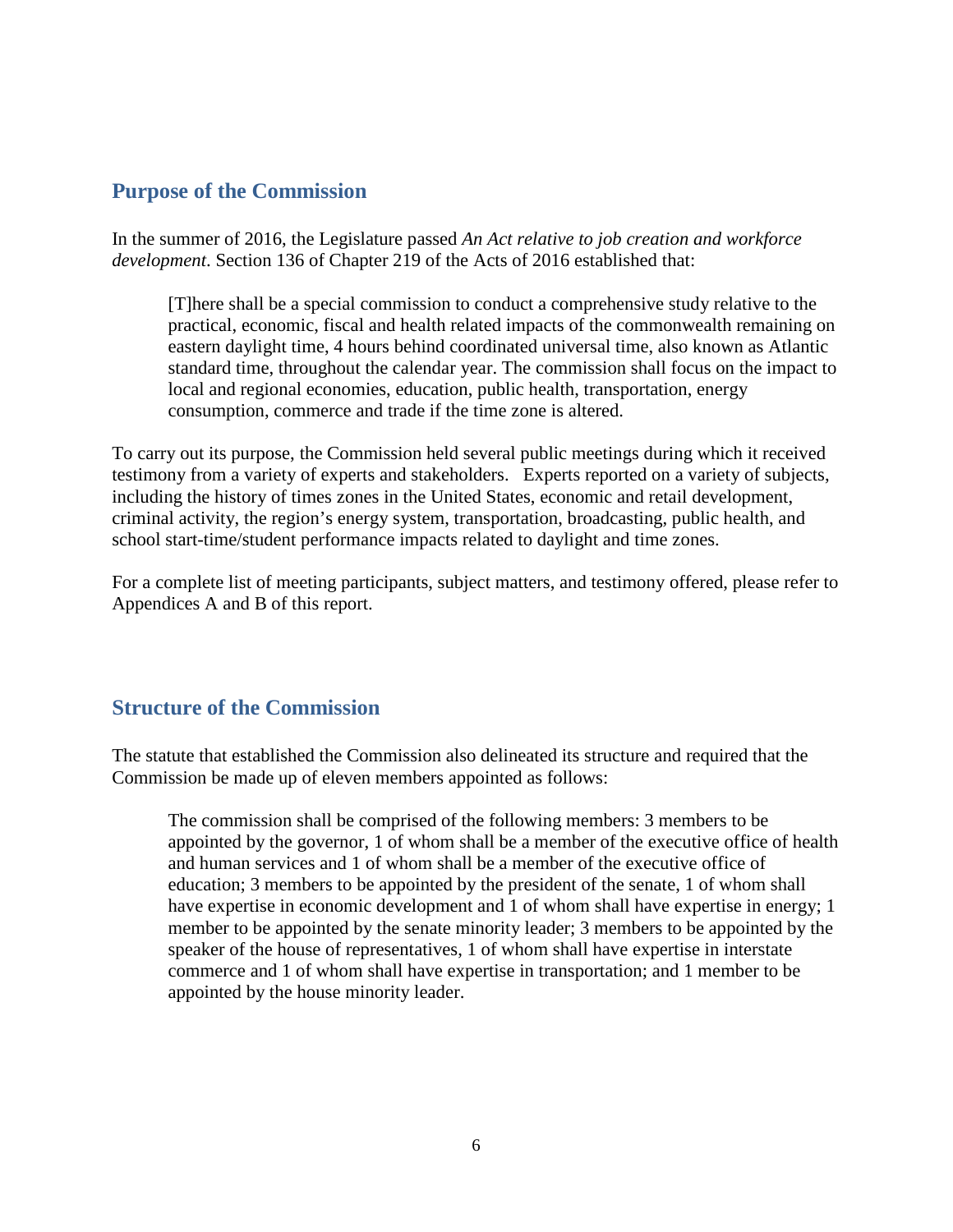In accordance with the statutory guidelines, the members of the Commission are:

#### **Senate president appointments:**

Senator Eileen Donoghue, Chair First Middlesex District

Mr. Peter Shattuck (replaced by Ms. Amy Boyd in September 2017) Acadia Center

Mr. Thomas Emswiler Public health advocate

#### **Speaker of the House appointments:**

Representative Daniel Cahill Tenth Essex District

Representative Michael Finn Sixth Hampden District

Dr. Judith Owens Director of the Center for Pediatric Sleep Disorders, Boston Children's Hospital

#### **Governor appointments:**

Mr. Tim Miley (replaced by Ms. Jennifer Barrelle in August 2017) Department of Public Health

Mr. Robert LePage Assistant Secretary for Career Education, Executive Office of Education

Mr. John Warren General Manager of the Sports Licensed Division, Reebok International, LTD

#### **Senate minority leader appointment:**

Dr. Yvonne Spicer Vice President for Advocacy & Educational Partnerships, National Center for Technological Literacy

#### **House minority leader appointment:**

Representative Paul Frost Seventh Worcester District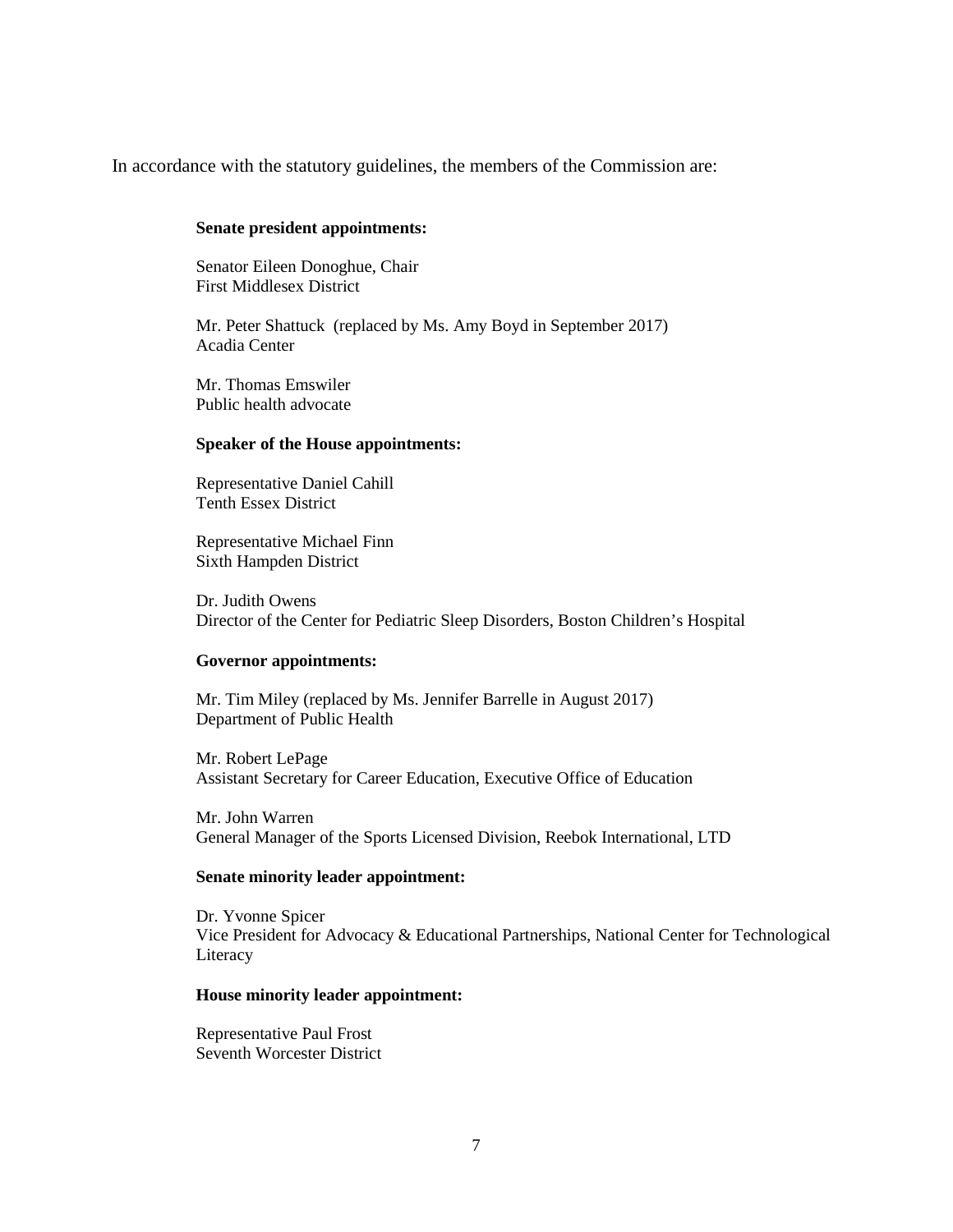## <span id="page-7-0"></span>**Background**

DST began during World War I when Germany moved its clocks back to reduce electricity usage and make more coal available for other uses.<sup>[1](#page-7-1)</sup> The United States followed suit, passing the Standard Time Act of 1918, which established the four time zones still found across the continental United States.<sup>[2](#page-7-2)</sup> The national observation of DST ceased after the war, but many states, counties, and even individual municipalities continued the practice, creating a confusing patchwork of DST observance across the country.<sup>[3](#page-7-3)</sup>

The lack of a standardized approach to DST complicated commerce, particularly in the transportation and broadcasting industries, which prompted Congress to act. [4](#page-7-4) The Uniform Time Act of 1966 created a system in which every state observed DST beginning on the last Sunday in April and ending on the last Sunday in October, unless an entire state opted out of DST.<sup>[5](#page-7-5)</sup> The Act was later amended so that a state straddling two time zones could exempt a portion of the state from DST. The Uniform Time Act ended the country's slapdash geographical calendar of DST observances.<sup>[6](#page-7-6)</sup>

During the oil embargo of 19[7](#page-7-7)3, Congress experimented with year-round DST to conserve fuel.<sup>7</sup> The experiment was intended to last from January 6, 1974, to April 27, 1975, although the country returned to an abbreviated period of standard time after parents raised concerns about children walking to school in the dark. $8$  In 1975, the U.S. Department of Transportation evaluated the experiment and determined that extending the DST period from six to eight months could have modest benefits "in the areas of energy conservation, overall traffic safety, and reduced violent crime."<sup>[9](#page-7-9)</sup>

In 1986, Congress advanced the start date of DST by three weeks to the first Sunday in April in another attempt to conserve energy.<sup>[10](#page-7-10)</sup> Then, in 2007, following the passage of the Energy Policy Act of 2005, the start date of DST moved forward an additional three weeks to the second Sunday in March, and the end date moved back one week to the first Sunday in November.<sup>[11](#page-7-11)</sup>

<span id="page-7-1"></span> <sup>1</sup> Matthew J. Kochten & Laura E. Grant, *Does Daylight Saving Time Save Energy? Evidence from a Natural Experiment in Indiana*, 93 Review of Econ. and Stat. 1172, 1172 (2011). <sup>2</sup> Daniel S. Hammermesh et. al, *Cues for Timing and Coordination: Latitude, Letterman, and Longitude*, 26 J. Lab.

<span id="page-7-2"></span>Econ. 223, 227 (2008).

<span id="page-7-3"></span><sup>&</sup>lt;sup>3</sup> Jody Brumage, *The Uniform Time Act of 1966*, Robert C. Byrd Center for Congr. History and Educ. (Mar. 15, 2009), www.byrdcenter.org/byrd-center-blog/the-uniform-time-act-of-1966.

<span id="page-7-7"></span><span id="page-7-6"></span>

<span id="page-7-9"></span><span id="page-7-8"></span>

<span id="page-7-5"></span><span id="page-7-4"></span><sup>2002),</sup> www.cyruce.net.org/cyruce comes and some and solven and solve the distribution of  $\frac{1}{4}$  Id.<br>
5 Beth Cook, Cong. Research Serv., R44411, Daylight Saving Time (2016).<br>
6 Id.<br>
8 Id.<br>
9 Office of the Assistant Sec' Final Report on the Operation and Effects of Daylight Saving Time (1975).<br><sup>10</sup> Kochten, *supra* note 1.<br><sup>11</sup> *Id*.

<span id="page-7-11"></span><span id="page-7-10"></span>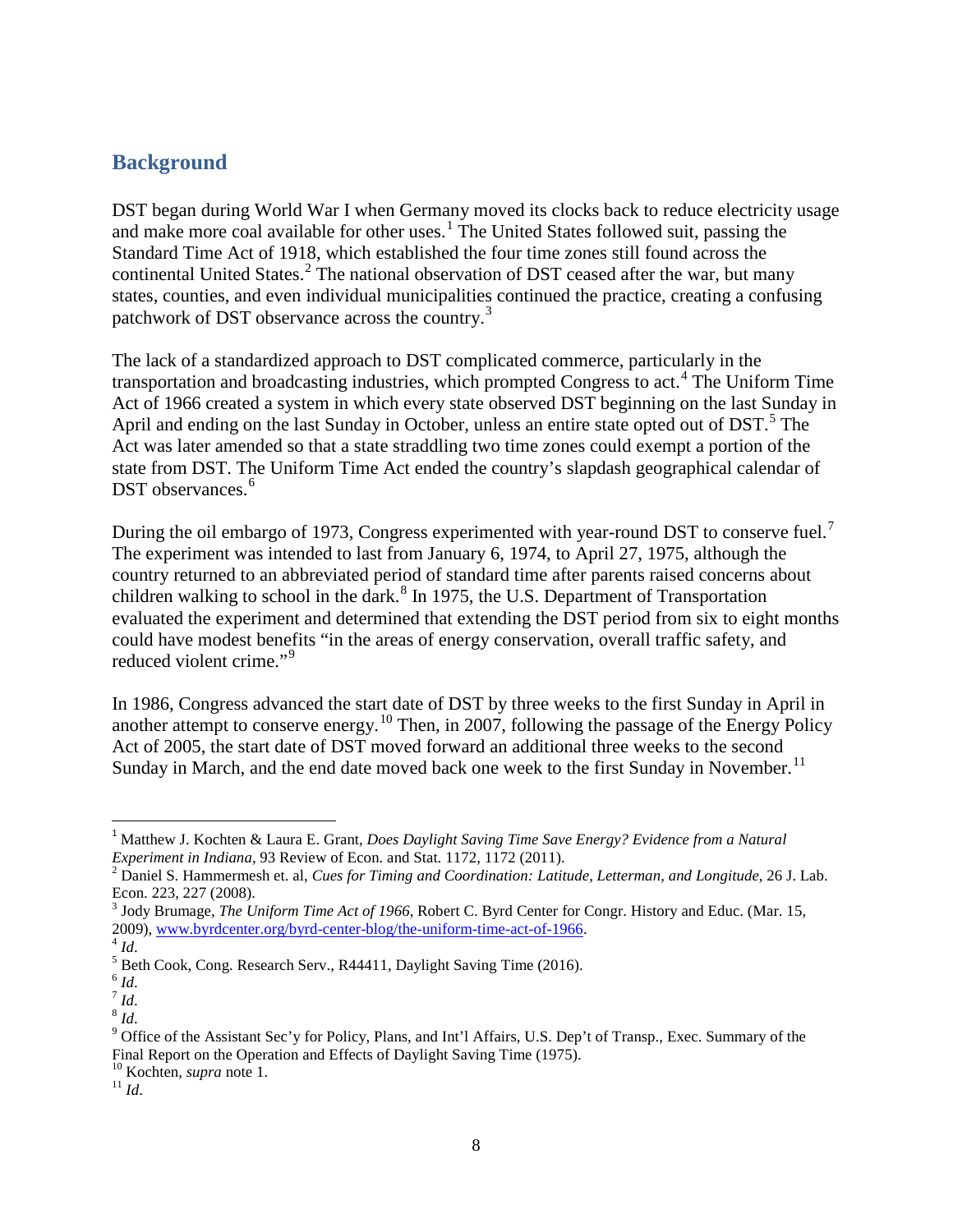Most U.S. states and territories observe DST, with the exceptions of American Samoa, Arizona (except the Navajo Nation, which does observe DST), Guam, Hawaii, the Northern Mariana Islands, Puerto Rico, and the Virgin Islands.<sup>[12](#page-8-0)</sup> Thus, after several decades and two separate extensions, the United States ended up with eight months of DST, the system that remains in place today.<sup>[13](#page-8-1)</sup>



<span id="page-8-1"></span><span id="page-8-0"></span>

<sup>&</sup>lt;sup>12</sup> Cook, *supra* note 5.<br><sup>13</sup> Brian Resnick, *The awfulness of daylight saving time, mapped*, Vox (Mar. 12, 2016, 9:15 am), [www.vox.com/science-and-health/2015/11/19/9762276/daylight-saving-time-bad-mapped.](http://www.vox.com/science-and-health/2015/11/19/9762276/daylight-saving-time-bad-mapped)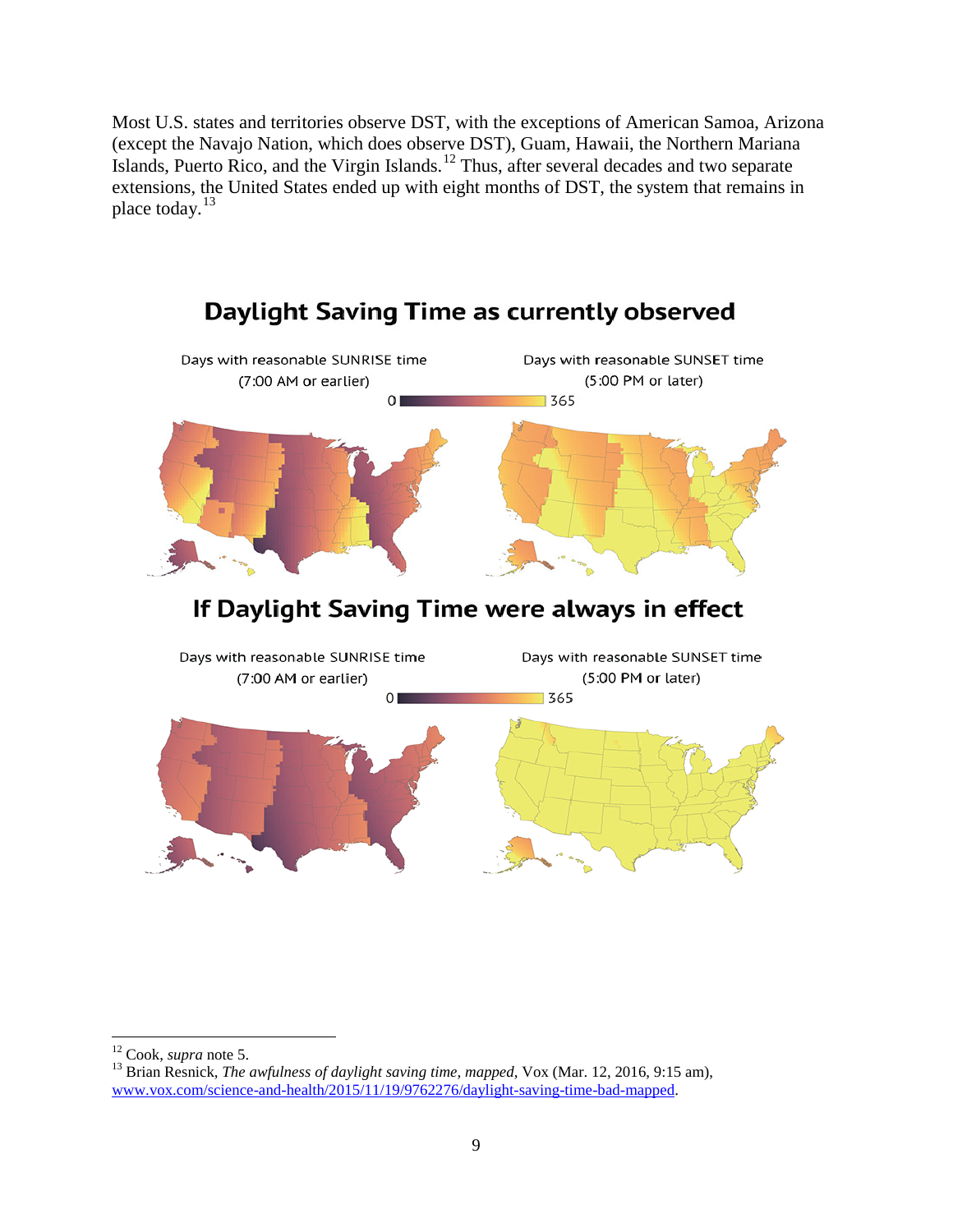Although DST is observed in 48 states, a surprising lack of uniformity exists globally. DST is employed in only about 70 countries.<sup>[14](#page-9-0)</sup> Most of Africa and Asia do not observe DST,  $^{15}$  $^{15}$  $^{15}$  and South America is split, with many of its northern countries not observing DST, while places like Paraguay and southern Brazil follow DST.<sup>[16](#page-9-2)</sup> Even those countries that do observe DST have different start and end dates. For example, Canada follows the United States, Europe observes DST but switches its clocks a few weeks after the United States, and the parts of Australia that observe DST do so from October through April.<sup>[17](#page-9-3)</sup>

No mechanism exists through which Massachusetts could adopt year-round DST, as federal law only allows states to opt out of DST,<sup>[18](#page-9-4)</sup> but the Commonwealth could effectively achieve that goal by moving from the Eastern Time Zone to the Atlantic Time Zone and then opting out of  $\overline{D}ST$ <sup>[19](#page-9-5)</sup> A geographic area can change its time zone through an act of Congress, or through regulations issued by the U.S. Secretary of Transportation.<sup>[20](#page-9-6)</sup> Under the regulatory route—the only approach used in recent decades—a state government petitions for a change in time zone, and the Secretary of Transportation evaluates the petition based on the change's impact on commerce. [21](#page-9-7)

Several other states are considering bills that would move them to year-round DST, including four of the other five New England states.<sup>[22](#page-9-8)</sup> A bill that would have made such a change in Maine—but only if Massachusetts and New Hampshire also participated—passed both legislative chambers but was ultimately laid aside.<sup>[23](#page-9-9)</sup> A similar bill passed New Hampshire's House but was rejected by its Senate.<sup>[24](#page-9-10)</sup> Bills establishing year-round DST were also filed in the Connecticut and Rhode Island legislatures, and in the legislatures of Illinois, Michigan, Mississippi, New Mexico, and Wyoming.<sup>[25](#page-9-11)</sup>

<span id="page-9-0"></span><sup>&</sup>lt;sup>14</sup> Meeting of the Special Comm'n on the Commonwealth's Time Zone [hereinafter Comm'n], statement of Dr. David Prerau (Apr. 12, 2017).

<span id="page-9-1"></span><sup>15</sup> *Worldwide Daylight Saving Time*, Web Exhibits: Daylight Saving Time (2008),

[www.webexhibits.org/daylightsaving/g.html](http://www.webexhibits.org/daylightsaving/g.html) (accessed 9/12/17).<br><sup>17</sup> *Id.* <sup>17</sup> *Id.* <sup>18</sup> Cook, *supra* note 5.

<span id="page-9-2"></span>

<span id="page-9-3"></span>

<span id="page-9-4"></span>

<span id="page-9-5"></span><sup>&</sup>lt;sup>19</sup> Matt O'Brien, *Could New England Secede from Eastern Standard Time?*, Bos. Globe (Mar. 11, 2016), [www.bostonglobe.com/metro/2016/03/11/will-new-england-secede-from-eastern-standard-](http://www.bostonglobe.com/metro/2016/03/11/will-new-england-secede-from-eastern-standard-time/4T9tNuLYXX3rz3SKWMpkZI/story.html)

<span id="page-9-8"></span><span id="page-9-7"></span>

<span id="page-9-6"></span> $\frac{\text{time/4T9tNuLYXX3rz3SKWhpkZI/story.html.}}{20 \text{ U.S. Dep't of Transp., Proceedure for Moving an Area from One Time} \text{ Zone to Another (2013).}}$   $\frac{21 \text{ Id.}}{12 \text{ See Time} \text{ Zone Report:} }$   $\frac{22 \text{ See Time} \text{ Zone Report:} }{22 \text{ See Time} \text{ Zone Report}}$ 

<sup>[</sup>hereinafter Time Zone Report]. <sup>23</sup> Joe Lawlor, *Maine legislators set aside bill to end twice-a-year clock changes*, Press Herald (Jun. 12, 2017),

<span id="page-9-10"></span><span id="page-9-9"></span>[www.pressherald.com/2017/06/12/atlantic-standard-time-zone-bill-all-but-dead-in-legislature/.](http://www.pressherald.com/2017/06/12/atlantic-standard-time-zone-bill-all-but-dead-in-legislature/)<br><sup>24</sup> David Brooks, *Senate votes down push to switch N.H.'s time zone*, Concord Monitor (May 11, 2017), www.concordmonitor.com/t

<span id="page-9-11"></span><sup>&</sup>lt;sup>25</sup> Time-Zone-Report *supra* note 22.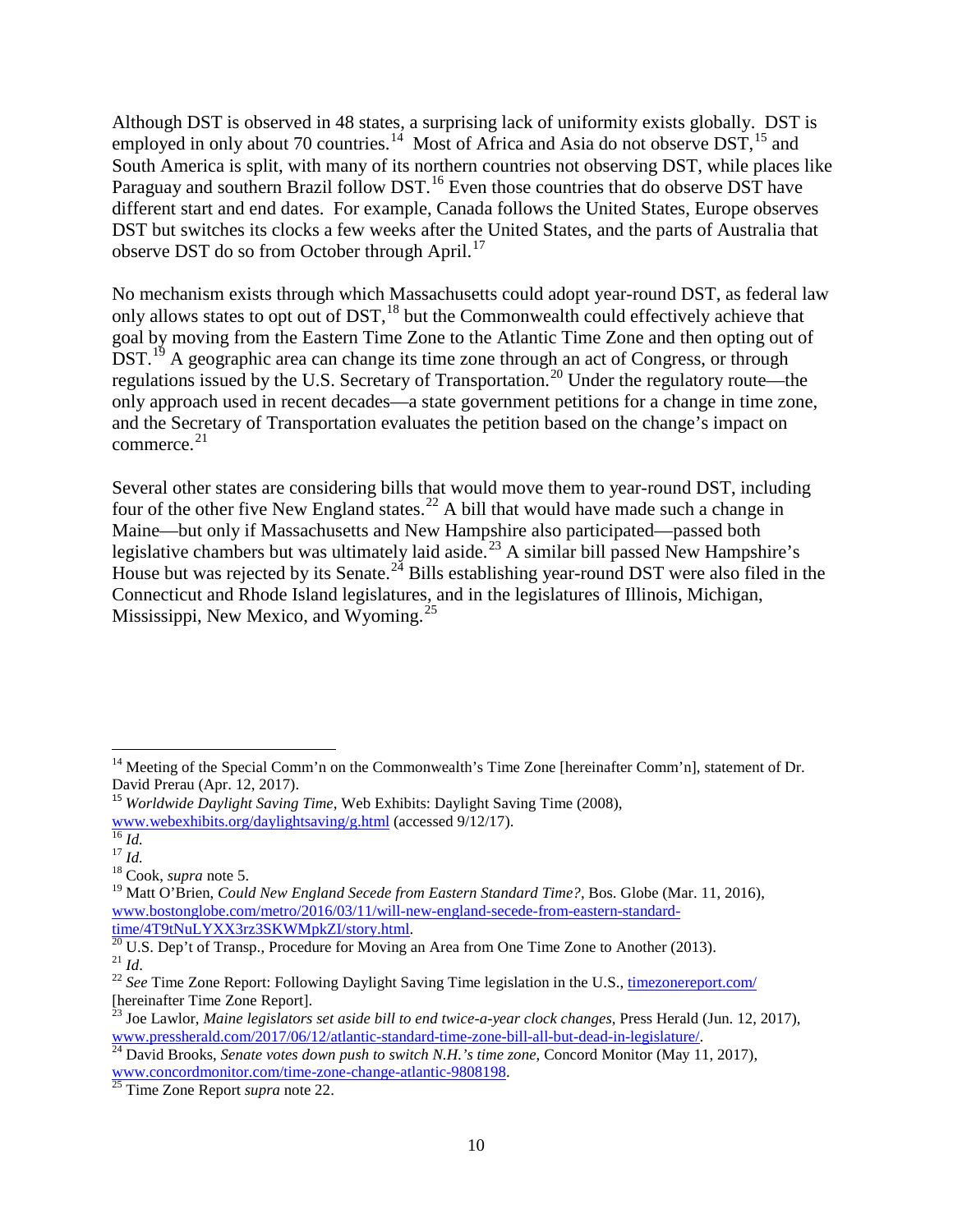If Massachusetts does move to the Atlantic Time Zone and opts out of DST, then the Commonwealth would be an hour ahead of the rest of the East Coast for roughly four months each year.<sup>[26](#page-10-1)</sup>

The following table breaks down the periods of the year when Massachusetts would be in or out of sync with the rest of the Eastern Time Zone:

<span id="page-10-0"></span>

|                                                                                                             | <b>Massachusetts</b>                                     | <b>Rest of Eastern</b><br>Time Zone                      | Difference                      |
|-------------------------------------------------------------------------------------------------------------|----------------------------------------------------------|----------------------------------------------------------|---------------------------------|
| Second Sunday in March<br>until first Sunday in<br>November (34 weeks,<br>roughly 2/3 of the year)          | Coordinated<br><b>Universal Time</b><br>minus four hours | Coordinated<br>Universal Time<br>minus four hours        | No difference                   |
| <b>First Sunday in November</b><br>until second Sunday in<br>March (18 weeks, roughly<br>$1/3$ of the year) | Coordinated<br>Universal Time<br>minus four hours        | Coordinated<br><b>Universal Time</b><br>minus five hours | Massachusetts one<br>hour ahead |

<span id="page-10-1"></span><sup>26</sup> *Supra* note 14, statement of Dr. David Prerau (Apr. 12, 2017).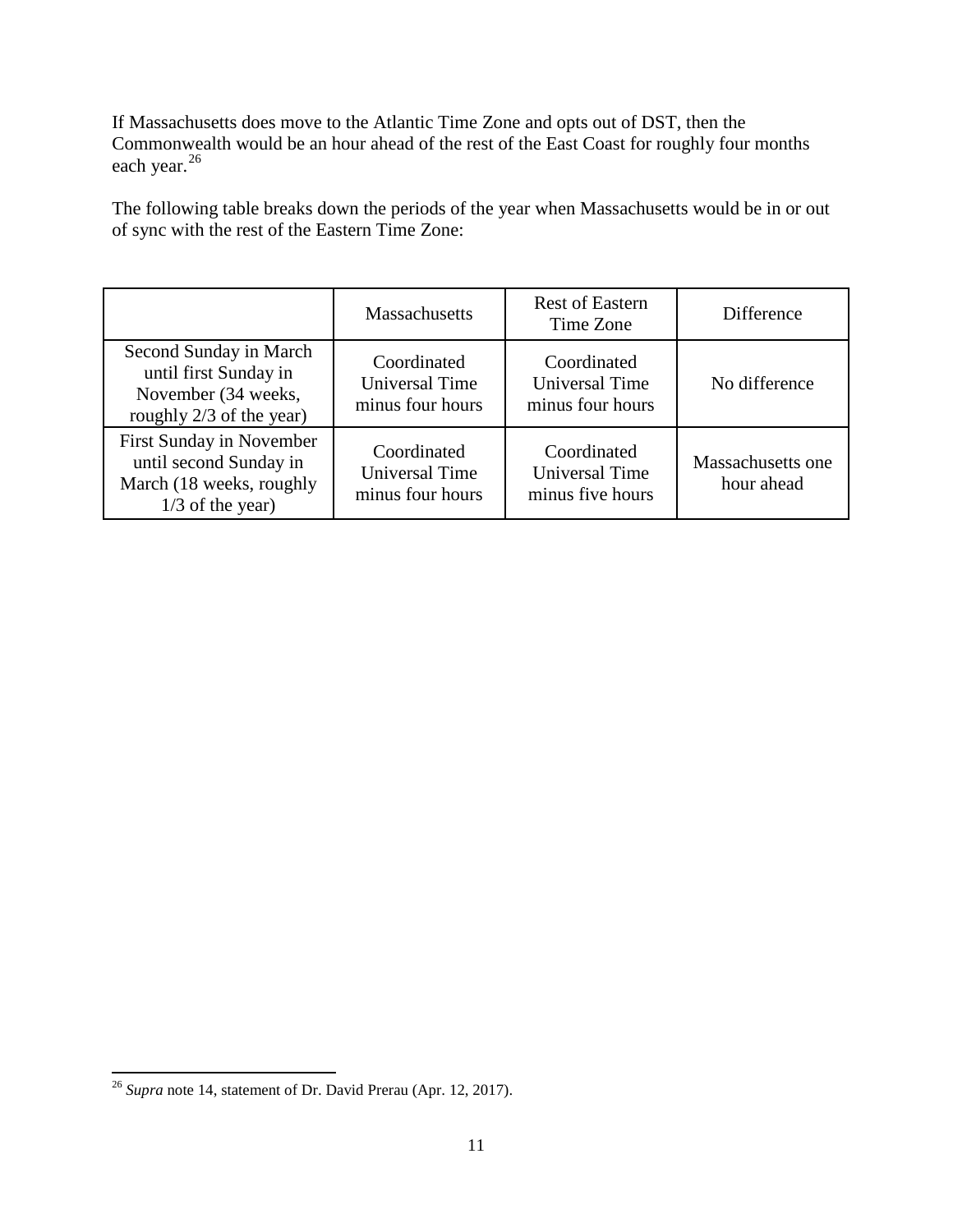## **Findings**

Twice a year, as Massachusetts residents are reminded to set their clocks forward or back an hour, media outlets inundate the public with anecdotes and opinions that usually bemoan (and occasionally celebrate) this ritual switching. Until the formation of this Commission, however, the Commonwealth had not requested any group to analyze the wisdom of maintaining the status quo and switching back-and-forth between EDT and EST.

This Commission researched and evaluated the impact of time zones and DST in terms of energy, crime, and public health to help to determine the advisability of Massachusetts moving to the Atlantic Time Zone (effectively observing year-round DST). The Commission utilized a data-driven approach in determining its findings and recommendations, and relied on experts, academic papers, and data to evaluate the merits of questions about time zones. The Commission reached the following findings:

## <span id="page-11-0"></span>**Economic Development: Commerce and Trade**

The United States has a history of adjusting the clocks or the calendar to increase retail sales.<sup>[27](#page-11-1)</sup> For example, Thanksgiving has been moved to an earlier date to lengthen the shopping season leading up to Christmas, <sup>[28](#page-11-2)</sup> and the 2007 extension of DST was at least partially motivated by a desire to increase evening retail sales.<sup>[29](#page-11-3)</sup> Year-round DST represents another opportunity to fuel consumer spending.

Jon Hurst, president of the Retailers Association of Massachusetts, surveyed his organization's members about DST in March 2017 and shared the results with the Commission. A majority of the responding retailers did not believe that Massachusetts should continue the status quo and switch between standard time and DST, and while no clear consensus existed about the choice that Massachusetts should make, a plurality of respondents indicated that Massachusetts should adopt year-round DST.[30](#page-11-4) Mr. Hurst emphasized that New England adopting year-round DST as a region would be preferable to Massachusetts acting alone.<sup>[31](#page-11-5)</sup>

Many of the retailers surveyed by Retailers Association of Massachusetts cited the positive impact of additional evening daylight on consumer spending as the reason for supporting year-round DST.<sup>[32](#page-11-6)</sup> A 2016 study conducted by JPMorgan Chase & Co. compared consumer spending in Los Angeles, where DST is observed, and Phoenix, where it is not, during the 30 days before

<span id="page-11-1"></span><sup>&</sup>lt;sup>27</sup> Comm'n *supra* note 14, statement of Mr. Jon Hurst (Mar. 15, 2017).<br><sup>28</sup> Lily Rothman, *FDR Moved Thanksgiving to Give People More Time to Shop*, TIME (Nov. 28, 2014),

<span id="page-11-3"></span><span id="page-11-2"></span>[time.com/3603622/fdr-moved-thanksgiving/.](http://time.com/3603622/fdr-moved-thanksgiving/)<br><sup>29</sup> Lucas Powers, *Daylight Saving Time 2016: How Big Business Benefits from More Sunshine, <i>CBC News* (Mar. 12, 2016), www.cbc.ca/news/business/daylight-saving-business-energy-1.

<span id="page-11-5"></span><span id="page-11-4"></span><sup>&</sup>lt;sup>30</sup> Comm'n *supra* note 14, statement of Mr. Jon Hurst (Mar. 15, 2017). <sup>31</sup> *Id.* <sup>32</sup> *Id*.

<span id="page-11-6"></span>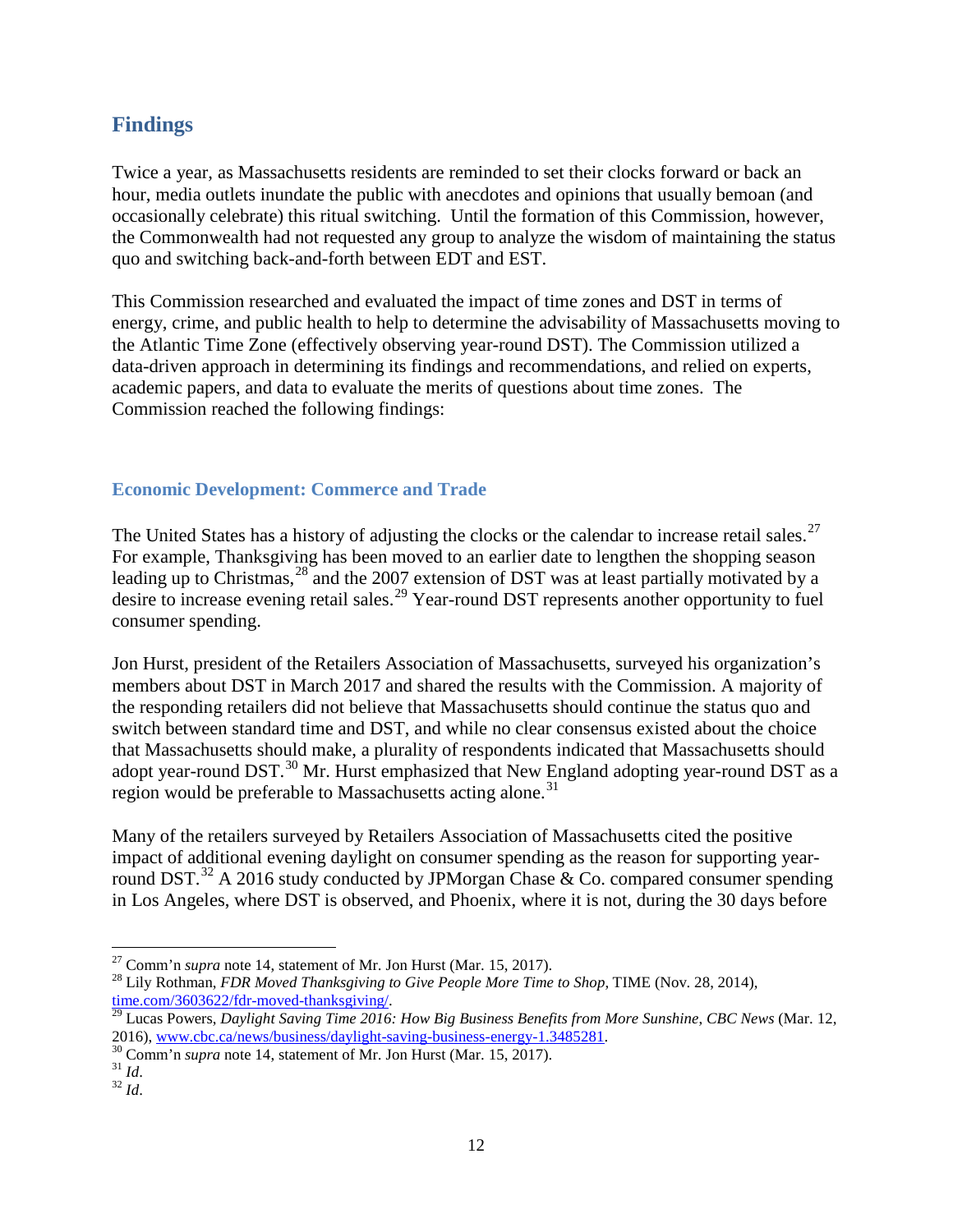and after DST started and ended.<sup>[33](#page-12-0)</sup> The study found that relative to consumer spending in Phoenix, consumer spending in Los Angeles increased by 0.9 percent at the start of DST and decreased by 3.5 percent at the end of DST.<sup>[34](#page-12-1)</sup>

Several Commissioners raised the question of whether being temporally out of sync with East Coast markets like New York City would increase the costs of doing interstate business, particularly in financial services. Data show that some people in jurisdictions that do not observe DST end up changing their work schedules to stay in sync with business partners in nearby states, which suggests that interstate synchronization of schedules has economic value.<sup>[35](#page-12-2)</sup>

Another Commissioner raised the prospect of year-round DST giving the Commonwealth's businesses a competitive advantage in terms of employee recruitment and retention. In large sectors like financial services and technology, Massachusetts businesses compete for talent with New York City and Silicon Valley, where the earliest sunsets of the year occur at 4:28 p.m. and 4:50 p.m., respectively.<sup>[36](#page-12-3)</sup> In Boston, the earliest sunset of the year currently occurs at 4:11 p.m.<sup>[37](#page-12-4)</sup> Year-round DST would push back the earliest sunset to 5:11 p.m., giving Massachusetts a small, but potentially meaningful, competitive advantage.<sup>[38](#page-12-5)</sup>

A 2003 report on Massachusetts' retention of college graduates—commissioned by The Boston Foundation and the Greater Boston Chamber of Commerce—identified Greater Boston's climate as one of students' main frustrations with the region.<sup>[39](#page-12-6)</sup> The report also found that students seeking relief from Greater Boston's long, dark winters often relocated to the San Francisco metropolitan area after college.<sup>[40](#page-12-7)</sup> Massachusetts cannot rectify this problem by changing its weather or the length of its seasons, but might make its winters more palatable to college graduates by making evenings less dark.

Although some questions about coordination with East Coast markets remain unanswered, the Commission found that year-round DST would positively impact consumer spending, which in turn could help the Commonwealth attract and retain more talented workers.

<span id="page-12-0"></span><sup>33</sup> *See* Diana Farrell et. al, *Shedding Light on Daylight Saving Time*, JPMorgan Chase Inst. (Nov. 2016), [www.jpmorganchase.com/corporate/institute/document/jpmc-institute-daylight-savings-report.pdf.](http://www.jpmorganchase.com/corporate/institute/document/jpmc-institute-daylight-savings-report.pdf)<br>
<sup>[34](http://www.jpmorganchase.com/corporate/institute/document/jpmc-institute-daylight-savings-report.pdf)</sup> *Id.* at 2.<br>
<sup>35</sup> Hammermesh *supra* note 2, at 244-245.<br>
<sup>36</sup> Tom Emswiler, *Why Mass. should defect from its time zone* 

<span id="page-12-1"></span>

<span id="page-12-3"></span><span id="page-12-2"></span>www.bostonglobe.com/ideas/2014/10/04/why-massachusetts-should-defect-from-its-time-<br> $\frac{\text{zone/zusFxWGPQmuv6bfUb1ssxH/story.html}}{^{37}Id}$ .

<span id="page-12-6"></span><span id="page-12-5"></span><span id="page-12-4"></span>za. *Id.* 38 *Id.* 38 *Id.* 38 *Id.* 38 *Id.* 39 *Id.* 39 The Bos. Consulting Grp., Preventing a Brain Drain: Talent Retention in Greater Boston 18 (2003), 39 The Bos. Consulting Grp., Preventing a Brain Drain: Talent Rete [www.tbf.org/~/media/TBFOrg/Files/Reports/Preventing%20Brain%20Drain%20report.pdf.](http://www.tbf.org/%7E/media/TBFOrg/Files/Reports/Preventing%20Brain%20Drain%20report.pdf) <sup>40</sup> *Id*. at 10

<span id="page-12-7"></span>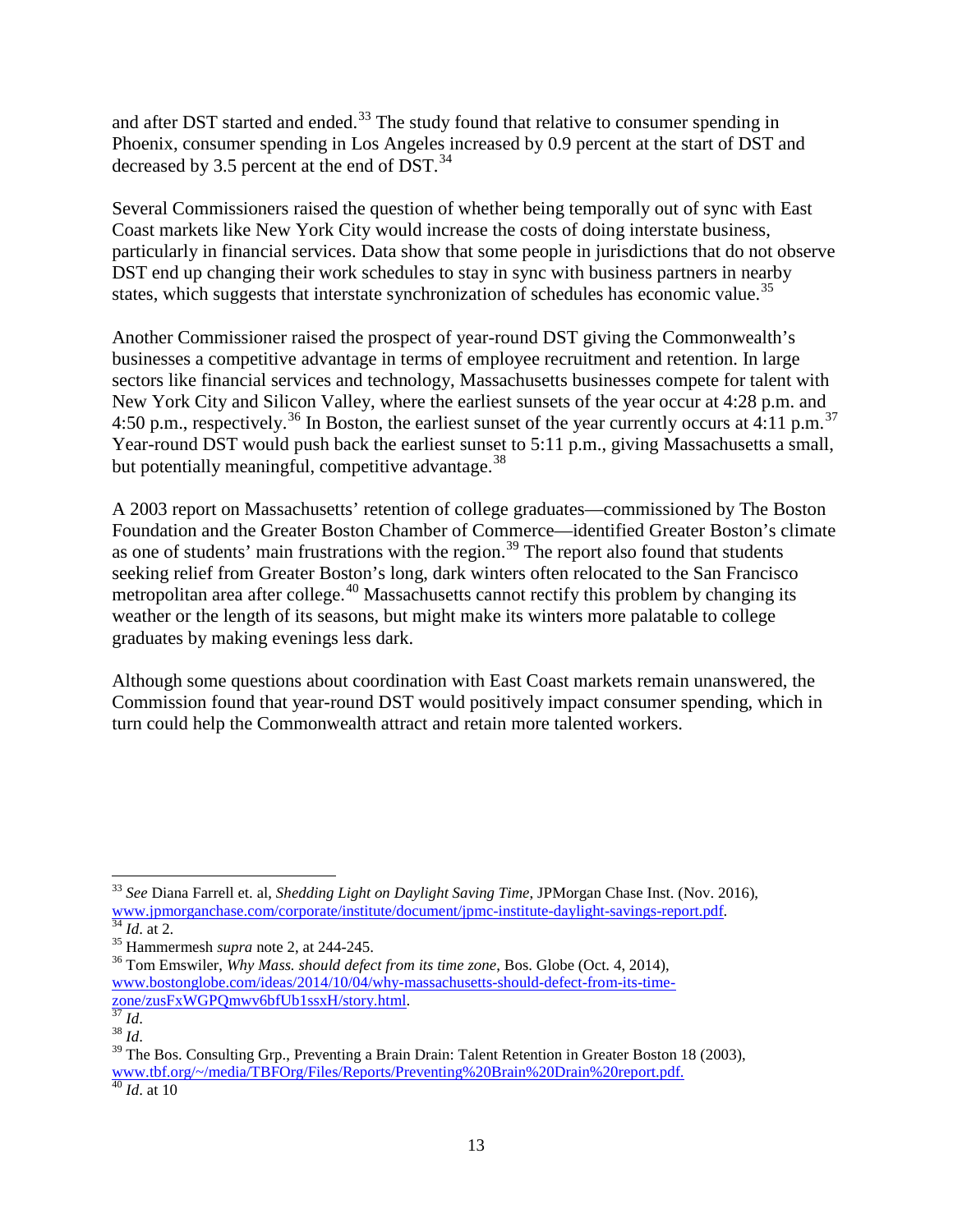#### <span id="page-13-0"></span>**Labor and Workforce**

The spring transition to DST causes people to lose sleep, not only on Sunday—the day following the transition—but also during that work week. Using sleep data from the Bureau of Labor Statistics, University of Washington professor Christopher M. Barnes and University of Oregon professor David T. Wagner—who have done extensive research on sleep and fatigue issues in the workplace—found that workers lost an average of 40 minutes of sleep on the Monday following the spring transition. <sup>[41](#page-13-1)</sup> That lost sleep can profoundly affect both productivity and safety.<sup>[42](#page-13-2)</sup>

Professors Barnes and Wagner investigated the impact of lost sleep on workplace safety by analyzing 23 years of data from the Mine Safety and Health Administration.<sup>[43](#page-13-3)</sup> Mines are useful workplaces to examine when considering the effect of transitioning to DST because mining work occurs largely underground; therefore, differences in sunlight do not skew the data.<sup>[44](#page-13-4)</sup> The analysis showed a 5.7 percent increase in the number of injuries on days following the spring transition to DST and a 67.6 percent increase in the number of days lost due to injury, suggesting an increase in the severity of the injuries.<sup>[45](#page-13-5)</sup>

In addition to compromising workers' safety, the spring transition to DST compromises their productivity. Professors Barnes and Wagner collected Google search data from the Monday following the spring transition to DST and measured an increase in traffic to entertainmentrelated websites of between 3.1 and 6.4 percent, which suggested that workers were too tired to focus on their jobs.<sup>[46](#page-13-6)</sup> A lab experiment also revealed that an hour of disturbed sleep led study participants to "cyberloaf" for, on average, 20 percent of the duration of an assigned task.<sup>[47](#page-13-7)</sup>

The Commission finds that eliminating the spring transition to DST would increase productivity and cut down on both the number and severity of on-the-job injuries, which would lead to lower costs for businesses (e.g. more productivity, lower rates for workers' compensation insurance, and less need for hiring and training replacement workers).

<span id="page-13-1"></span><sup>41</sup> *See* Christopher M. Barnes and David T. Wagner, *Changing to Daylight Saving Time Cuts Into Sleep and*  Increases Workplace Injury, 94 J. Applied Psychol. 1305 (2009).<br>
<sup>42</sup> Id.<br>
<sup>43</sup> Id. at 1310.<br>
<sup>44</sup> Comm'n supra note 14, statement of Mr. Christopher M. Barnes (Apr. 12, 2017).<br>
<sup>45</sup> Supra note 41, at 1305, 1310-1311 (2009

<span id="page-13-2"></span>

<span id="page-13-3"></span>

<span id="page-13-4"></span>

<span id="page-13-5"></span>

<span id="page-13-6"></span>*Time Quasi-Experiment*, 97 J. Applied Psychol. 1068, 1071 (2012). <sup>47</sup> *Id*. at 1073.

<span id="page-13-7"></span>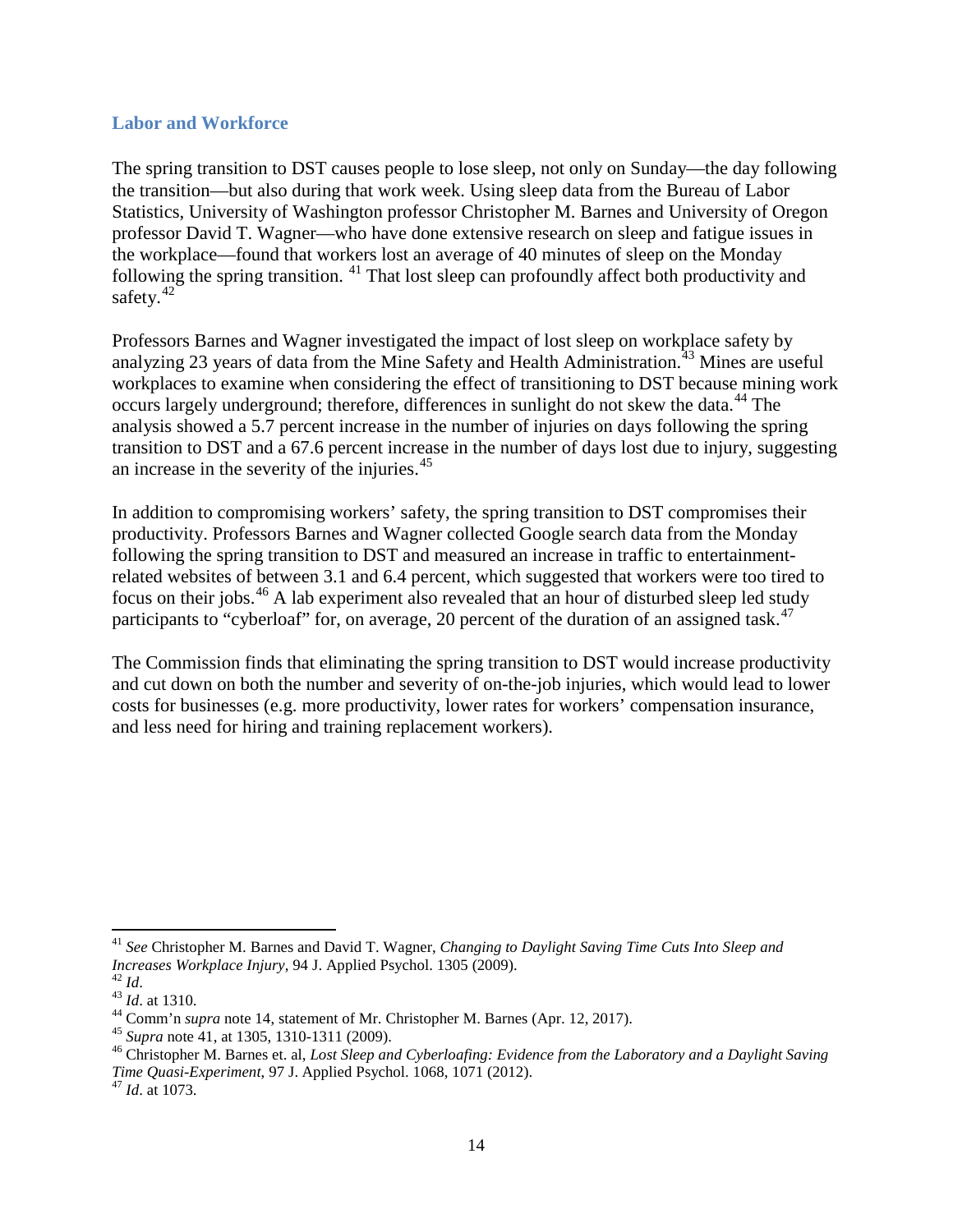#### <span id="page-14-0"></span>**Public Health**

DST, as currently observed, has several impacts on public health. The spring transition itself has negative consequences, most of which result from lost sleep, while the additional evening daylight provided during DST improves public health by increasing physical activity among residents.[48](#page-14-1) As previously stated, people lose a significant amount of sleep in the days following the spring transition to DST, which leads to an increase in traffic fatalities and an increase in both the frequency and severity of on-the-job injuries.

In addition to those risks, the spring transition to DST has another potentially fatal consequence: a higher incidence of acute myocardial infarction—also known as heart attack.<sup>[49](#page-14-2)</sup> A study published in the *New England Journal of Medicine* in 2008 found that the incidence of heart attack significantly increased during the three weekdays following the spring transition, but significantly decreased for only one weekday following the fall transition.<sup>[50](#page-14-3)</sup> The authors stated that "the adverse effect of sleep deprivation on cardiovascular health" was the "most plausible explanation" for their findings. $51$ 

The public health benefits of year-round DST do not just stem from the elimination of the spring transition. A study that followed more than 23,000 children before and after the clocks changed found that more evening daylight correlated with a small, but meaningful, increase in their physical activity levels.<sup>[52](#page-14-5)</sup> The impact occurred population wide, which is important, according to the authors, "because even small changes to the population mean can have important public health consequences."<sup>[53](#page-14-6)</sup> The authors also noted that the effect size of additional evening daylight compared favorably to the effect size of "intensive, individual-level interventions," suggesting that daylight saving is a highly efficient means of promoting exercise.<sup>[54](#page-14-7)</sup>

The Commission finds that adopting year-round DST would improve public health in the Commonwealth by eliminating the annual spring transition to DST—with its corresponding increase in traffic fatalities, workplace injuries, and heart attacks—and also by providing residents with additional evening daylight during the winter, which would lead to increased physical activity among residents.

<span id="page-14-1"></span><sup>48</sup> Heindrik Wolff & Momoe Makino, Does Daylight Saving Time Burn Fat? Time Allocation with Continuous Activities 3 (2014)[, econ.washington.edu/sites/econ/files/old-site-uploads/2014/06/Economica-R-and-R-2014-](https://econ.washington.edu/sites/econ/files/old-site-uploads/2014/06/Economica-R-and-R-2014-Wolff-Makino.pdf) [Wolff-Makino.pdf.](https://econ.washington.edu/sites/econ/files/old-site-uploads/2014/06/Economica-R-and-R-2014-Wolff-Makino.pdf) <sup>49</sup> Barbara S. Taylor, M.D. & Scott M. Hammer, M.D., *Shifts to and from Daylight Saving Time and Incidence of* 

<span id="page-14-2"></span>*Myocardial Infarction*, 359 New Eng. J. Med. 1966, 1966 (2008).<br><sup>50</sup> *Id*.<br><sup>51</sup> *Id*. 52 Anne Goodman et. al, *Daylight saving time as a potential public health intervention: an observational study of* 

<span id="page-14-3"></span>

<span id="page-14-5"></span><span id="page-14-4"></span>*evening daylight and objectively-measured physical activity among 23,000 children from 9 countries*, 11 Int'l J. Behav. Nutrition and Physical Activity 1, 7 (2014).<br>
<sup>53</sup>  $I_d$ 

<span id="page-14-7"></span><span id="page-14-6"></span><sup>53</sup> *Id*. <sup>54</sup> *Id*. at 1.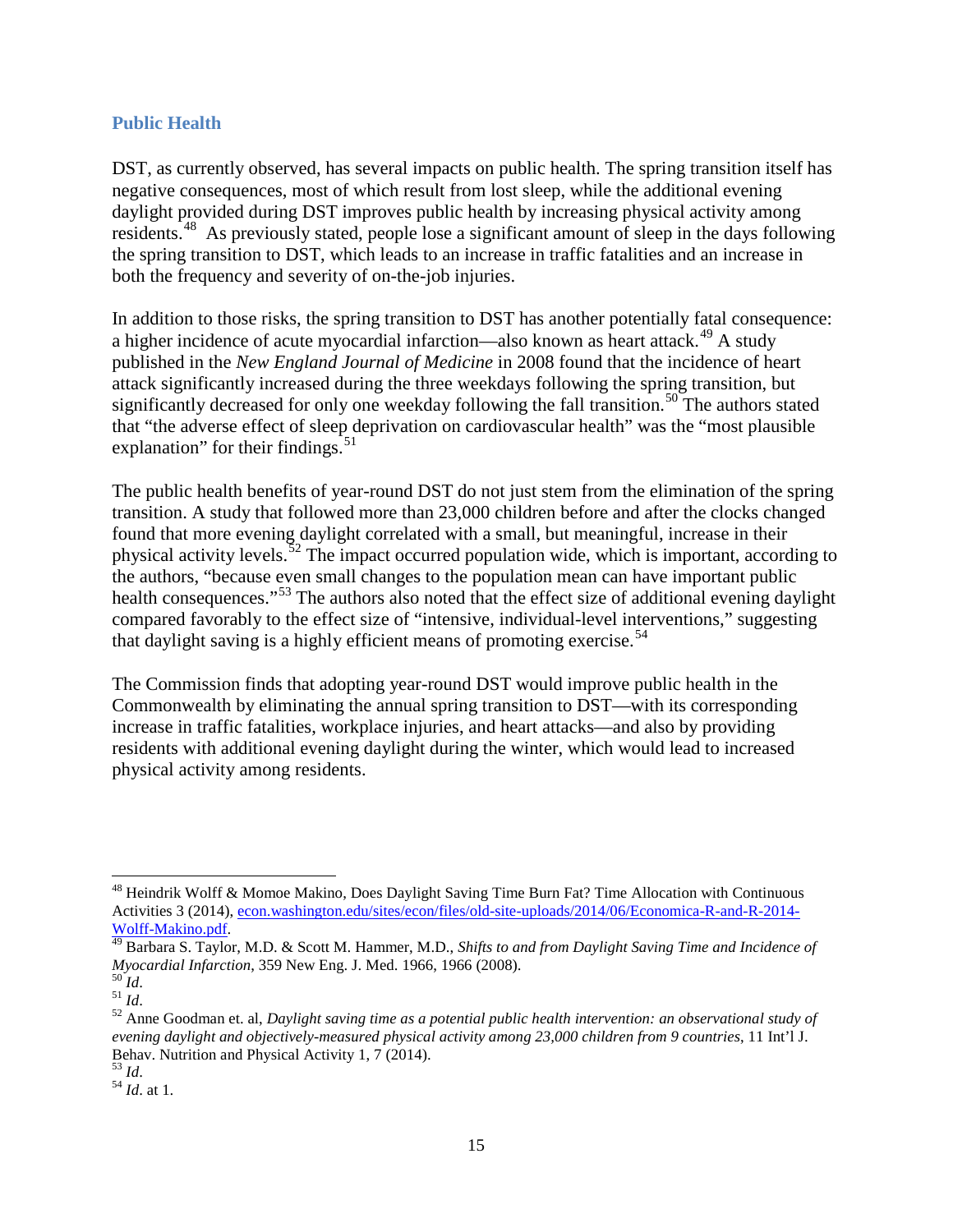## <span id="page-15-0"></span>**Energy**

Most of the academic literature on DST and energy focuses on energy usage during the Marchto-November DST period. While interesting, that information is not particularly relevant to the Commission, which is charged with investigating how DST would affect energy usage from early November to mid-March rather than how DST affects energy usage during the summer. There is, however, some information that sheds light on the impact that winter DST would have on energy consumption.

According to a presentation made by Commission member Peter Shattuck, a study conducted by the U.S. Department of Energy (DoE) following the 2007 extension of DST provides the energy usage data most relevant to the Commission.<sup>[55](#page-15-1)</sup> This 2007 extension added three weeks of DST in the spring and one week in the fall, creating a natural experiment that can be exploited to measure how energy usage changes when DST encroaches deeper into winter.<sup>[56](#page-15-2)</sup>

The DoE study compared electricity consumption during those four weeks in 2006 and 2007. DoE found a 0.48 percent drop in electricity consumption nationally following the extension of DST and a 0.68 percent drop in New England.<sup>[57](#page-15-3)</sup> In Massachusetts, electricity consumption increased by 1.2 percent in the morning during the spring, but decreased by 3.2 percent in the afternoon and evening.[58](#page-15-4) During the fall, electricity consumption increased by one percent in the morning, but decreased by 2.8 percent in the afternoon and evening.<sup>[59](#page-15-5)</sup>

<span id="page-15-5"></span>

<span id="page-15-1"></span><sup>55</sup> *See* U.S. Dep't of Energy, Report to Cong.: Impact of Extended Daylight Saving Time on National Energy Consumption (2008).

<span id="page-15-4"></span><span id="page-15-3"></span>

<span id="page-15-2"></span><sup>56</sup> *Id*. 57 *Id*. 58 *Id*. 59 *Id*.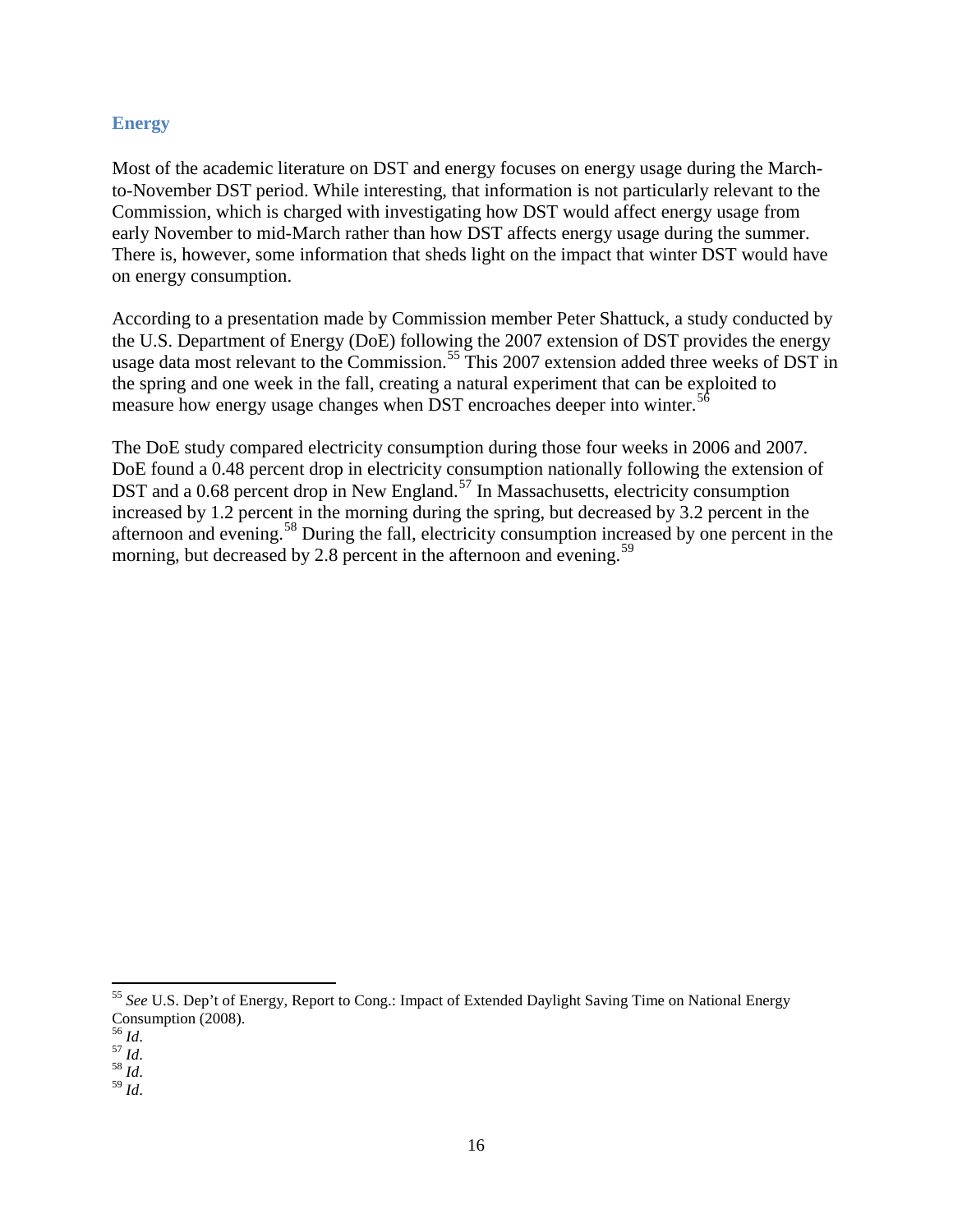



Mr. Shattuck helped put those numbers in context for the Commission, explaining that in New England, peak demand for electricity occurs in the early evening during the winter. He added that peak winter demand poses a problem because the region has developed a heavy reliance on natural gas for electricity generation, and in the winter natural gas is used for heating.<sup>[61](#page-16-1)</sup> Residents have felt the impact of that heavy reliance in recent winters when natural gas was scarce and its price spiked, causing electricity bills to rise sharply.<sup>[62](#page-16-2)</sup>

Because afternoon and evening are the hours of peak winter electricity demand, Mr. Shattuck explained, even a small reduction in afternoon and evening electricity consumption can have significant benefits.<sup>[63](#page-16-3)</sup> If the Commonwealth were having difficulty meeting demand for even a few hours each winter, then Massachusetts might be compelled to invest in costly new energy infrastructure.<sup>[64](#page-16-4)</sup> Even one-half a percentage point reduction in peak demand could obviate the need for that new infrastructure, which would result in lower greenhouse gas emissions and lower costs for ratepayers.<sup>[65](#page-16-5)</sup>

The Commission finds that year-round DST has the potential to produce modest energy savings. The Commission also finds that due to the timing of those savings and New England's current energy portfolio, year-round DST could lead to meaningful reductions in both future energy costs and greenhouse gas emissions.

<span id="page-16-2"></span><span id="page-16-1"></span>

<span id="page-16-0"></span><sup>&</sup>lt;sup>60</sup> ISO New Eng., 2015 Regional System Plan (2015).<br><sup>61</sup> *Id.* 62 Megan Woolhouse, *National Grid's Electric Rates Going up for Winter*, Bos. Globe (Sept. 15, 2015), www.bostonglobe.com/business/2015/09/15/national-grid-electric-rates-going-for-winter-but-not-much-last-<br>year/s3nFnwz4on3IrXD8L4MRoO/story.html.

<span id="page-16-4"></span><span id="page-16-3"></span><sup>&</sup>lt;sup>63</sup> Comm'n, *supra* note 22, statement of Mr. Peter Shattuck (Mar. 15, 2017). <sup>64</sup> *Id.* 65 *Id* 

<span id="page-16-5"></span>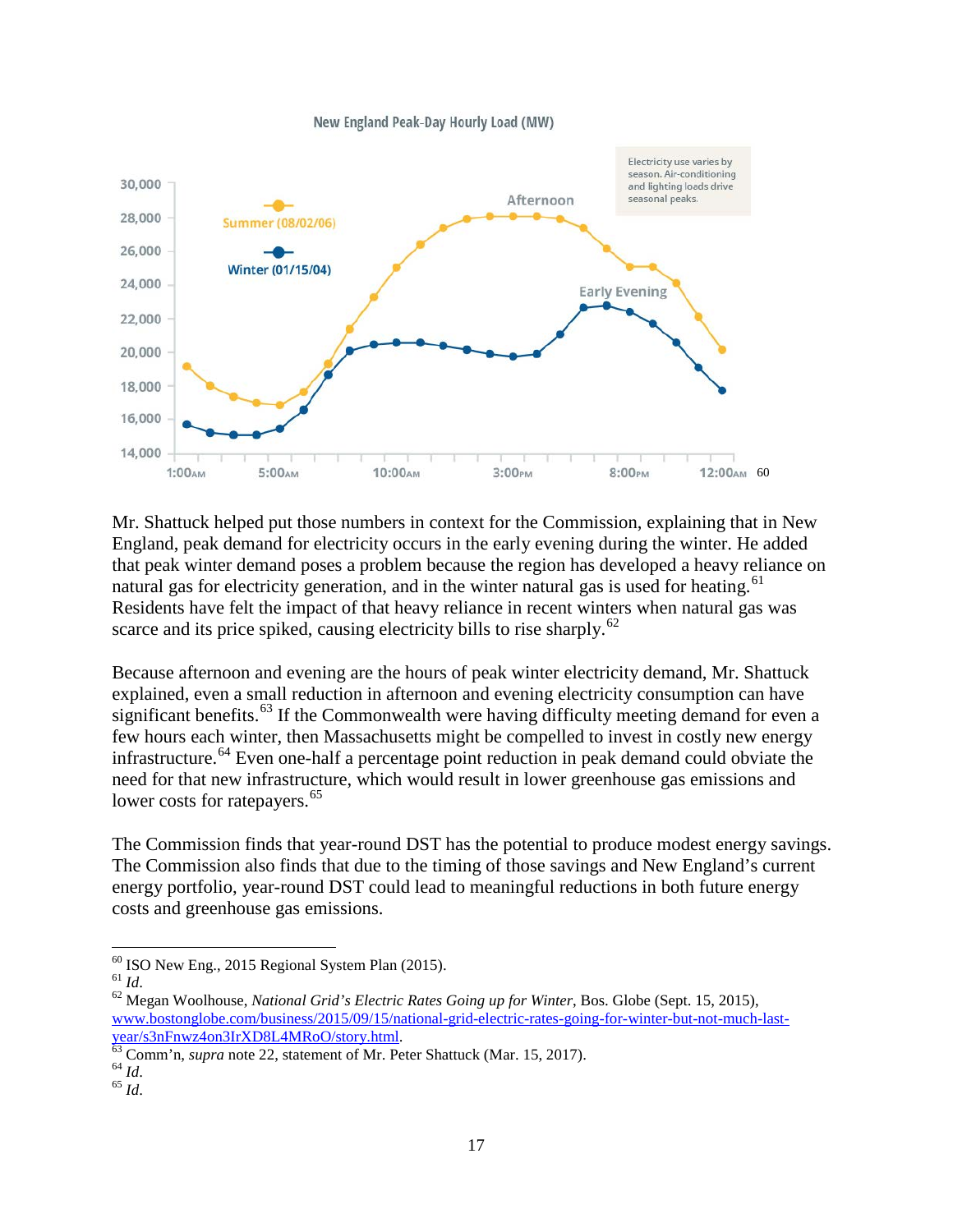#### <span id="page-17-0"></span>**Crime and Criminal Justice**

Proponents of DST have long speculated that its observance reduces crime, which academic researchers have recently confirmed. University of Virginia professor Jennifer Doleac and Cornell University professor Nicholas Sanders, both of whom offered expert testimony to the Commission, used transitions to and from DST as a natural experiment to measure the impact that shifting daylight from the morning to the evening has on crime. They published their results in 2015.<sup>[66](#page-17-1)</sup>

The study found a seven percent decrease in robberies due to an additional hour of evening daylight, including a 27 percent reduction during evening commuting hours, with no corresponding increase in crime during morning commuting.<sup>[67](#page-17-2)</sup> The study also found suggestive but not conclusive evidence of a decrease in the incidence of rape.<sup>[68](#page-17-3)</sup> Commuting hours offer the most potential victims to would-be robbers, which might be why preventing those hours from occurring in darkness leads to such a significant reduction in crime.<sup>[69](#page-17-4)</sup>

Professors Doleac and Sanders estimated that the three-week extension of DST in the spring of 2007 generated \$59.2 million in national social cost savings due to a reduction in robberies.<sup>[70](#page-17-5)</sup> If that reduction were consistent throughout the year, then year-round DST would generate \$1 billion in national social cost savings compared to year-round standard time.

The transition to DST also has several impacts on the criminal justice system. Researchers have demonstrated that people of color are more likely to be searched arbitrarily and arrested in the days following the transition.<sup>[71](#page-17-6)</sup> In addition, judges hand out longer sentences in the wake of the annual transition to DST.<sup>[72](#page-17-7)</sup> Unlike the effect of evening daylight on crime, which last through the duration of DST, these effects are limited to the days following the spring transition to  $DST.<sup>73</sup>$  $DST.<sup>73</sup>$  $DST.<sup>73</sup>$ 

Based on the strength of the academic research, the Commission finds that year-round DST could reduce street crime and produce significant social savings, and could also reduce criminaljustice inequities.

<span id="page-17-3"></span><span id="page-17-2"></span><sup>67</sup> *Id.* at 1094.<br><sup>68</sup> *Id.* at 1100.<br><sup>69</sup> *Id.* at 1101.<br><sup>70</sup> *Id.* at 1102.<br><sup>71</sup> Comm'n supra note 14, statement of Mr. David Wagner (Apr. 12, 2017).<br><sup>72</sup> Kyongmin Cho et. al, *Sleepy Punishers are Harsh Punishers: Da* Psychol. Sci. 242, 245 (2016).

<span id="page-17-8"></span><sup>73</sup> *Id*.

<span id="page-17-1"></span><sup>66</sup> *See* Jennifer L. Doleac and Nicholas J. Sanders, *Under the Cover of Darkness: How Ambient Light Influences* 

<span id="page-17-4"></span>

<span id="page-17-5"></span>

<span id="page-17-7"></span><span id="page-17-6"></span>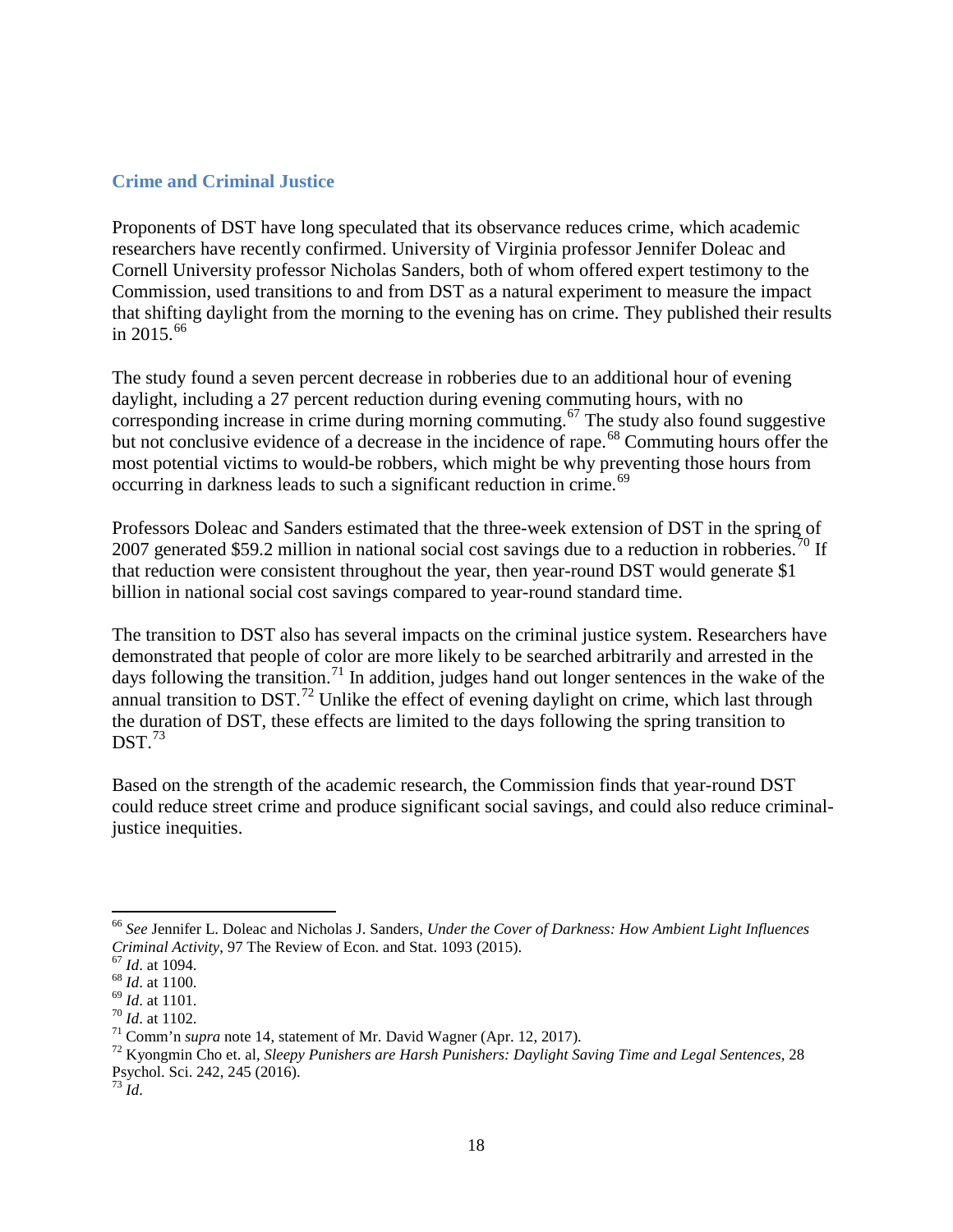#### <span id="page-18-0"></span>**Transportation**

Moving Massachusetts' time zone out of sync with other eastern states from November to mid-March has the potential to cause confusion at the Commonwealth's airports. José C. Massó, director of policy at Massport, told the Commission that although airports use universal time to communicate with each other, they use local time to communicate with the public.<sup>[74](#page-18-1)</sup> He warned that an hour time difference would likely confuse passengers traveling to or from destinations served by Logan International Airport including New York City, Washington, D.C., and Atlanta<sup>[75](#page-18-2)</sup>

Mr. Massó informed the Commission that during the three weeks of the year when the United States observes DST but Europe does not, manageable logistical challenges for both passengers and airports result.<sup>[76](#page-18-3)</sup> Ed Freni, Massport's director of aviation, testified that extra resources are needed to plan for the complexity of those three weeks, and additional staff is needed to assist passengers.<sup>[77](#page-18-4)</sup> Year-round DST could cause airports located in the Commonwealth to incur those additional costs over a longer period and for more flights.<sup>[78](#page-18-5)</sup>

Regional action would help mitigate the negative impacts to airports caused by a change to year-round DST, according to Mr. Massó.<sup>[79](#page-18-6)</sup> He would prefer that all the New England states and possibly New York act together to minimize the costs and confusion that would ensue if Massachusetts acted alone.<sup>[80](#page-18-7)</sup>

While having a clear impact on modes of transportation like air and rail that rely on carefully calibrated schedules, DST also impacts vehicular traffic. A study conducted by Austin C. Smith, an economist at the University of Colorado, found a 5.4 to 7.6 percent increase in fatal crashes during the six-day period following the beginning of DST.<sup>[81](#page-18-8)</sup> Mr. Smith estimated that over a decade, the spring transition caused 302 deaths and resulted in a social cost of \$2.75 billion.<sup>[82](#page-18-9)</sup>

Mr. Smith found that the fall transition to standard time had no aggregate impact on traffic fatalities.[83](#page-18-10) The reallocation of light from the evening to the morning did lead to a corresponding reallocation of fatal crashes from the morning to the evening, but those changes balanced each other out.[84](#page-18-11) Other researchers have reached different conclusions. Paul Fischbeck and David Gerard of Carnegie Mellon University found that brighter mornings and darker evenings led to a

<span id="page-18-3"></span>

<span id="page-18-4"></span>

<span id="page-18-6"></span><span id="page-18-5"></span>

<span id="page-18-8"></span><span id="page-18-7"></span>

<span id="page-18-2"></span><span id="page-18-1"></span><sup>&</sup>lt;sup>74</sup> Comm'n *supra* note 14, statement of Mr. José C. Massó (Mar. 15, 2017).<br>
<sup>75</sup> *Id.*<br>
<sup>76</sup> *Id.*<br>
<sup>77</sup> Comm'n *supra* note 14, statement of Mr. Ed Freni (Mar. 15, 2017).<br>
<sup>78</sup> Comm'n *supra* note 14, statement of Mr. Econ. J.: Applied Econ. 65, 79 (2016).<br><sup>82</sup> *Id.* at 89

<span id="page-18-10"></span><span id="page-18-9"></span><sup>&</sup>lt;sup>83</sup> *Id.* at 68 <sup>84</sup> *Id.* at 80

<span id="page-18-11"></span>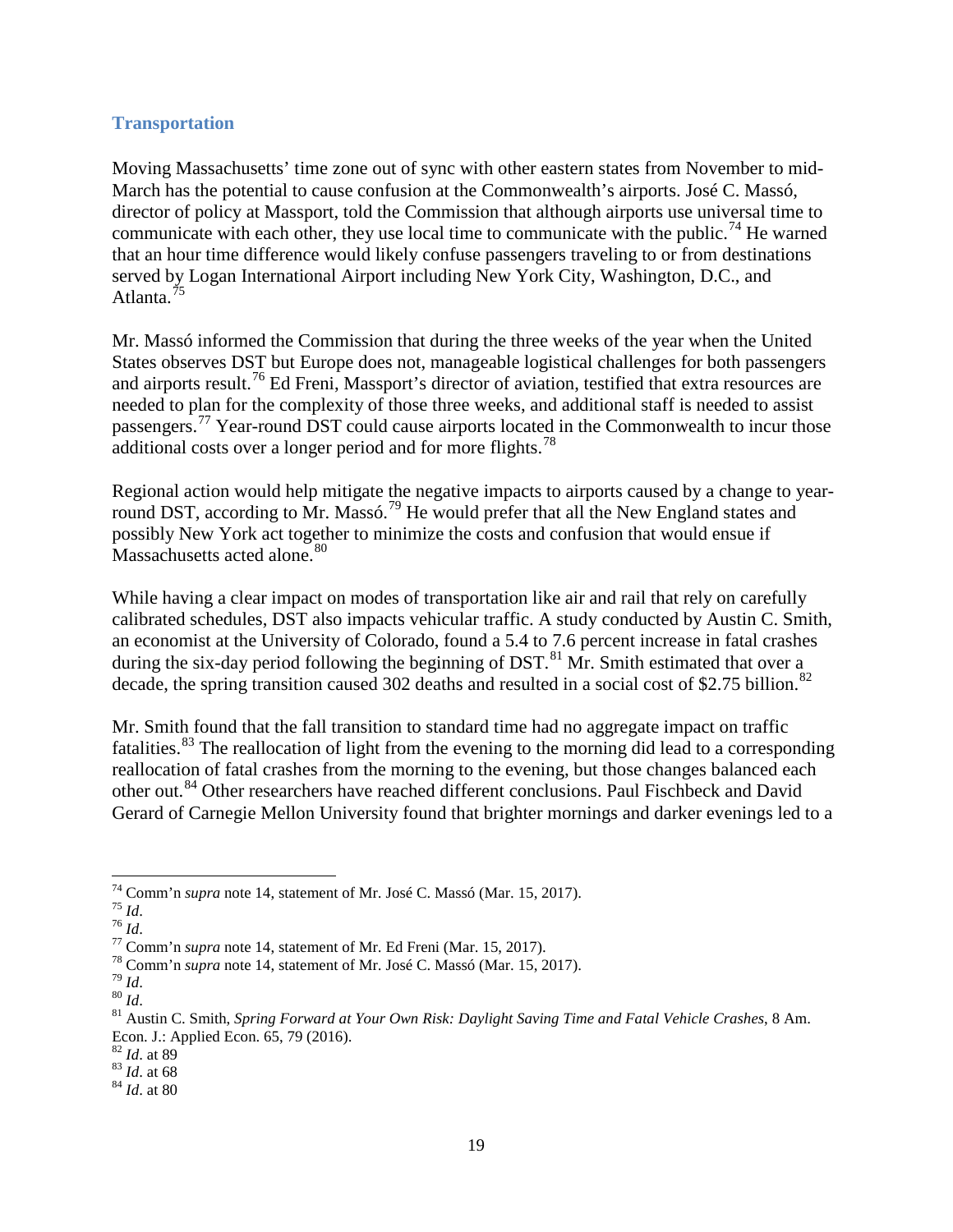net increase in pedestrian fatalities, with more lives lost in the evening than saved in the morning.<sup>[85](#page-19-1)</sup> Their findings suggest that observing DST throughout the winter would save lives.<sup>[86](#page-19-2)</sup>

The Commission finds that year-round DST would have a mixed impact on transportation. While evidence suggests that year-round DST would lead to fewer traffic fatalities, unilateral action by Massachusetts would likely complicate travel air and train travel.

## <span id="page-19-0"></span>**Broadcasting**

Adopting year-round DST could prove problematic for Massachusetts broadcasters.<sup>[87](#page-19-3)</sup> If Massachusetts adopted year-round DST on its own, national evening news programs would broadcast an hour later from early November to mid-March, as would the 8 p.m. to 11 p.m. slot for national programming.<sup>[88](#page-19-4)</sup> Those changes could disrupt local news programs, which are the biggest sources of revenue for local broadcasters, according to Jim Smith, general counsel to the Massachusetts Broadcasters Association. [89](#page-19-5) The fact that Central time zone audiences often have television shows broadcast an hour earlier, however, suggests that the logistical issues arising from the four-month shift may have manageable solutions.

Live television events would pose additional challenges to broadcasters.  $90$  As currently programmed, an event like the Oscars that ended after midnight this year would instead end after 1 a.m., which would likely diminish viewership.<sup>[91](#page-19-7)</sup> Primetime sports events like Sunday, Monday, and Thursday night football would begin broadcasting after 9 p.m. and conclude well after midnight. Broadcasters and producers might have to take into account the relative size and market power of Massachusetts when deciding when to air certain programs between November and March. Leagues and major events would not alter their schedules to accommodate Massachusetts alone, according to Mr. Smith, because the need to capture the West Coast market is greater than the need to capture the Massachusetts market. $92$ 

Mr. Smith additionally informed the Commission that even if all six New England states observed year-round DST they would still be outliers, adding that there would likely be no changes in national live broadcast schedules unless New York or Pennsylvania joined New England in making the change.<sup>[93](#page-19-9)</sup> He said that New England acting alone presents issues to

<span id="page-19-9"></span>

<span id="page-19-1"></span><sup>85</sup> David Gerard, *The Spring Time Change Saves Lives*. N.Y. Times: Room for Debate (Mar. 6, 2014), www.nytimes.com/roomfordebate/2014/03/06/daylight-saving-time-at-what-cost/the-spring-time-change-saves-<br>lives?mcubz=0.

<span id="page-19-3"></span><span id="page-19-2"></span><sup>&</sup>lt;sup>87</sup> Comm'n *supra* note 14, statement of Mr. Jim Smith (Apr. 12, 2017) <sup>88</sup> *Id*. 90 *Id*. 90 *Id*. 91 *Id*. 92 *Id*. 93 *Id*. 93 *Id*.

<span id="page-19-4"></span>

<span id="page-19-6"></span><span id="page-19-5"></span>

<span id="page-19-8"></span><span id="page-19-7"></span>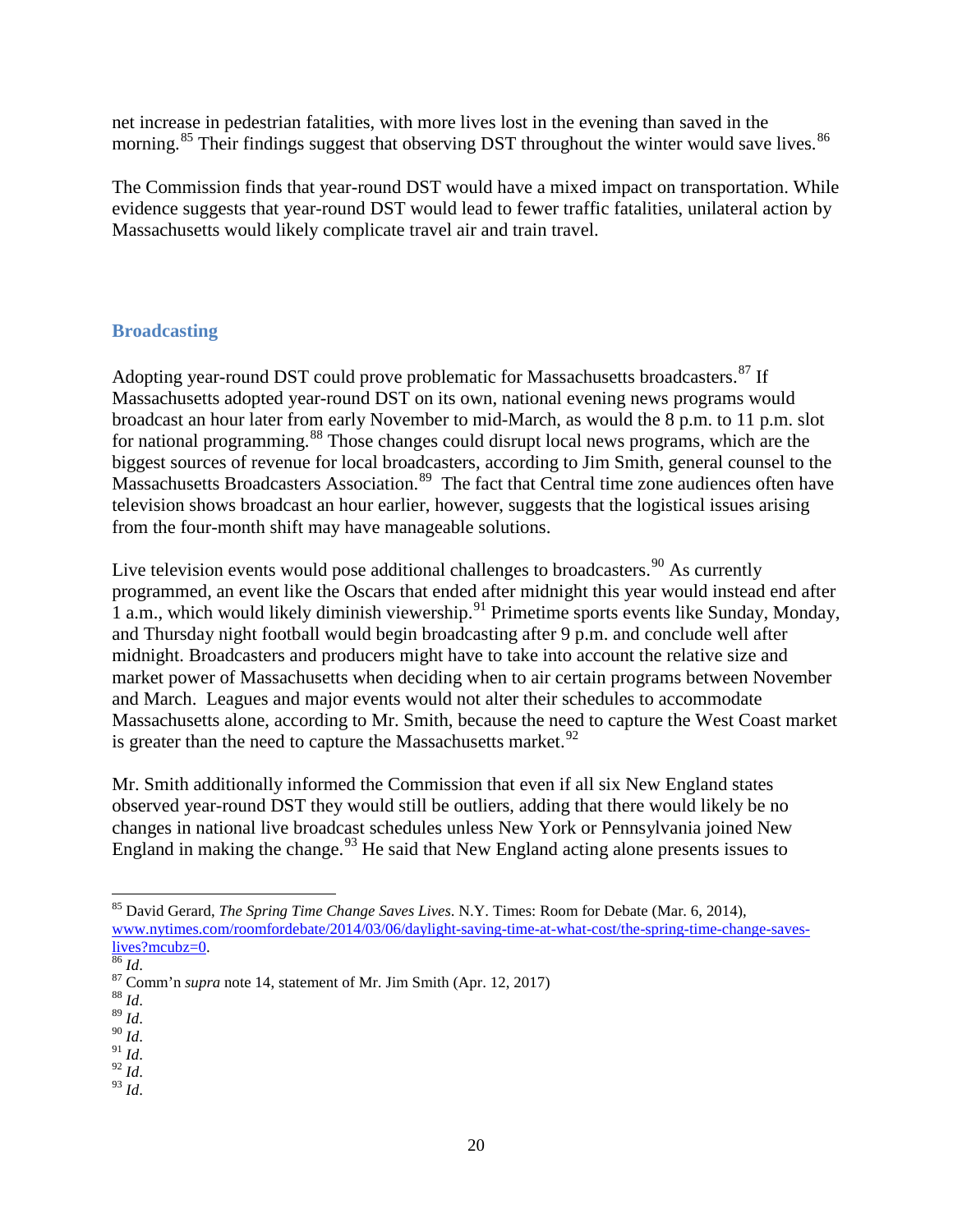broadcasters, which is why the Massachusetts Broadcasters Association opposes a change to vear-round  $DST$ .  $94$ 

Moving national television programming and live events to a later hour could also impact the sleep habits of some Massachusetts residents. The Commission discussed how the national programming slot, which ends at 11 p.m. in the Eastern and Pacific Time Zones and at 10 p.m. in the Central and Mountain Time Zones, has been exploited by researchers looking to measure the effect of television schedules on people's behavior. Researchers have found that the one-hour difference in schedules had a meaningful effect on when people went to bed in the evening and when they woke up and went to work in the morning.

People in the early zones (Central and Mountain) are 6.4 percentage points less likely to watch television between 11 p.m. and 11:15 p.m. than those in the later zones (Eastern and Pacific).  $95$ Those nighttime television habits lead to corresponding changes in morning habits. People in the early zones (who stopped watching television at an earlier hour) are 3.4 percentage points less likely to be asleep at 7 a.m. and 3.4 percentage points more likely to be at work at 8 a.m. than people in the later zones.<sup>[96](#page-20-3)</sup> Based on that information, a Massachusetts move to year-round DST may alter the sleep schedules of residents.

The Commission finds that year-round DST could have some negative effect on broadcasters, unless other states adopted year-round DST. Additionally, the Commission finds that some residents would change their sleep habits due to later television schedules by either sleeping less or waking up later.

#### <span id="page-20-0"></span>**Education and School Start-Times**

Year-round DST would shift one hour of daylight from the morning to evening from early November to mid-March, leading to darker mornings as children head to school, but lighter afternoons as children engage in end-of-school and after-school activities. Parents have long worried that darker mornings make traveling to school more dangerous, and both the available data and other factors such as puberty, sleep, and alertness suggest they might be correct. $97$ 

Although the Commission has not learned of recent studies on the effects of daylight on the safety of schoolchildren's commute, in a 1976 report to Congress on the impacts of the nation's year-round DST experiment, the National Bureau of Standards ("NBS") found evidence of increased fatalities among school-aged children from January to April of 1974, when DST was in effect, compared with the same period (non-DST) in 1973.<sup>98</sup> However, NBS could not determine what part of the increase, if any, was due to DST rather than other factors. Further,

<span id="page-20-4"></span><span id="page-20-3"></span>

<span id="page-20-2"></span><span id="page-20-1"></span><sup>94</sup> *Id*. <sup>95</sup> Hammermesh, *supra* note 2, at 233. <sup>96</sup> *Id*. 97 Cook, *supra* note 5; *see also* Judith A. Owens, MD, *School Start Times for Adolescents*, 134 Pediatrics 642, 642 (2014).

<span id="page-20-5"></span><sup>98</sup> Cook, *supra* note 5.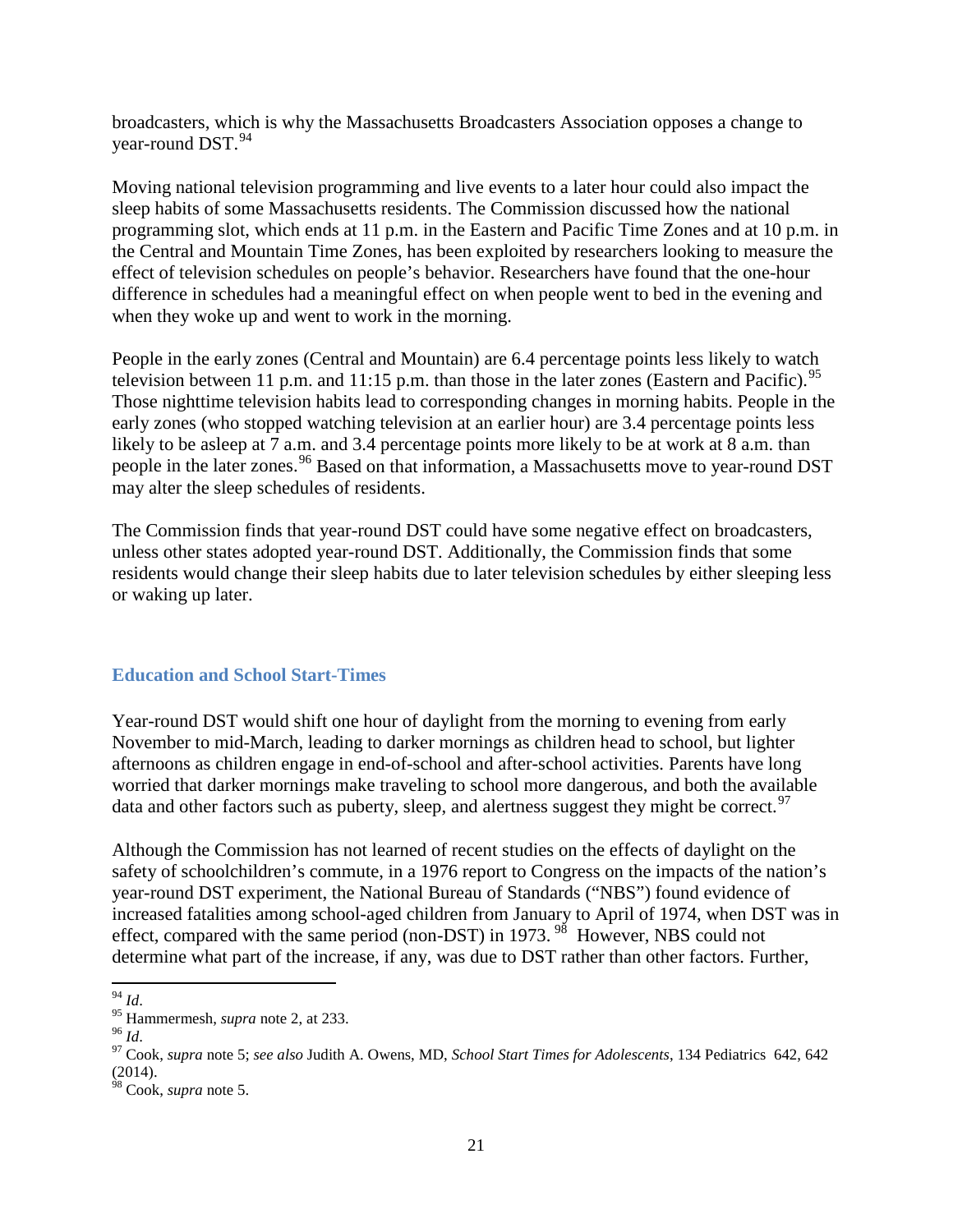when these same data were analyzed on a month-by-month basis for March and April, no significant difference was found for fatalities among school-age children in the morning.<sup>99</sup>

According to Commission member Dr. Judith Owens, dark winter mornings also might make high school students more prone to exacerbated seasonal affective disorder and increased car accidents.[100](#page-21-1)

One way to avoid the downsides of year-round DST for school-aged children would be to delay school start-times until after there is sufficient daylight for safe travel.<sup>[101](#page-21-2)</sup> Civil twilight, which occurs roughly half an hour before sunrise, is the moment when there is generally enough natural light to engage in outdoor activities, such as walking or driving to school.<sup>[102](#page-21-3)</sup>

The following table shows the range of civil twilight times in Massachusetts from November 2017 to March 2018 under both standard time and DST:

|                                                                                                                                                                                                                                                                                                                                                                                                                                                                                                                                                                | <b>Nov</b>       | Dec.             | Jan                | Feb              |  |  |
|----------------------------------------------------------------------------------------------------------------------------------------------------------------------------------------------------------------------------------------------------------------------------------------------------------------------------------------------------------------------------------------------------------------------------------------------------------------------------------------------------------------------------------------------------------------|------------------|------------------|--------------------|------------------|--|--|
| Civil Twilight EST                                                                                                                                                                                                                                                                                                                                                                                                                                                                                                                                             | 5:53-6:21am      | $6:22-6:41am$    | $6:29-6:42am$      | $5:54-6:28am$    |  |  |
| Civil Twilight<br><b>DST</b>                                                                                                                                                                                                                                                                                                                                                                                                                                                                                                                                   | $6:53 - 7:21$ am | $7:22 - 7:41$ am | <u>7:29-7:42am</u> | $6:54 - 7:28$ am |  |  |
| Sunrise EST                                                                                                                                                                                                                                                                                                                                                                                                                                                                                                                                                    | $6:23-6:52am$    | $6:53-7:13am$    | $6:59-7:13am$      | $6:22 - 6:58$ am |  |  |
| Sunrise DST                                                                                                                                                                                                                                                                                                                                                                                                                                                                                                                                                    | $7:23 - 7:52$ am | $7:53-8:13am$    | $7:59-8:13am$      | $7:22 - 7:58$ am |  |  |
| If school starts at 7-7:30am, en route will be in complete darkness (before civil<br>twilight) for almost all of 4 months and before sunrise for all 4 months<br>If school starts at 7:30-8am, en route will be before civil twilight for 3 months and<br>before sunrise for most of 4 months<br>If school starts at 8-8:30am, en route will be before civil twilight for 2 months and<br>before sunrise for 2 months<br>If school starts at 8:30am or later, en route will be after civil twilight for all 4<br>months and after sunrise for most of 4 months |                  |                  |                    |                  |  |  |
| *assuming average commute time of 30 minutes                                                                                                                                                                                                                                                                                                                                                                                                                                                                                                                   |                  |                  |                    |                  |  |  |

[103](#page-21-4)

<span id="page-21-4"></span>

<span id="page-21-1"></span><span id="page-21-0"></span><sup>99</sup> *Id.* 100 Comm'n, *supra* note 14, statement and presentation of Dr. Judith Owens (May 31, 2017). 101 *Id.* 102 *Id.* 103 *Id.* 

<span id="page-21-2"></span>

<span id="page-21-3"></span>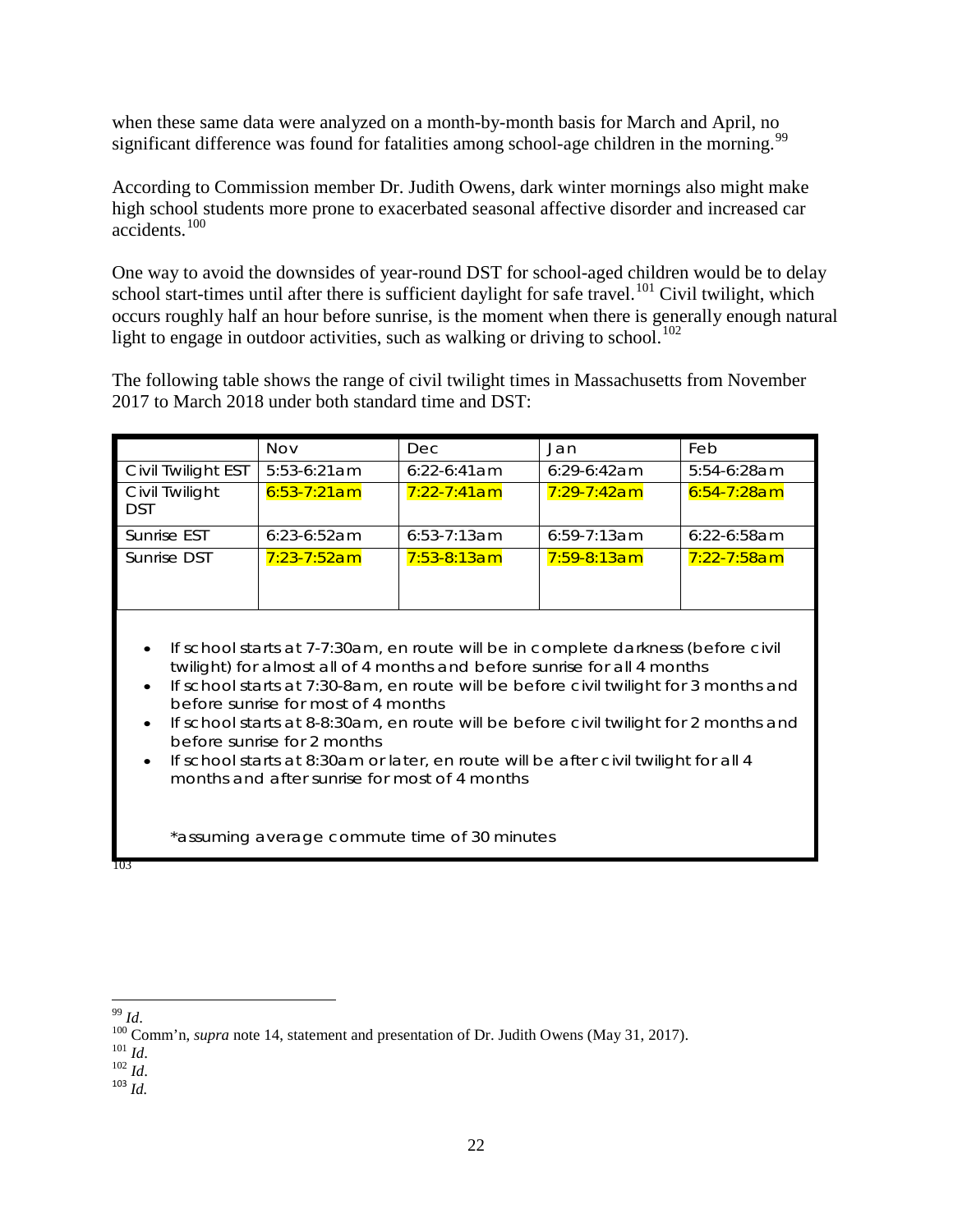During the 2014-2015 academic year, the average start time for a Massachusetts middle or high school was 7:37 a.m., meaning that the average middle or high school would open in the dark for much of December and January under year-round DST. <sup>[104](#page-22-0)</sup> However, most schools are not in session for a week or more during the darkest period in late December and early January. Pushing back start-times to 8 a.m. would mean that schools never open in the dark, even under year-round DST, while pushing start-times to 8:30 a.m. would mean that few students would even have to commute to school in the dark under year-round DST.

Delaying school start-times for middle and high school students would also be consistent with the health recommendations of the American Academy of Pediatrics<sup>[105](#page-22-1)</sup> and the Massachusetts Medical Society.<sup>[106](#page-22-2)</sup> Adolescents naturally fall asleep and wake up later, so delayed school start-times enable them to obtain an adequate amount of sleep.<sup>[107](#page-22-3)</sup> For teenagers, receiving adequate sleep lowers stress and risk of obesity; improves executive functioning and mood; and reduces risk-taking behavior.<sup>[108](#page-22-4)</sup> Adolescents who sleep for eight or more hours nightly are also less likely to be involved in physical altercations, smoke, drink alcohol, be sexually active, feel sad, and consider suicide. [109](#page-22-5)

In addition, later middle and high school start-times have led to higher attendance rates, lower tardiness and dropout rates, and improved grades and test scores in schools in Massachusetts and around the country.[110](#page-22-6) When Nauset Regional High School pushed first period back from 7:25 to 8:35 a.m. in 2012, the tardiness rate dropped by 35 percent, and the number of "D"s and "F"s fell by half.[111](#page-22-7) After delaying its start from 7:25 to 7:55 a.m. in 2016, Hanover High School saw a 32 percent drop in "D"s and "F"s and a 10 percent jump in "A"s in first-period classes.<sup>[112](#page-22-8)</sup>

According to a macroeconomic state-by-state analysis conducted by the RAND Corporation, a delay in school start-times to 8:30 a.m. nationwide correlates with an annual increase in the national economy of approximately \$9.3 billion, an increase in high school graduation rates of 13.3 percent, and an increase in college attendance of 9.6 percent. [113](#page-22-9) The stronger academic and professional performance for students reflected in these numbers, along with as a reduction in car crash rates among adolescent drivers, could lead to an estimated additional \$83 billion

<span id="page-22-2"></span><span id="page-22-1"></span>

<span id="page-22-0"></span><sup>&</sup>lt;sup>104</sup> *Id.*<br><sup>105</sup> Owens, *supra* note 91.<br><sup>106</sup> See Massachusetts Medical Society Physicians Adopt New Resolutions at Interim Meeting, Mass. Med. Soc'y (Dec. 5, 2015), http://www.massmed.org/News-and-Publications/MMS-News-Releases/Massachusetts-Medical-Society-Physicians-Adopt-New-Resolutions-at-Interim-Meeting/#.WbLms2eWyUm.<br><sup>107</sup> Owens, *supra* note 91, at 644.<br><sup>108</sup> See Stacy Simera, MSSA & Mary Haymaker, JD, *Massachusetts School Start Time Legislation Parameters and* 

<span id="page-22-4"></span><span id="page-22-3"></span>*FAQs*, Start Sch. Later, Mass. Chapter (2017).<br><sup>109</sup> *Id.* 

<span id="page-22-7"></span><span id="page-22-6"></span><span id="page-22-5"></span><sup>109</sup> *Id*. <sup>110</sup> Owens, *supra* note 91, at 644. <sup>111</sup> James Vaznis, *Students Find More Awareness with Later Starts*, Bos. Globe (Mar. 10, 2016), [www.bostonglobe.com/metro/2016/03/09/students-see-benefits-from-later-school-start](http://www.bostonglobe.com/metro/2016/03/09/students-see-benefits-from-later-school-start-times/OOb4vtHm4XZTBLm5X78V9L/story.html?event=event12) $\frac{\text{times/OOb4vtHm4XZTBLm5X78V9L/story.html?event=event12.}}{^{112} }$  $\frac{\text{times/OOb4vtHm4XZTBLm5X78V9L/story.html?event=event12.}}{^{112} }$  $\frac{\text{times/OOb4vtHm4XZTBLm5X78V9L/story.html?event=event12.}}{^{112} }$ Comm'n, *supra* note 22, from presentation by Dr. Judith Owens (May 31, 2017).<br><sup>113</sup> See Hafner et. al, *Later School Start Times in the U.S.: An Economic Analysis*, The RAND

<span id="page-22-9"></span><span id="page-22-8"></span>[www.rand.org/pubs/research\\_reports/RR2109.html.](http://www.rand.org/pubs/research_reports/RR2109.html)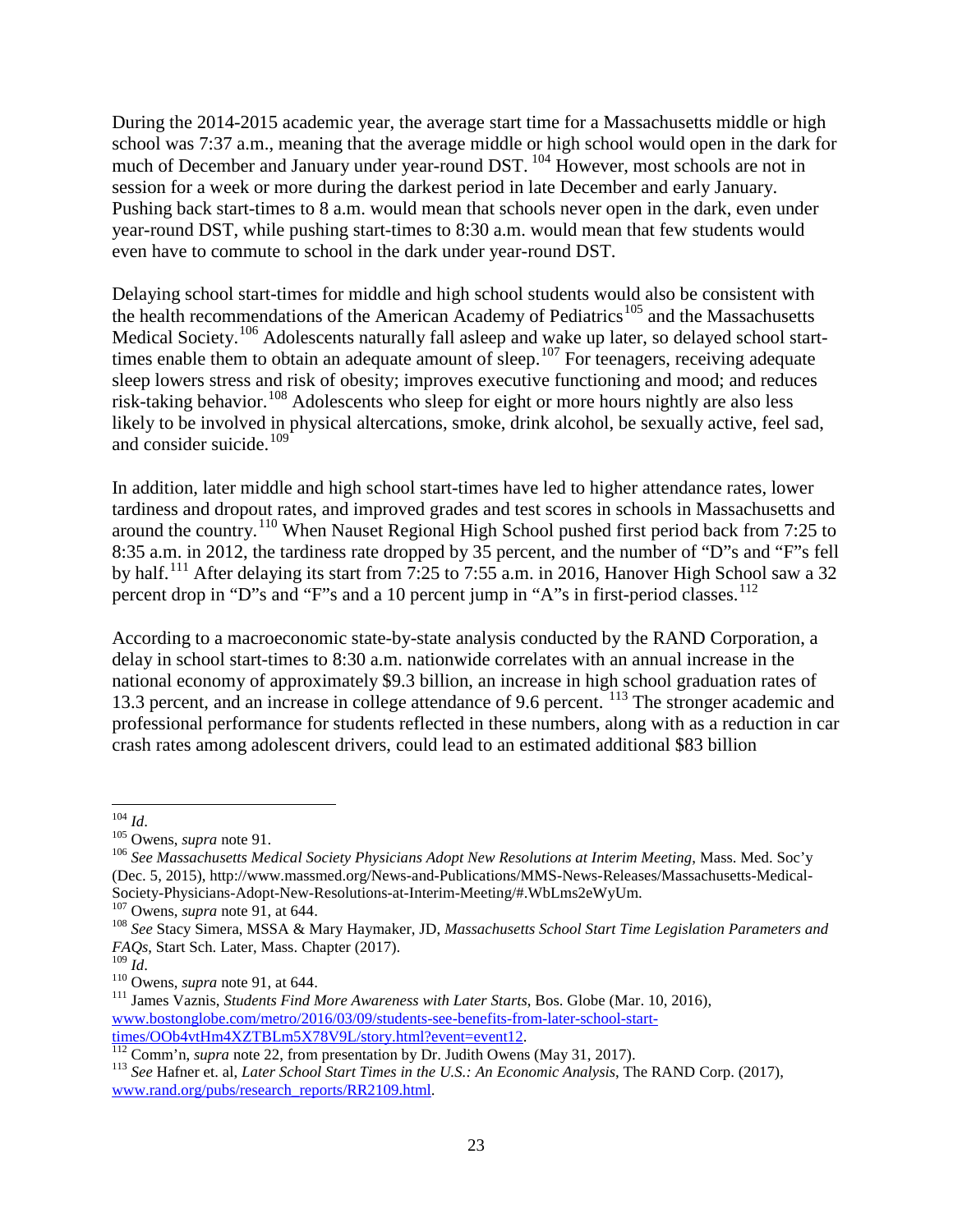contribution to the U.S. economy within the next decade.<sup>[114](#page-23-0)</sup> Effects from delayed school start-times could be felt within a year of making this shift.<sup>[115](#page-23-1)</sup> This report estimates that this kind of change could have a cost-benefit ratio *specifically in Massachusetts* such that the Commonwealth would, at minimum, break even after just two years, and would achieve a costbenefit ratio of 4.5 after 10 years; meaning that for every dollar spent to make the start-time change, the *return would be more than four-fold the cost,* due to improved academic achievement and reduction in car crash rates.

The Commission finds that with current school schedules remaining in place, adopting yearround DST can pose a public safety risk to school-aged children in the winter months. Those risks could be mitigated by delaying school start-times, however, which would also bring additional benefits, including healthier adolescents and better academic performance by middle and high school students.

<span id="page-23-1"></span><span id="page-23-0"></span> <sup>114</sup> *Id*. 115 *Id*.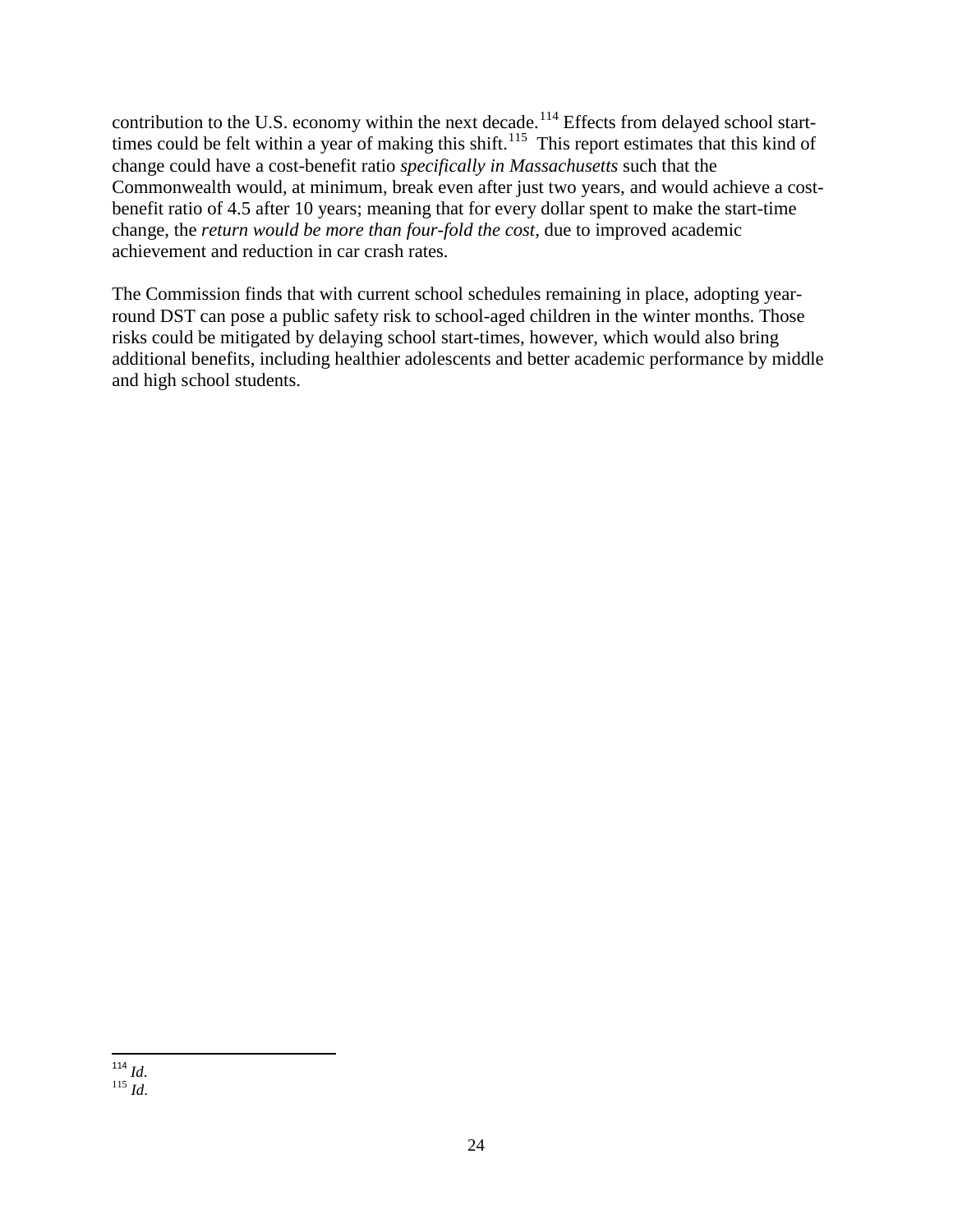## <span id="page-24-0"></span>**Recommendations**

Based on its research and findings, and after weighing the costs and benefits associated with the observance of time in Massachusetts, the Commission believes that under certain circumstances the Commonwealth could make a data-driven case for moving to the Atlantic Time Zone yearround (effectively observing year-round DST). Although appreciable costs associated with making this change would result, on balance the Commission finds that doing so could have positive benefits that largely stem from the absence of a spring transition to DST and the additional hour of winter evening light.

Providing an additional hour of winter evening light could bring societal benefits to Massachusetts largely by boosting consumer spending and economic development opportunities, reducing certain types of crime, increasing the population's physical activity level, and cutting greenhouse gas emissions and associated energy costs for residences in Massachusetts from early November to mid-March, when Massachusetts currently observes standard time.

The adoption of year-round DST also would eliminate the spring transition to DST and the week of population-wide sleep loss that results. Preventing that sleep loss could have broad and powerful impacts on public health in the Commonwealth. During the week in question, Massachusetts residents could experience fewer traffic fatalities, workplace injuries, and heart attacks, with many lives and tens of millions of dollars saved as a result.

However, the Commission does not recommend a simple switch to the Atlantic Time Zone, and cautions that several qualifiers should accompany any future conversations or legislative proposals with respect to how Massachusetts observes time. The Commission offers the following blueprint of concerns for a thoughtful implementation of year-round DST, should Massachusetts ever decide to pursue this policy change:

## <span id="page-24-1"></span>**Regional Action**

Any move to year-round DST should be regional, because acting alone would make Massachusetts a significant outlier, and could disrupt commerce, trade, interstate transportation, and broadcasting. The Commission recommends that the Legislature adopt year-round DST only if a majority of other Northeast states – possibly including New York – do so as well. To facilitate regional action, the Legislature and Governor should raise this issue with other Northeastern legislative and executive bodies, including the National Conference of State Legislatures, the Council of State Governments, Coalition of Northeast Governors, and gatherings of New England Governors and Easter Canadian Premiers.

As stated previously, several other Northeast states are already considering bills that would have them observe DST year round. Maine's bill passed both legislative chambers before being laid aside. New Hampshire's passed the House but was rejected in the Senate. Connecticut and Rhode Island are considering such bills but have not voted on them. Vermont is not currently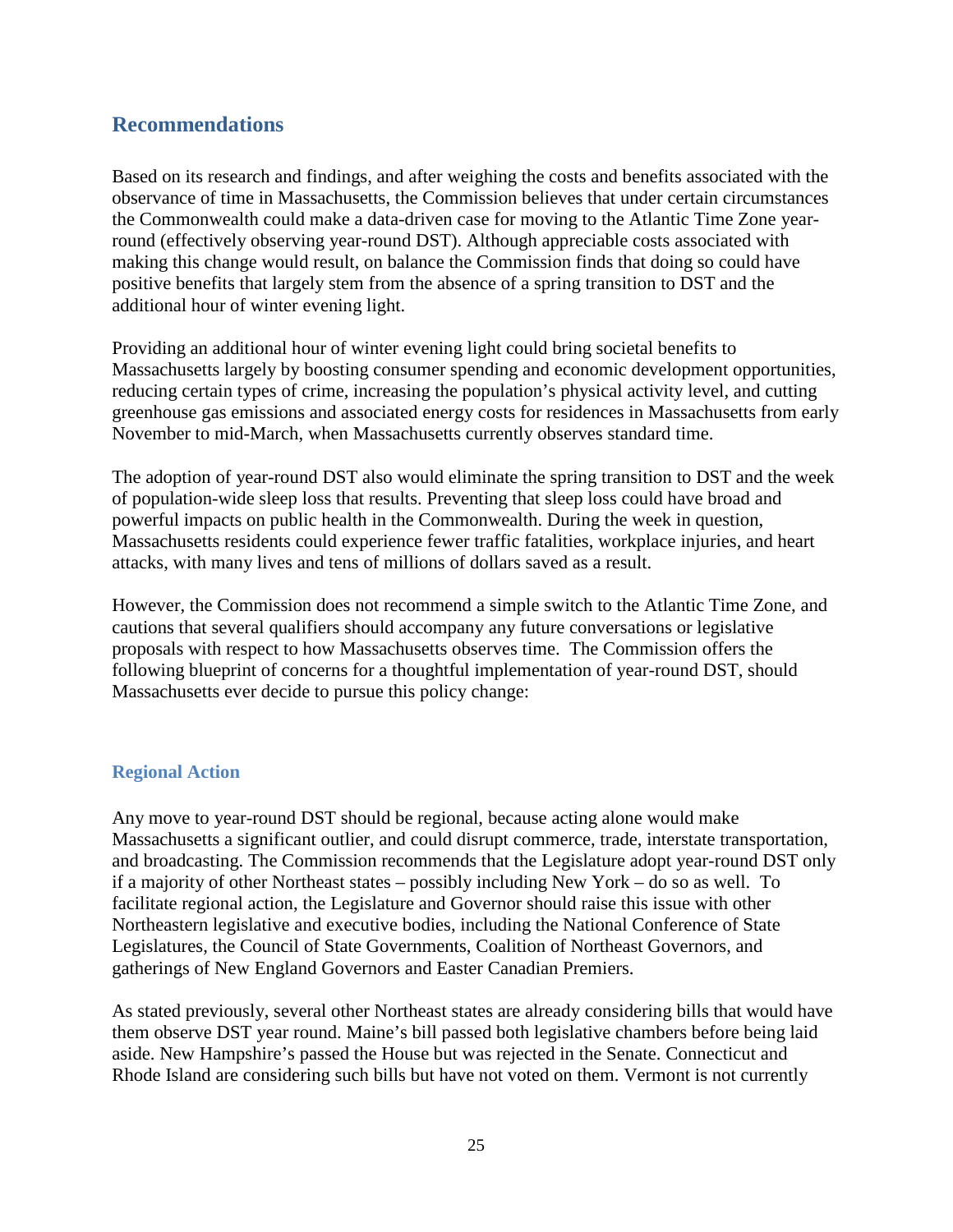considering legislation related to year-round DST, but is weighing a resolution urging Congress to abolish  $\overline{DST}$ .<sup>[116](#page-25-2)</sup>

If a group of Northeast states does decide to pursue year-round DST, then they should also recruit New York, as benefits described in the Findings section of this report would likely be applicable to it and other states as well.

For Massachusetts to spur regional action, the Legislature could consider passing a bill that instructs the Secretary of the Commonwealth to petition the U.S. Secretary of Transportation to place Massachusetts in the Atlantic time zone and—pending the U.S. Secretary of Transportation's approval of the petition—amend section 10 of chapter 4 of the General Laws in order to opt the Commonwealth out of observing DST. Such a bill should condition the shift taking place only after a majority of other Northeast states have passed legislation to the same end.

## <span id="page-25-0"></span>**Later School Start-Times**

Year-round DST would bring darker mornings from early November to mid-March, and without changes to school schedules, could lead to children traveling to school in darkness when the sun rises latest. Although there would be more daylight for after-school activities and travel home for these children (and there are winter school breaks during parts of this time), the earlymorning transit time has the potential to pose public safety risks. Moreover, independent of public safety concerns, the Commission has found compelling data that indicate that the earlymorning start-times can negatively impact some students' academic performances, with students not fully awake when they begin classes.

The Commission therefore recommends that any move to year-round DST should be accompanied by statewide standards for delaying school start-times to mitigate safety issues; improve student academic performance, health, and well-being; and add significantly to the other economic benefits related to year-round DST — for example, 8 a.m. for elementary schools and 8:30 a.m. for middle and high schools. These standards could mitigate the negative effects of darker mornings, ensuring that children head to school in the dark for only a handful of days each winter. They could also improve both students' performance in school, and their physical and mental health.

#### <span id="page-25-1"></span>**Public Awareness**

The Commission found that the change to year-round DST could cause confusion in broadcasting, commerce, and interstate transportation. That confusion—and any ensuing economic disruption—could be minimized through effective communication with the public. For that reason, the Commission believes that the Legislature should not adopt year-round DST

<span id="page-25-2"></span><sup>116</sup> Time Zone Report *supra* note 21.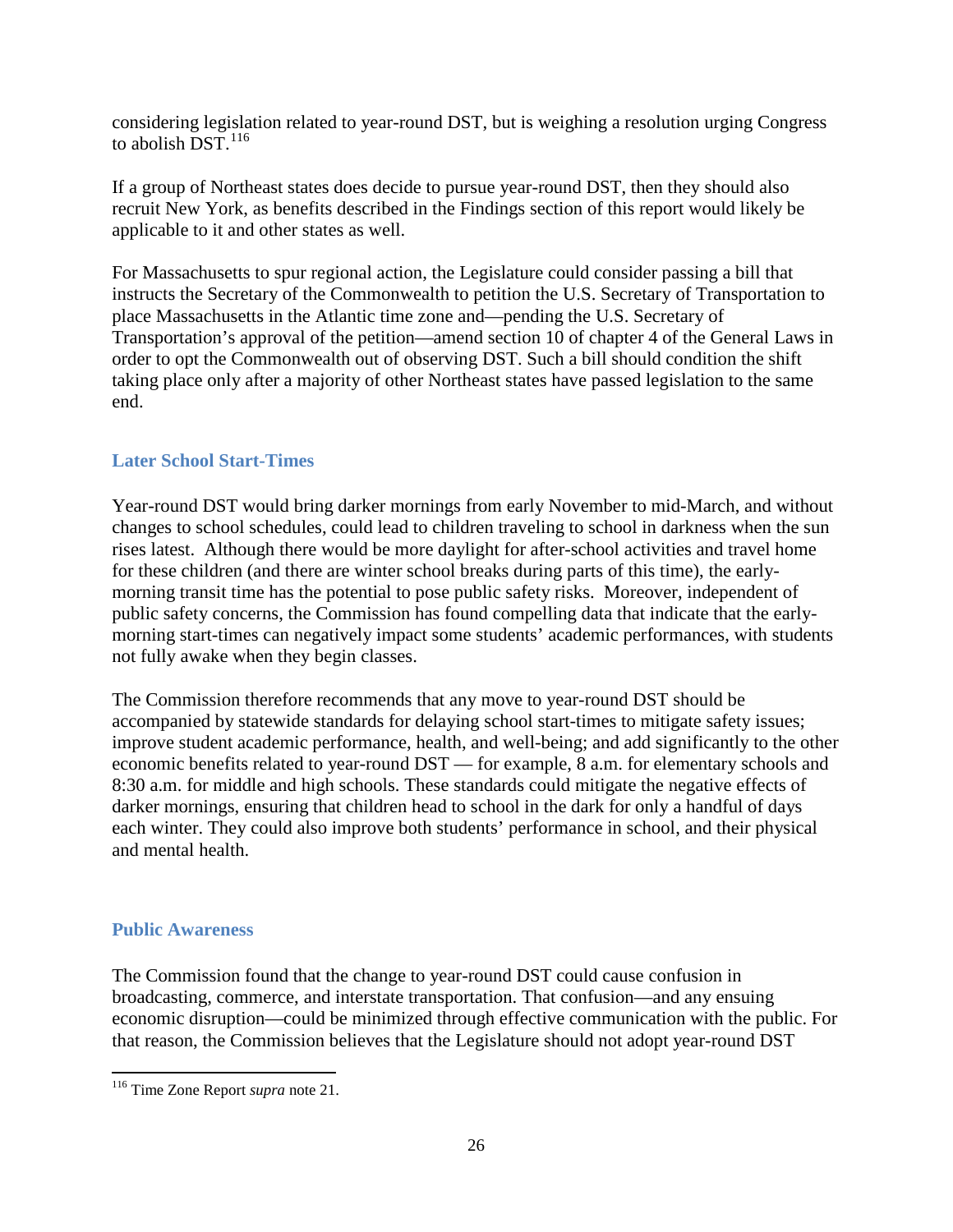unless it simultaneously commits funding to educate the public about the implications of the change.

The Legislature would need to focus its public awareness efforts on communities in close proximity to new time zone boundaries. If New York did not join New England states in adopting year-round DST, for example, then people on both sides of the border between Massachusetts and New York would need to be fully informed about the change. Public awareness would be the best way to avoid disruptions caused by confusion around the fourmonth time difference.

The Legislature would also need to work with Amtrak, Massport, the Massachusetts Department of Transportation, and others to ensure that people traveling to and from Massachusetts would be aware that the Commonwealth does not observe Eastern Standard Time from early November to mid-March. Public awareness campaigns would need to be repeated each November when most states transition from DST back to standard time.

Even if Massachusetts does not adopt year-round DST, public awareness about transitions to and from DST would still be beneficial. A public awareness campaign preceding the spring transition to DST would help residents prepare for the sleep loss caused by the transition so that they could try to mitigate its negative consequences.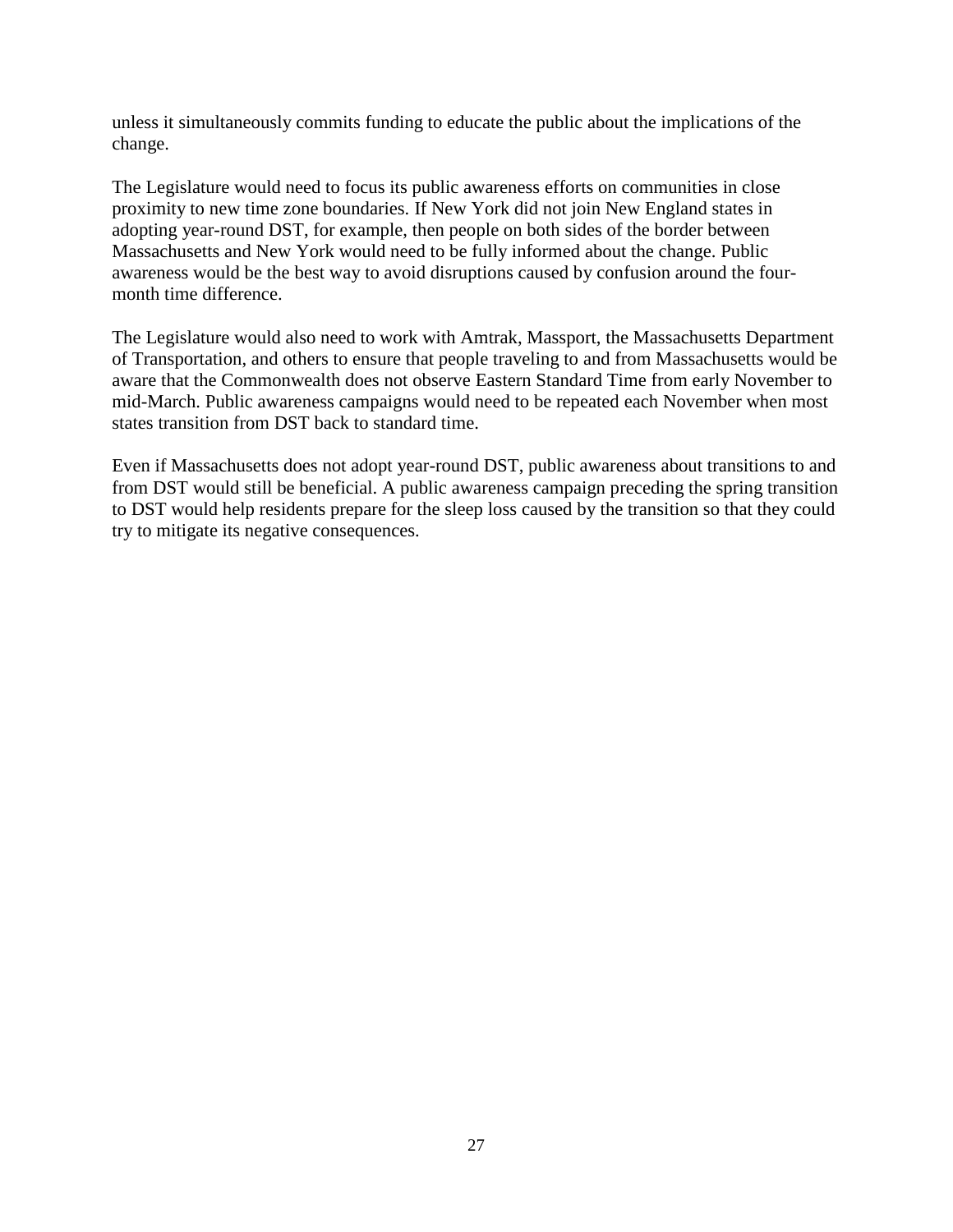## <span id="page-27-0"></span>APPENDIX A: **Individuals Invited to Testify**

## **Meeting 1 (January 11, 2017):**

• Commissioners only

## **Meeting 2 (Mar. 15, 2017):**

- Jennifer Doleac, University of Virginia Professor, and Nicholas Sanders, Cornell University professor, co-authors of the paper "Under the Cover of Darkness: How Ambient Light Influences Criminal Activity"
- Jon Hurst, President of the Retailers Association of Massachusetts
- Peter Shattuck, Member of the Commission, Director of Acadia Center's Clean Energy Initiative and Director of the Massachusetts Office

## **Meeting 3 (Apr. 12. 2017):**

- Christopher M. Barnes, University of Washington Professor, and David T. Wagner, University of Oregon Professor, co-authors of the papers "Changing to Daylight Saving Time Cuts Into Sleep and Increases Workplace Injuries" and "Lost Sleep and Cyberloafing: Evidence From the Laboratory and a Daylight Saving Time Quasi-Experiment"
- David Prerau, DST researcher, historian, and author of the book "Seize the Daylight: the Curious and Contentious Story of Daylight Saving Time"
- Jim Smith, General Counsel to the Massachusetts Broadcasters Association
- José C. Massó, Director of Policy at Massport
- Nancy Donoghue, Director of Government Affairs at Massport
- Ed Freni, Director of Aviation at Massport

## **Meeting 4 (May 31, 2017):**

- Dr. Judith Owens, Director of the Center for Pediatric Sleep Disorders at Boston Children's Hospital, Neurology Professor at Harvard Medical School, and member of the **Commission**
- Thomas Emswiler, Member of the Commission, public health advocate

## **Meeting 5 (September 20, 2017):**

• Commissioners only

## **Meeting 6 (November 1, 2017):**

• Commissioners only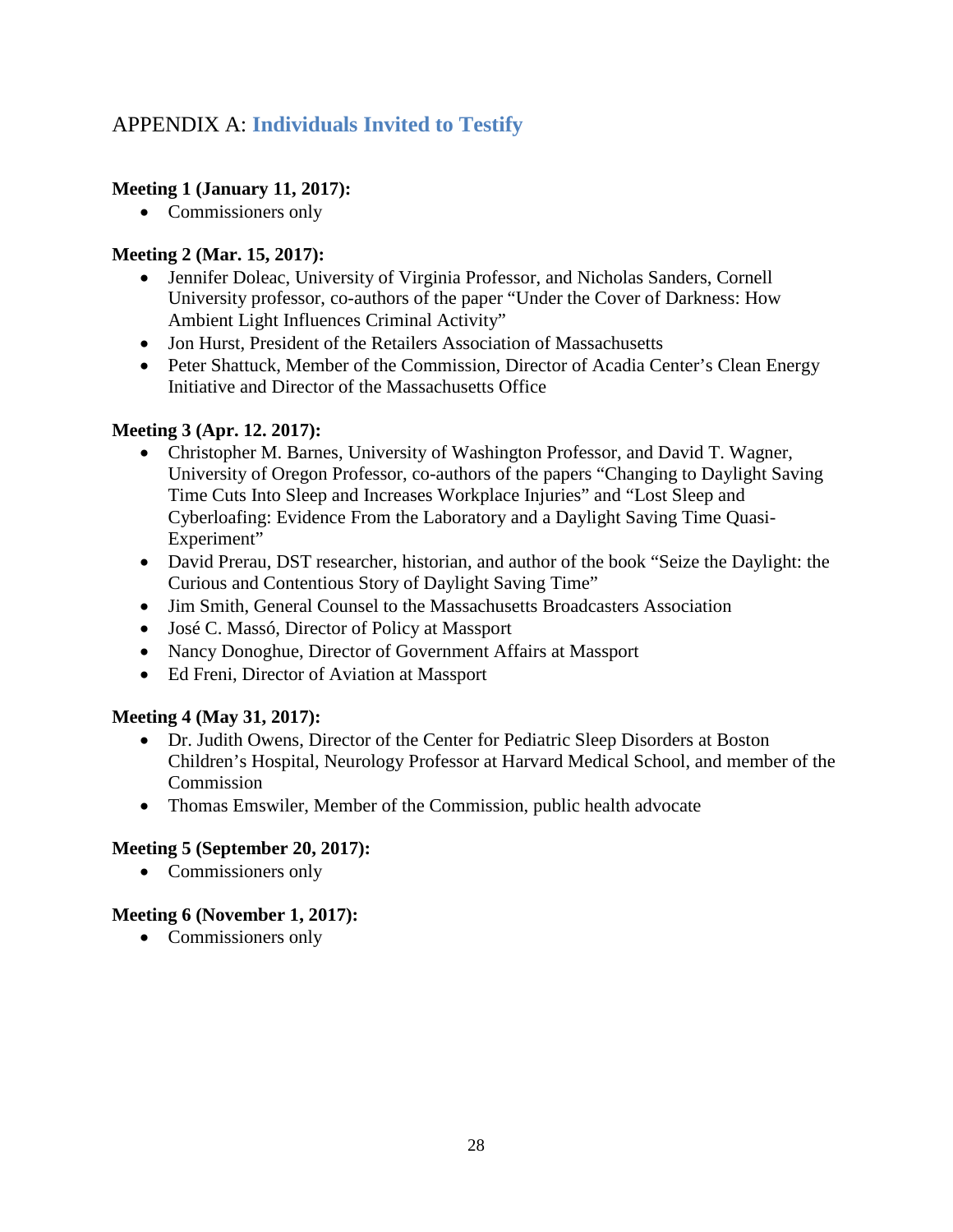## <span id="page-28-0"></span>APPENDIX B: Meeting Minutes

#### *Special Commission on the Commonwealth's Time Zone*

*Wednesday, January 11, 2017 (Meeting 1)*

#### **Massachusetts State House Hearing Room 222 Boston, MA 02133**

#### **Members present (appointed by):**

Representative Daniel Cahill (Speaker), Chairman Eileen M. Donoghue (Senate President), Thomas Emswiler (Senate President), Representative Michael Finn (Speaker), Representative Paul Frost (House Minority Leader), Tim Miley (Governor), Peter Shattuck (Senate President), John Warren (Governor)

**Members absent:**  Robert LePage (Governor)

#### **Members yet to be appointed:**

One from the Speaker of the House One from the Senate Minority Leader

## **Meeting Minutes**

Senator Donoghue welcomed and thanked the members of the special commission for being in attendance. She introduced the members present in the room and then spoke about the creation of this special commission through Chapter 219 of the Acts of 2016, also known as the economic development bill. She noted that the special commission is charged with conducting a comprehensive study on the commonwealth remaining on Eastern Daylight Time throughout the entire year, with attention paid to the impact that this change would have on the economy as a whole, on the education system, on public health, on the transportation system, on energy consumption, and on commerce. Senator Donoghue said that the special commission is tasked with filing a report by March 31, 2017, a deadline that it will do its best to meet. She stated her hope that the commission would take a data-driven approach.

Members of the special commission then introduced themselves and spoke briefly about their background, their goals for the special commission, and topics they would like to consider at future meetings.

John Warren said that he had worked as a CFO and COO for Reebok and Adidas and would bring his business background to bear on the special commission's work.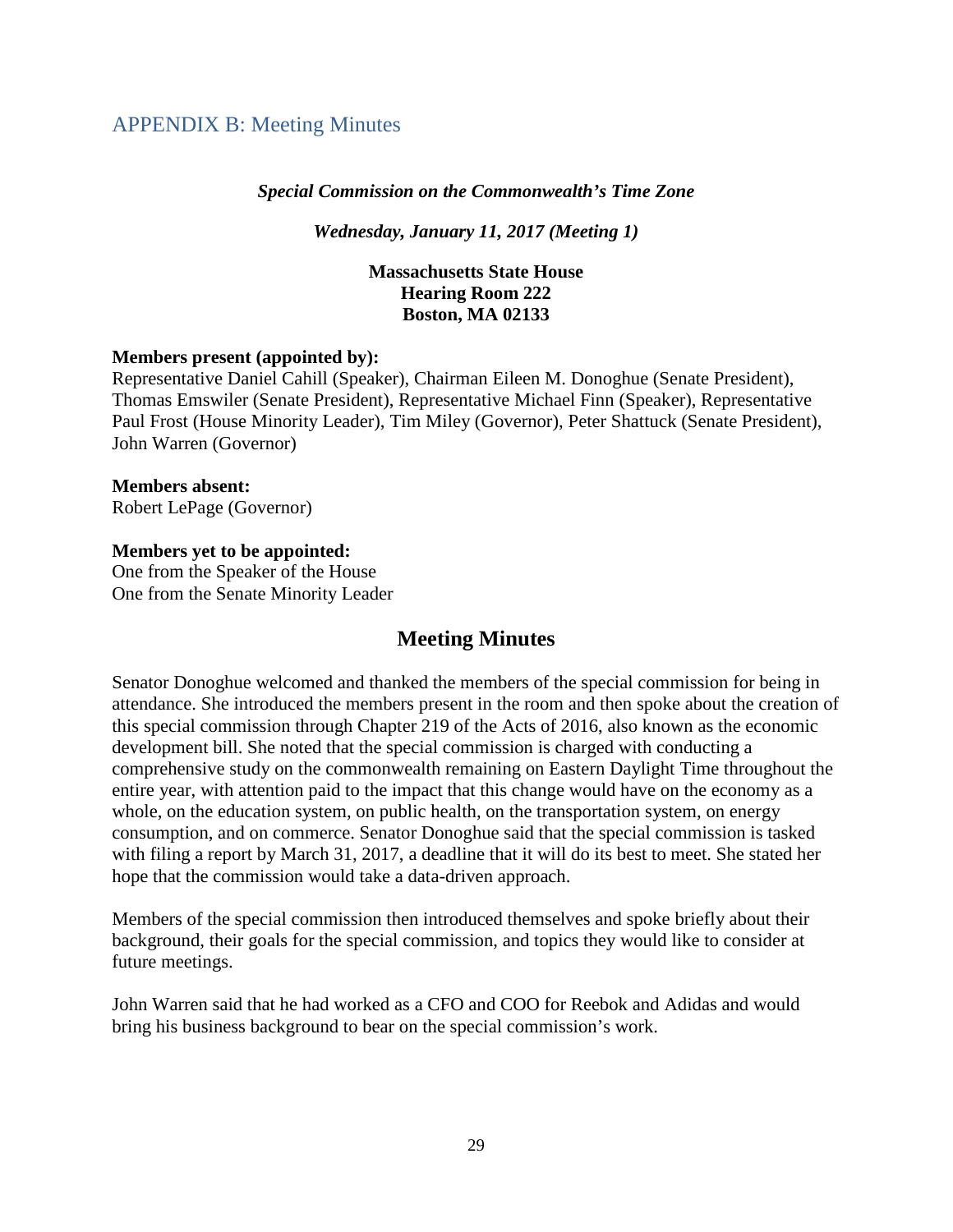Peter Shattuck said he was interested on potential energy and climate change impacts and suggested that the special commission could examine data on energy usage in the weeks before and after time changes.

Thomas Emswiler noted that his op-ed published in the *Boston Globe* two years ago was the first step towards the creation of the commission. He thanked Senator Keenan for filing by request a bill to form the commission and stated his intention to remain objective throughout the process.

Representative Cahill said that he represented Lynn, a gateway city near Boston where transportation is an important issue, and that he will focus on the impact of a time zone change on transportation.

Senator Donoghue reintroduced herself, noting that she was appointed by Senate President Rosenberg, and said that as the Senate chair of the Joint Committee on Economic Development and Emerging Technologies she will be particularly interested on the economic development component of the commission's work.

Representative Finn said that he was new to the idea of changing time zones and that research about its public health effects had caught his attention. He added that the commission was a good opportunity to discuss an issue that the commonwealth might not have otherwise had the chance to address.

Representative Frost noted that the Joint Committee on State Administration and Regulatory Oversight had considered time zone changes in the past and said that although he would keep an open mind, he would also play the role of skeptic. He mentioned concerns including the safety of children going to school in the dark, practical issues related to the possibility of Massachusetts acting without other New England states, and potential problems caused by glare on the commutes into and out of Boston from Western Massachusetts.

Tim Miley said that the Department of Public Health had data that is relevant to the commission's work and that he hoped to bring those resources to bear on the study.

Senator Donoghue said that the commission members needed to elect a chair who would organize the commission and handle administrative issues. Mr. Emswiler nominated Senator Donoghue. Representative Cahill seconded the nomination. The commission members unanimously elected Senator Donoghue, who thanked her colleagues, mentioned the possibility of soliciting input from the public, and suggested that the commission would meet once a month with a full agenda before submitting its data-driven report to the legislature by the early spring.

Senator Donoghue adjourned the meeting at 11:43 a.m.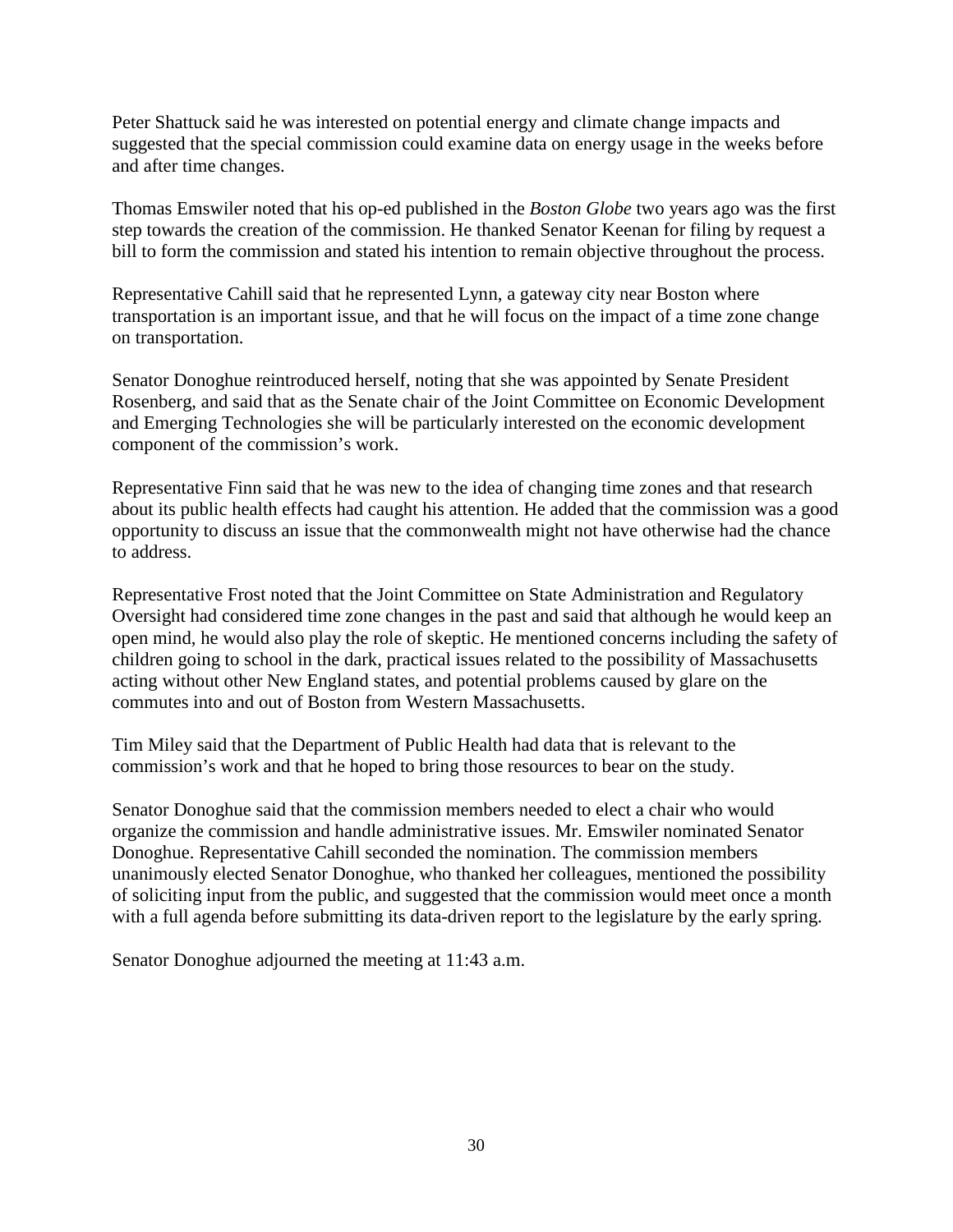## *Special Commission on the Commonwealth's Time Zone Wednesday, March 15, 2017 (Meeting 2)*

## **Massachusetts State House Hearing Room 222 Boston, MA 02133**

#### **Members present (appointed by):**

Representative Daniel Cahill (Speaker), Chairman Eileen M. Donoghue (Senate President), Thomas Emswiler (Senate President), Representative Michael Finn (Speaker), Representative Paul Frost (House Minority Leader), Tim Miley (Governor), Robert LePage (Governor), Dr. Judith Owens (Speaker), Peter Shattuck (Senate President), Yvonne Spicer (Senate Minority Leader), John Warren (Governor)

## **Meeting Minutes**

Senator Donoghue welcomed the members of the special commission and thanked them for being in attendance. She introduced two members of the commission who had been appointed since the January meeting.

Senator Donoghue said that Yvonne Spicer is the vice president for advocacy and educational partnerships at the National Center for Technological Literacy, a role in which she directs the Museum of Science's efforts to improve K-12 STEM education in Massachusetts and around the world. She added that Ms. Spicer—who has had a distinguished career in STEM education, including stints with the Framingham Public Schools, the Newton Public Schools, and the Massachusetts Department of Elementary and Secondary Education, and several state and national advisory boards related to technology and education—will be a great resource and partner on the commission. Senator Donoghue also noted that Senate Minority Leader Bruce Tarr had appointed Ms. Spicer to the commission.

Senator Donoghue then introduced Dr. Judith Owens, director of the Center for Pediatric Sleep Disorders at Boston Children's Hospital and a member of the faculty of neurology at Harvard Medical School. She said that Dr. Owens is an internationally recognized authority on pediatric sleep, and has written more than 75 research and review articles on the subject and that Dr. Owens' extensive knowledge will be incredibly helpful to the commission as it considers the impact of later winter sunrises on sleep schedules and school start times. She noted that Speaker of the House Bob DeLeo had appointed Dr. Owens to the commission.

Senator Donoghue motioned that the minutes of the commission January 15 meeting be approved. Representative Finn seconded the motion, and the minutes were approved unanimously on a voice vote.

Senator Donoghue introduced University of Virginia professor Jennifer Doleac and Cornell University professor Nicholas Sanders, co-authors of the paper "Under the Cover of Darkness: How Ambient Light Influences Criminal Activity," who joined the commission via conference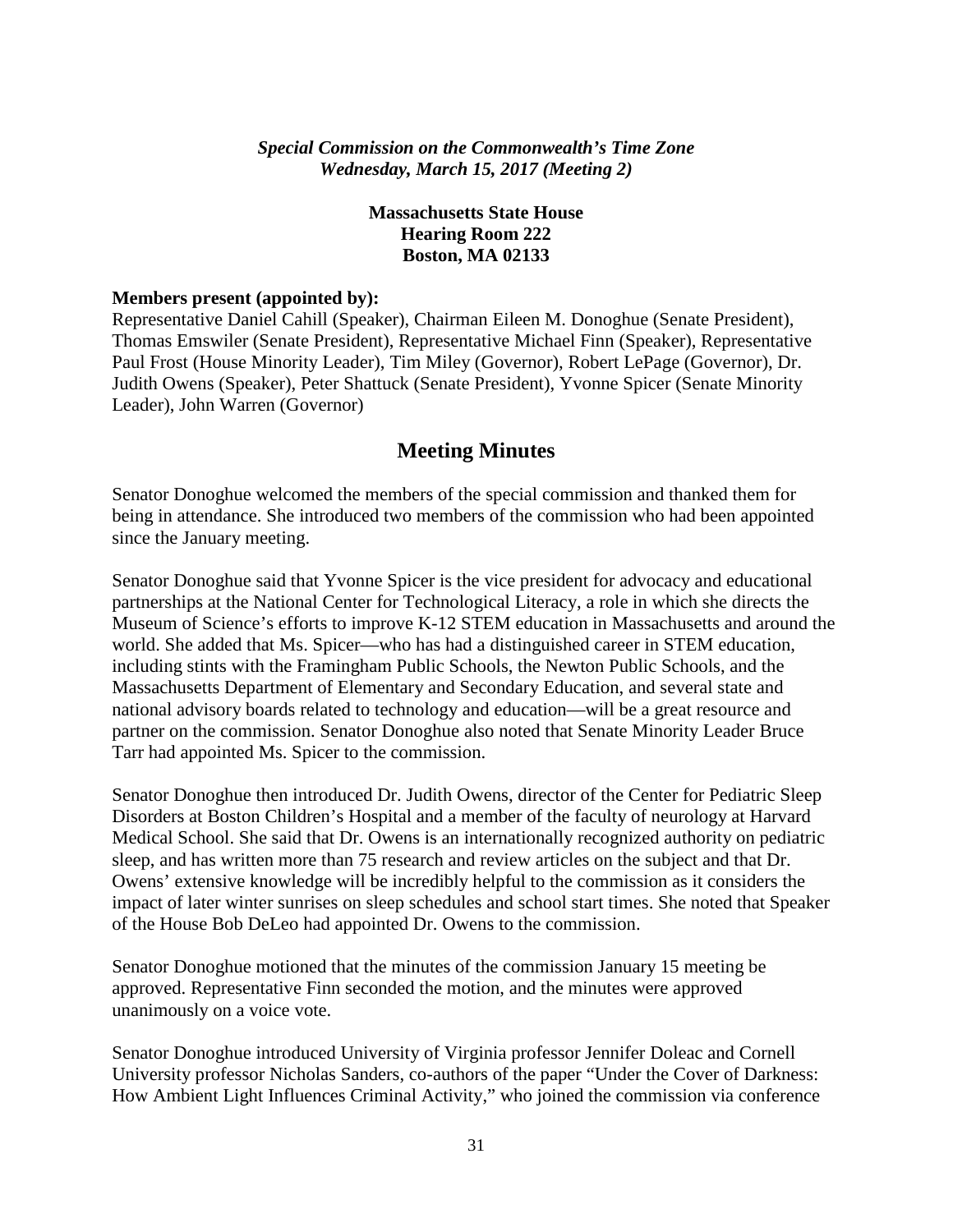call. Ms. Doleac and Mr. Sanders said that their paper examined the effect that shifting daylight from the morning to the evening had on crime. They said that the switch to and from daylight saving time (DST) was a natural experiment that enabled them to measure that effect. They said that they found a seven percent decrease in robberies due to an additional hour of evening daylight, including a 27 percent reduction during evening commuting hours, and no corresponding increase in crime during the morning commuting hours. Ms. Doleac and Mr. Sanders concluded that an additional hour of evening daylight had a big, meaningful impact on street crime, and that making DST permanent would therefore also have a meaningful effect.

Thomas Emswiler noted that the paper estimated that the three-week extension of DST in the spring of 2007 generated \$59.2 million in social cost savings due to a reduction in robberies. He said that he had done some back-of-the-envelope math and calculated that if these savings were consistent throughout the year, year-round DST would generate more than \$1.2 billion in social costs savings. Mr. Emswiler asked if that figure sounded right, and Ms. Doleac and Mr. Sanders said that it did.

Dr. Owens asked if there were any data available on how ambient light affects delinquency. Ms. Doleac and Mr. Sanders said that there was not reliable time-based data for delinquency. Dr. Owens also asked if there were any data about crime during the year-round DST experiment that took place nationally between 1974 and 1975. Ms. Doleac and Mr. Sanders said that a study had found a 10 to 13 percent reduction in street crime in Washington, D.C. during the DST experiment. They said this study was not as reliable as their own, however.

Representative Paul Frost asked how much crime occurred around the time of sunset. He also asked if delaying sunset by one hour would delay criminal activity by one hour, rather than reducing it. Ms. Doleac and Mr. Sanders said that a substantial number of robberies occur during the commuting hours around sunset, when there are more people on the street who can potentially be robbed. They added that their study found that criminal activity was reduced due to a later sunset, and not simply delayed by it.

Peter Shattuck asked for the source of the data. Ms. Doleac and Mr. Sanders said that the data came from 558 jurisdictions around the country, including many in New England.

Senator Donoghue thanked Ms. Doleac and Mr. Sanders for their testimony and introduced Jon Hurst, president of the Retailers Association of Massachusetts (RAM) so that he could discuss small retailers' thoughts about switching to year-round DST.

Mr. Hurst said that there was a history of adjusting the clocks or the calendar to promote sales, including changing the date of Thanksgiving to lengthen the shopping season leading up to Christmas. He noted that 70 percent of the economy is driven by the consumer, and that ecommerce makes it more important than ever to look at how policies affect retailers. Mr. Hurst said that nationally, 18 percent of Christmas shopping took place online last year, and that policies including the sales tax, blue laws, and even time zones can incentivize or dis-incentivize consumers to spend locally. He added that weather and sunshine impact consumer choices.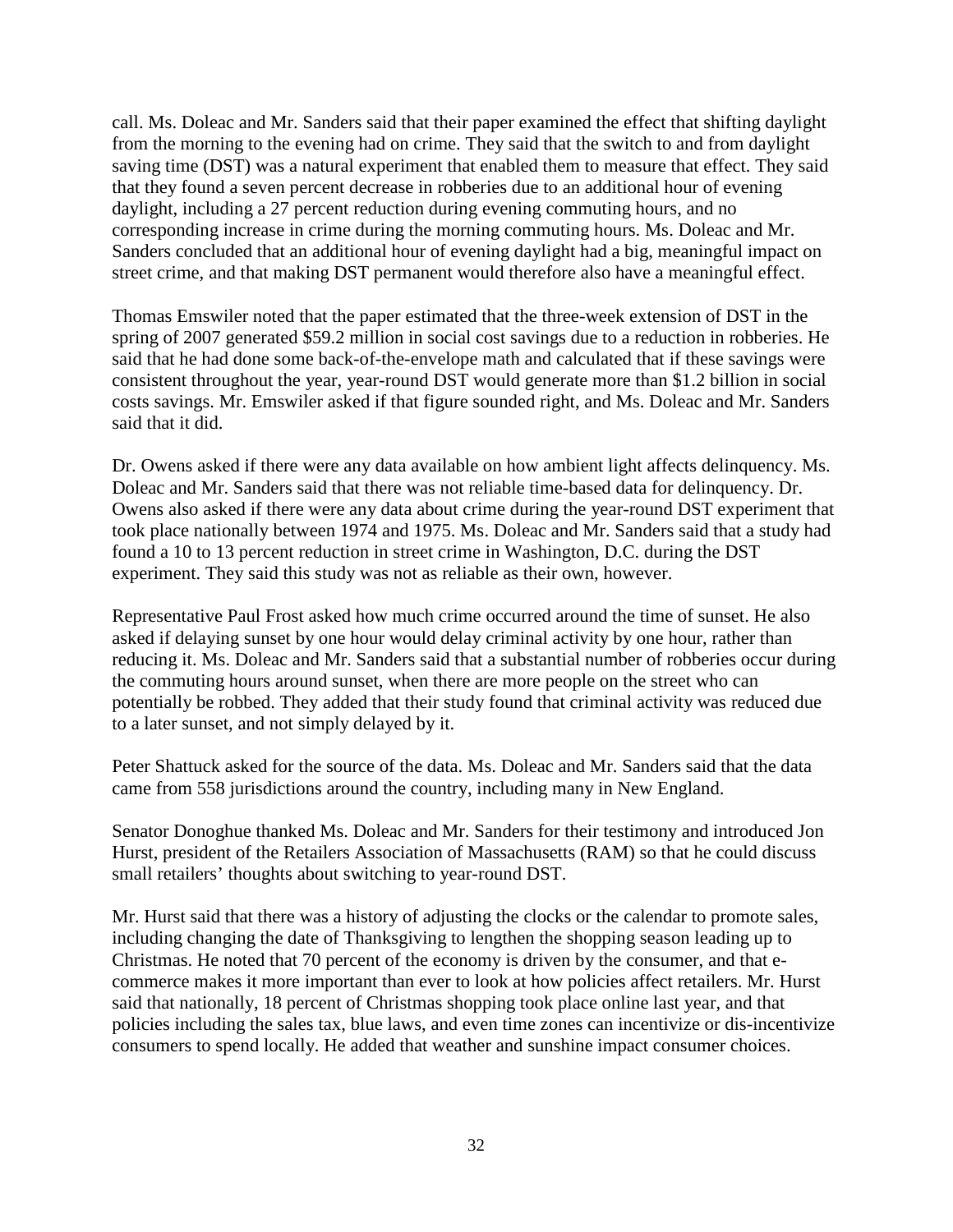Mr. Hurst said that he surveyed the 4,000 members of his organization about DST policies and received responses from 5 percent of them. He added that the typical response rate was 2 percent, but that surveys about issues that have a significant impact on sales or expenses receive a good response. Mr. Hurst said that 34 percent of the members who responded favored Massachusetts remaining on DST year round; 24 percent favored Massachusetts remaining on standard time year round; 23 percent did not necessarily disagree with the concept of year-round DST but preferred national action on the issue; and 19 percent favored the status quo. Mr. Hurst noted that a majority of the respondents favored year-round observation of time, rather than switching between standard time and DST. He also noted that respondents had mentioned in their comments the need for consistent regional observation of time, especially since many consumers and employees cross state lines to shop or work. Mr. Hurst concluded by stating that RAM had no official position on whether or not Massachusetts should observe year-round DST.

Senator Donoghue asked how sunlight affected sales. Mr. Hurst said that most shopping takes place on weekday evenings and weekends, and that many retailers believe that extra evening daylight attracts people to go shopping and increases sales.

Representative Michael Finn asked Mr. Hurst which option the plurality of respondents had chosen. Mr. Hurst said that the plurality supported year-round DST in order to increase sales, adding that in an age where people can shop on their iPhones, anything that policymakers can do to keep business in Massachusetts is helpful.

Representative Frost asked if out-of-state consumers and employees would be confused if the change to year-round were not regional, if it did not involve New York, or if it did not involve the rest of the East Coast. Mr. Hurst reiterated that RAM had no official position, adding that personally he believed that Massachusetts should not act alone. He said it was the same case with GMO labeling bills. Mr. Hurst suggested that if the commission did recommend a switch to yearround DST, it could recommend that any related legislation not take effect until a certain number of New England states also pass it.

Representative Daniel Cahill asked if DST affected employee health and productivity and said that he would love to see data in those areas. Mr. Hurst said that it was a great question, but one to which he did not have an answer, and suggested that an organization like the Chamber of Commerce might be able to investigate it.

Mr. Shattuck said that it can be difficult to remember the meanings of the terms DST, standard time, and Atlantic Time Zone and asked how clear the meaning of year-round DST was to the members who responded to the survey. Mr. Hurst said that the survey question framed the issue in terms of sales, crime, and health and that he would be happy to share the text of the question with the commission.

Mr. Emswiler said that it would be helpful to do a deeper dive with RAM members in order to ask them about the potential for a regional switch to year-round DST. He noted that related legislation has been filed in Connecticut, Maine, New Hampshire, and Rhode Island.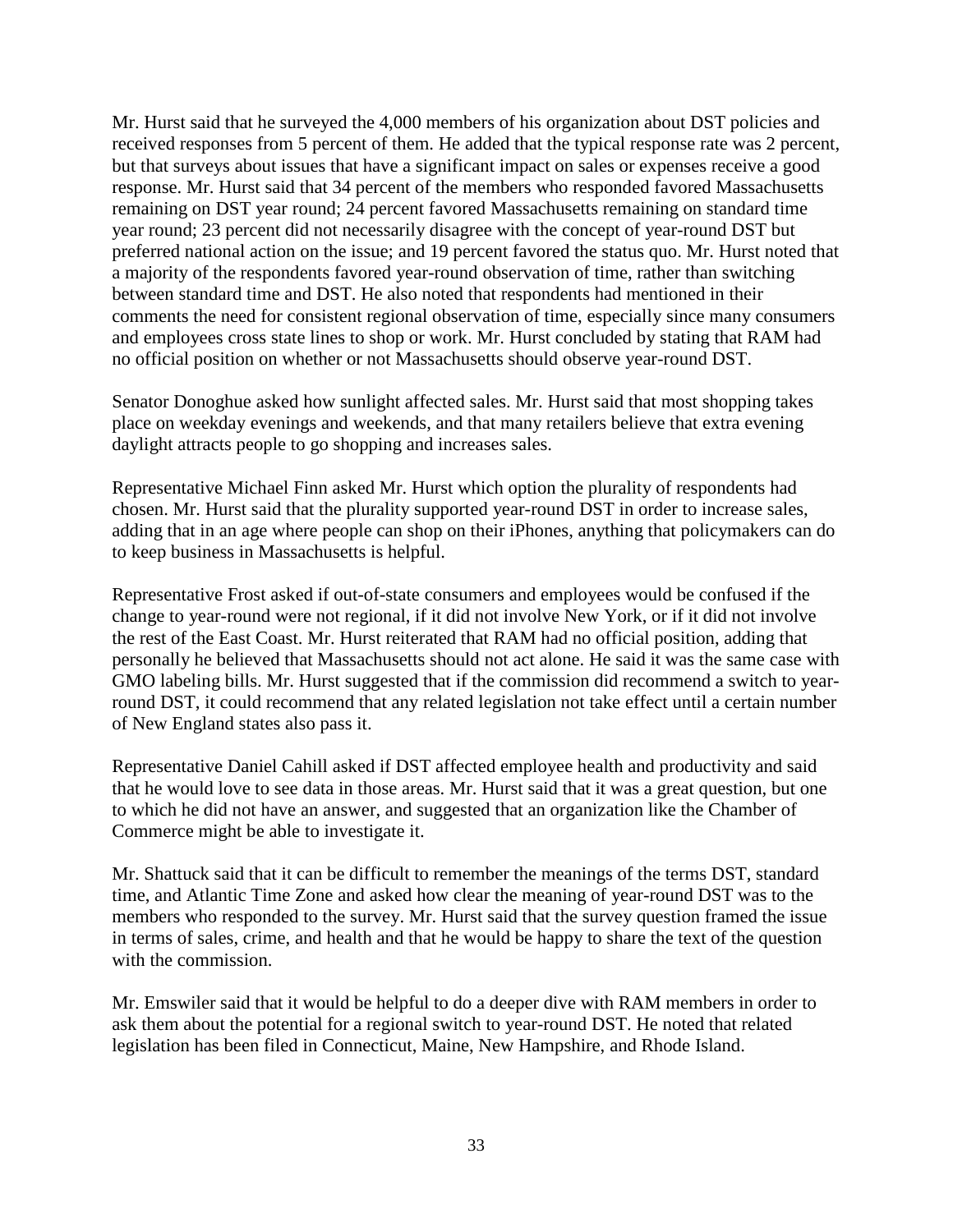Senator Donoghue thanked Mr. Hurst for his testimony and introduced commission member Mr. Shattuck so that he could discuss the potential energy impacts of year-round DST.

Mr. Shattuck said that the U.S. had extended DST by weeks in 2007, adding three weeks in the spring and one in the fall. He said that the Department of Energy (DoE) had compared electricity consumption during those four weeks in 2006 and in 2007, which offers a chance to measure the impact of extended DST. Mr. Shattuck said that the DoE analysis found a 0.48 percent drop in electricity consumption nationally and a 0.68 percent drop in New England. He said that factors like air conditioning in the South and New England's location at the eastern edge of its time zone could help account for that difference. Mr. Shattuck also noted that in Massachusetts, electricity consumption increased by 1.2 percent in the morning during the three spring weeks, but decreased by 3.2 percent in the afternoon and evening; electricity consumption increased by one percent in the morning during the fall week, but decreased by 2.8 percent in the afternoon and evening.

Mr. Shattuck said that the National Bureau of Economic Research (NBER) had studied the energy impact of DST by comparing electricity consumption across Indiana counties, some of which observed DST and some of which did not. He stressed this study focused on the impact of DST as it is currently observed and not the impact of extending DST, which is what the commission is charged with considering. Mr. Shattuck said that the NBER study found a 1 percent overall increase in electricity consumption during DST, attributable largely to air conditioning usage, and an increase of two to four percent in early fall. He said that the key takeaways were that the increase was found in the spring, summer, and fall, but not during the winter, and that Massachusetts and Indiana have different energy profiles and climates.

Mr. Shattuck proceeded to describe the context of energy in Massachusetts and New England. He said that in New England, peak demand for electricity occurs in the afternoon during the summer and in the early evening during the winter. He added that peak winter demand poses a problem because the region has developed an overreliance on natural gas for electricity generation, and in the winter natural gas is used for heating. He said that residents felt the impact of that overreliance in the winter of 2013-2014, when natural gas was scarce and its price spiked, causing electricity bills to rise sharply. Mr. Shattuck said that electricity generators that rely on natural gas have since purchased backup fuels including oil and liquid natural gas to prevent the same problem from recurring. He also pointed to a study conducted by the Attorney General's Office that suggested that Massachusetts could meet its energy needs by investing in renewables and energy efficiency, rather than by constructing new natural gas pipelines.

Mr. Shattuck then stated the he wanted to place the DoE study—and its finding that extended DST reduced electricity consumption by 0.68 percent in New England, with particularly strong effects in the afternoon and early evening—within that broader context of energy in Massachusetts and New England. He said that because afternoon and evening are the hours of peak demand, and because solar stops generating electricity during those hours, even a small reduction in afternoon and evening electricity consumption can have significant benefits in terms of reducing energy infrastructure costs and greenhouse gas emissions. Mr. Shattuck concluded by saying that extended DST could produce modest but meaningful electricity savings.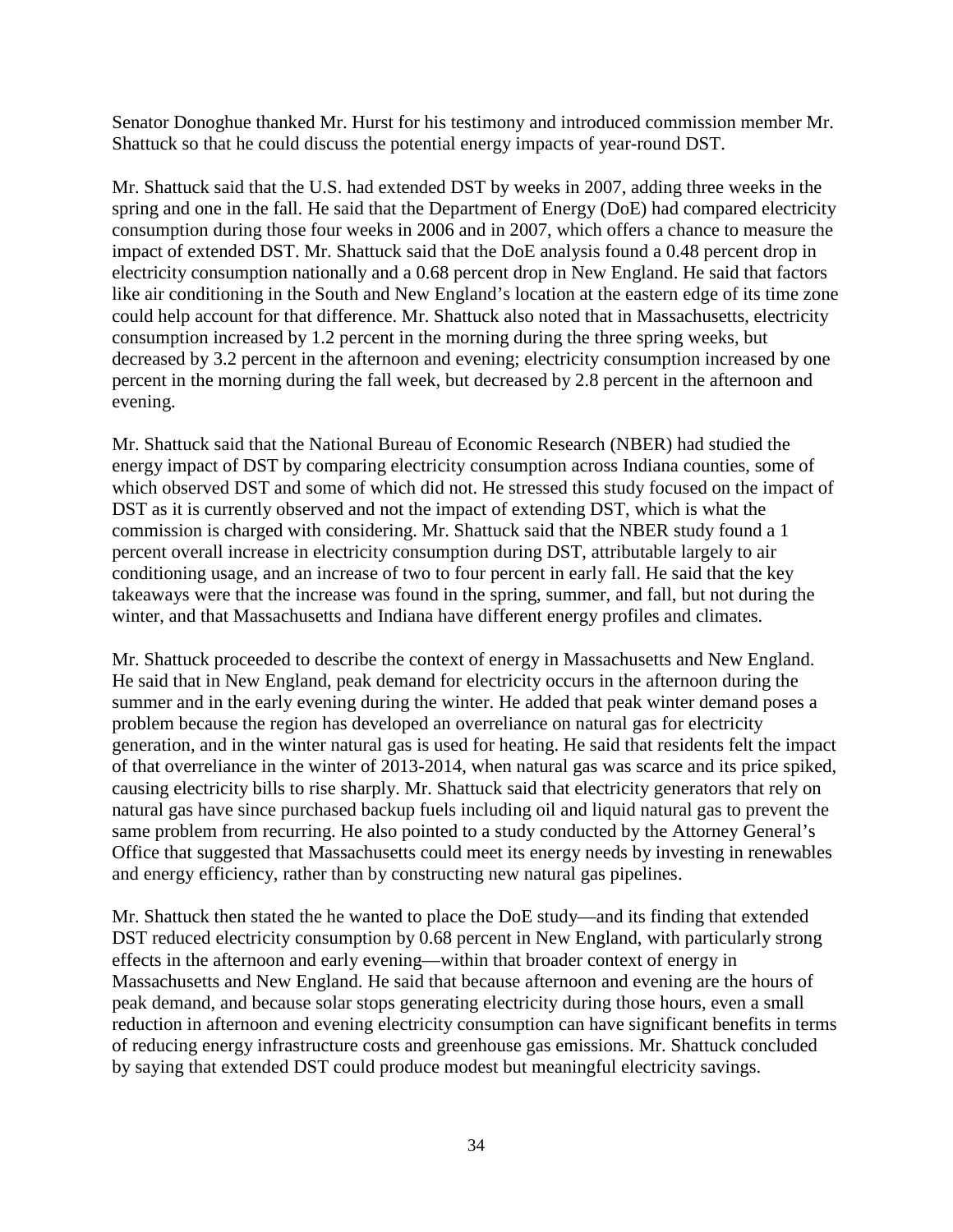Dr. Owens asked why there was a greater change in electricity consumption in the evening during DST. Mr. Shattuck said that people's routines are more flexible in the evening, so the amount of electricity they consume in the evening can fluctuate more.

John Warren asked if the data included commercial electricity consumption. Mr. Shattuck said that the data included all electricity, including commercial consumption.

Representative Frost said that he had always heard that the energy savings from DST were negligible and asked for Mr. Shattuck's response. Mr. Shattuck said that while the savings were not massive, they were appreciable. He added that energy efficiency reduced Massachusetts' electricity consumption by three percent, enough to make the commonwealth a national efficiency leader, so even a 0.5 percent decrease due to DST would go a long way in helping Massachusetts avoid new infrastructure and environmental costs.

Robert LePage asked if variations in weather impacted the data. Mr. Shattuck said that between summer and winter that impact would be large, but that when comparing certain months from one year to the next it would not be large. Mr. LePage asked what the dollar value of a 0.5 percent reduction in energy savings would be. Mr. Shattuck said that he would have to get back to Mr. LePage with an answer.

Representative Cahill said that he agreed with the analysis of how extended DST would affect electricity consumption in the morning and in the afternoon and evening, even though the electricity consumption of hospitals and similar organizations is to some extent fixed. Representative Frost said that because hospitals always have their lights on he is not sure that they would see savings. Mr. Shattuck said that savings would flow to everyone if year-round DST prevented a buildup of infrastructure to meet peak demand.

Senator Donoghue asked if the DoE study contained the best data available for the commission's purposes. Mr. Shattuck said that it was the best data available to the commission, and that the DoE study was more relevant than the Indiana study.

Senator Donoghue thanked Mr. Shattuck for his testimony and opened the commission meeting to general discussion. Representative Frost said that he remained concerned about children going to school in the dark and mentioned a study conducted in the 1970s that addressed the issue. He added that the commission should hear from Massport and also from television broadcasters, because residents might have to stay up late to watch the Patriots on Sunday Night Football. Representative Finn said that he would like to hear from the entire New England Region. Mr. LePage said that he wanted to hear about the impact year-round DST would have on student and employee performance, the financial services industry, and television broadcasters. In addition to the question of children going to school in the dark, Mr. Emswiler suggested that commission consider a paper published by the American Academy of Pediatrics recommending that school start times be pushed back to a later hour. Dr. Owens noted that she had written the paper. Mr. Emswiler added that Massachusetts could throw its weight around and force Sunday Night Football to start earlier. Representative Frost said that Roger Goodell would never agree to that.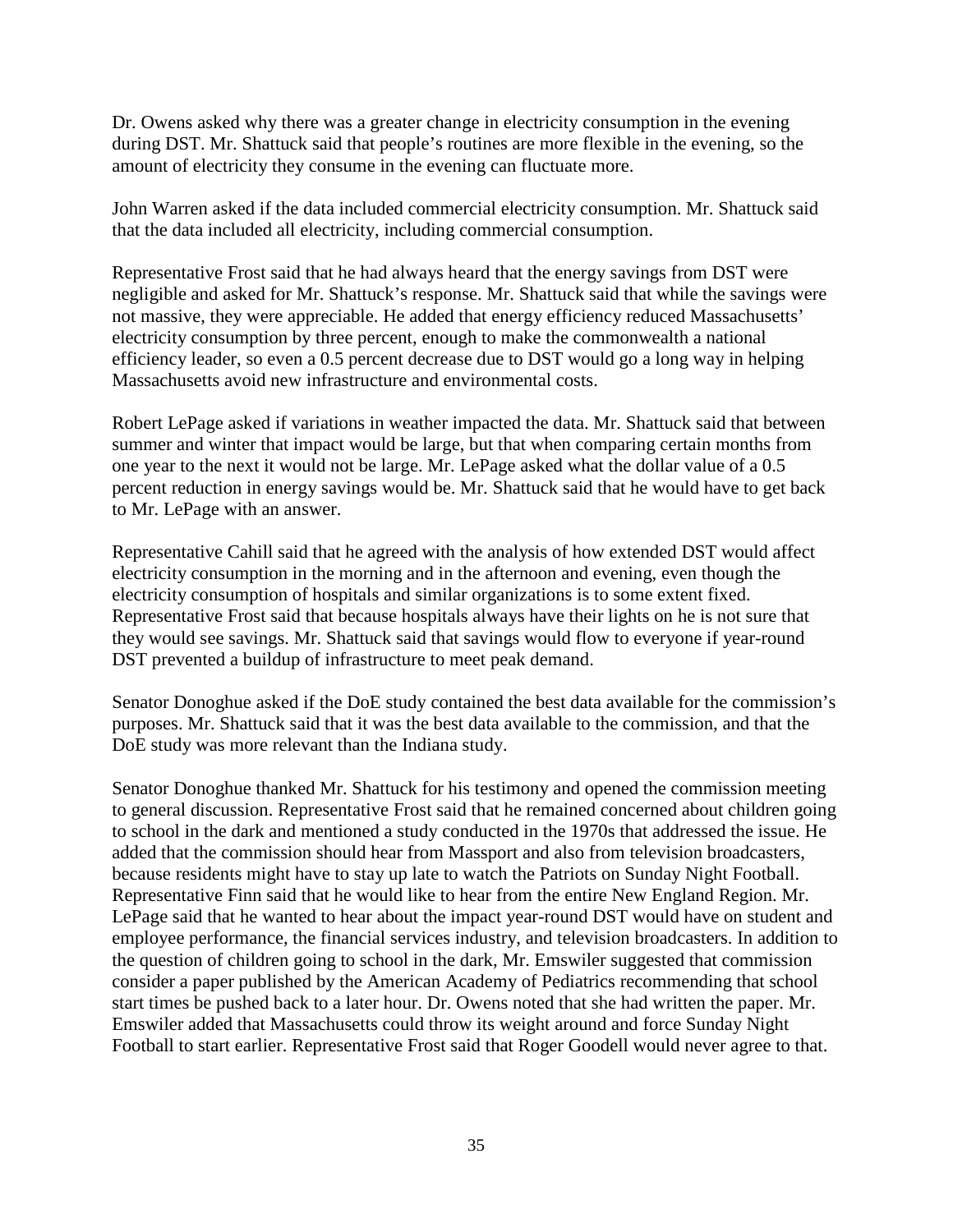Senator Donoghue said that it was clear that the commission members were very invested in the issue and that the commission would continue to learn more about it.

Senator Donoghue adjourned the meeting at 12:41 p.m.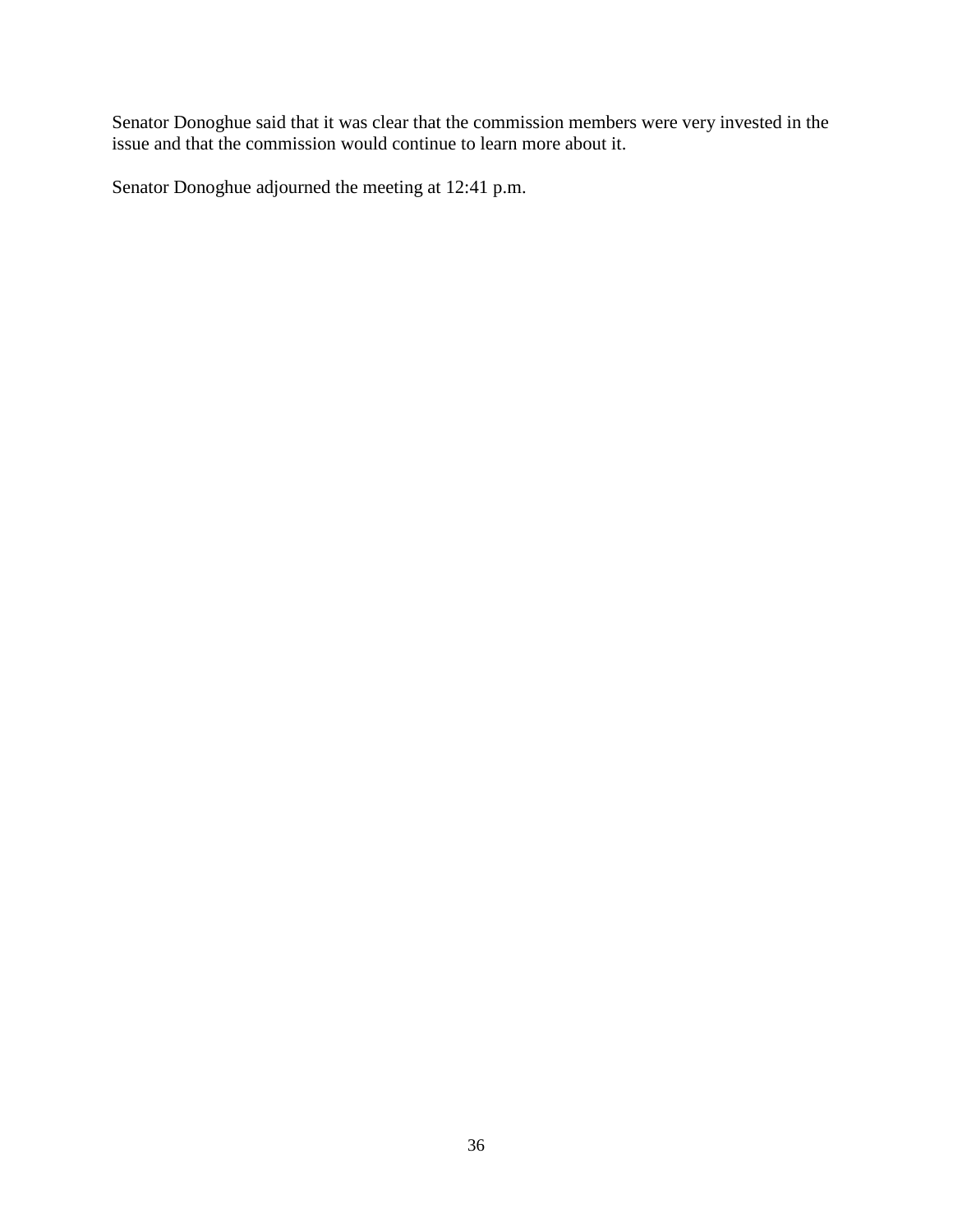*Special Commission on the Commonwealth's Time Zone Wednesday, April 12, 2017 (Meeting 3)*

## **Massachusetts State House Hearing Room 222 Boston, MA 02133**

#### **Members present (appointed by):**

Representative Daniel Cahill (Speaker), Chairman Eileen M. Donoghue (Senate President), Thomas Emswiler (Senate President), Representative Michael Finn (Speaker), Representative Paul Frost (House Minority Leader), Tim Miley (Governor), Robert LePage (Governor), Yvonne Spicer (Senate Minority Leader), John Warren (Governor)

#### **Members absent (appointed by):**

Dr. Judith Owens (Speaker), Peter Shattuck (Senate President)

#### **Meeting Minutes**

Senator Donoghue welcomed the members of the special commission and thanked them for being in attendance. She motioned that the minutes of the commission March 15 meeting be approved. Representative Cahill seconded the motion, and the minutes were approved unanimously on a voice vote.

Senator Donoghue introduced University of Washington professor Christopher M. Barnes and University of Oregon professor David T. Wagner, authors of the papers "Changing to Daylight Saving Time Cuts Into Sleep and Increases Workplace Injuries" and "Lost Sleep and Cyberloafing: Evidence From the Laboratory and a Daylight Saving Time Quasi-Experiment," who joined the commission via conference call. Senator Donoghue noted that Mr. Barnes and Mr. Wagner specialize in, among other things, sleep and fatigue issues in the workplace and that of particular interest to the commission is their research and writing about the impact that transitioning to daylight saving time (DST) has on workplace injuries, workplace productivity, and even the sentencing habits of judges. She added that Mr. Barnes has also authored a paper making sleep-related public health policy recommendations.

Mr. Barnes and Mr. Wagner said that their study on workplace injuries measured the effect that transitioning in and out of DST has on sleep using data from the Bureau of Labor Statistics. They said that while they found no effect from the fall transition, workers lost an average of 40 minutes of sleep on the Monday following the spring transition. Mr. Barnes and Mr. Wagner then proceeded to describe the second piece of the study, which relied on 23 years of data from the Mine Safety and Health Administration. They noted that mines were a particularly useful workplace to examine, because mining work occurs largely underground and differences in sunlight would therefore not confound the data. Mr. Barnes and Mr. Wagner said that they found a 5.7 percent increase in the number of injuries on days following the spring transition to DST and a 67.6 percent increase in the number of days lost due to injury, suggesting an increase in the severity of the injuries.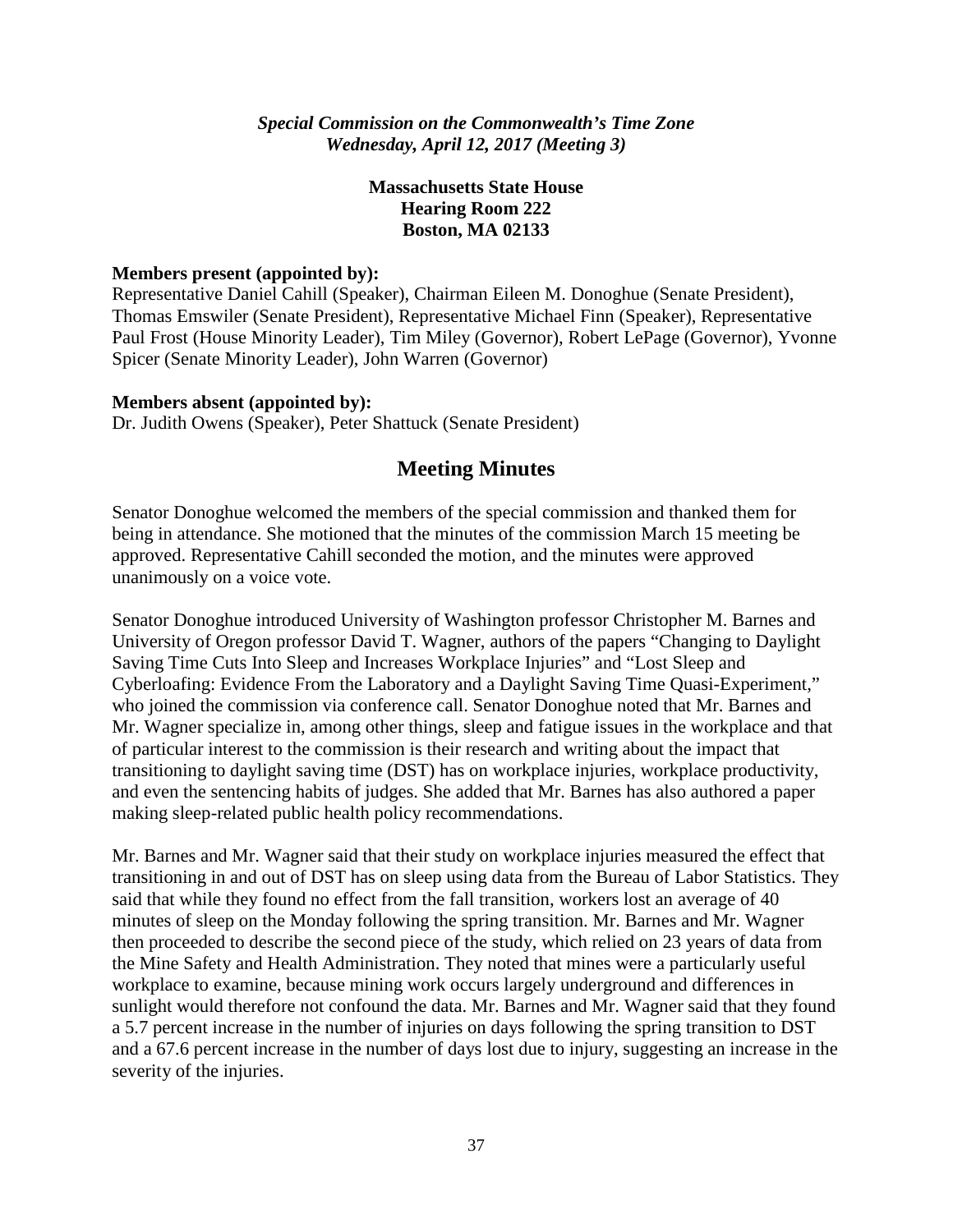Mr. Barnes and Mr. Wagner then moved on to their study on cyberloafing, the first part of which used Google search data from 203 metropolitan areas to determine whether workers were more likely to visit websites that were unrelated to their jobs on the Monday following a transition to DST. They said that they measured an increase in traffic to entertainment-related websites of between 3.1 and 6.4 percent, which they interpreted as a sign that workers were too tired to focus on their jobs. Mr. Barnes and Mr. Wagner explained that the second part of their study used data from a laboratory experiment to determine the impact of sleep interruption on cyberloafing. They said that they found that an hour of disturbed sleep led study participants to cyberloaf for, on average, 20 percent of the duration of an assigned task.

Mr. Barnes and Mr. Wagner then ran through many of their other studies, which have found that following the spring transition to DST judges hand out longer sentences, minorities are more frequently searched and arrested frivolously, the rates of heart attacks and fatal vehicle accidents increase, and children are less attentive in class and receive lower scores on the SAT. Thomas Emswiler asked if Mr. Barnes and Mr. Wagner could share those studies with the commission. Senator Donoghue said the commission would welcome them, and Mr. Barnes and Mr. Wagner said they would share the studies.

Senator Donoghue thanked Mr. Barnes and Mr. Wagner for their testimony and introduced Dr. David Prerau, a DST researcher, historian, and author. She noted that Dr. Prerau is a worldrenowned authority on DST, the author of the book Seize the Daylight: The Curious and Contentious Story of Daylight Saving Time, which details the history, science, and politics of the practice, contributed to the largest ever technical study on DST, coauthored three reports to Congress on the subject, and served as a consultant to both the U.S. Congress and Britain's Parliament on legislation related to extensions of DST.

Dr. Prerau said that he was happy to be able to share his 40 years of expertise on DST with the commission. He noted that DST was first practiced during World War I and is now observed in 70 countries and in 48 states. He said that although people can adapt to losing an hour of sleep during the spring transition to DST, there are effects that resemble those caused by jet lag. Dr. Prerau added that these effects could perhaps be mitigated by a public health information campaign leading up to the transition date. He cautioned commission members to carefully distinguish between the effects of the transition to DST and the effects of the period itself.

Dr. Prerau said that one of the major benefits of year-round DST—more sunlight during winter afternoons—has a flipside: darker winter mornings. He noted that with year-round DST in place, January sunrise times would be as late as 8:23 a.m. in Boston and late as 8:23 a.m. in Williamstown. Dr. Prerau said that when Congress experimented with year-round DST in the 1970s there was a negative effect on the safety of children walking to school in the dark, prompting Congress to institute an eight-month DST schedule—longer than the usual six-month schedule, but shorter than the year-round experiment. He added that creating darker, colder commutes during January, the coldest month, could make roads icier or snowier, although he said there was no related data available.

Dr. Prerau said that year-round DST would create a four-month, one-hour time difference between Massachusetts and business and political capitals in New York City and Washington,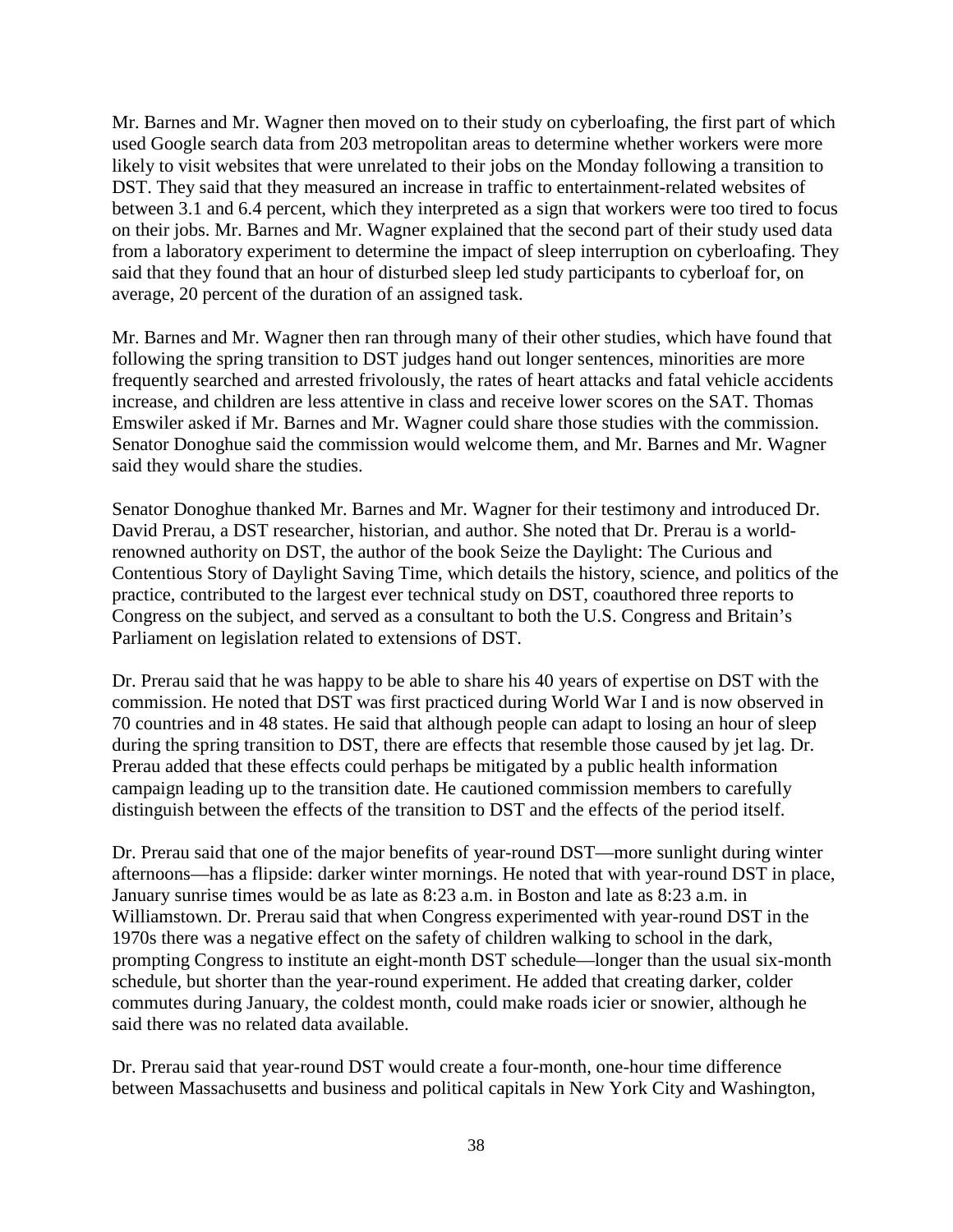D.C., respectively. He noted that the difference would put the commonwealth out of sync with both the stock market and large markets along the East Coast, but had no data on what impact that might have.

Dr. Prerau went on to say that uniformity is a major concern when it comes to the observation of time, noting that after World War II there was hodgepodge of states and cities observing DST on different schedules, which caused chaos. He added that the Uniform Time Act of 1966 instituted national start and end times for DST. He added that following the 2007 extension of DST, Canadian provinces had to choose whether to adjust their DST calendars to match the U.S., and that ultimately every province elected to adopt the new U.S. calendar. He said that a lack of uniformity can affects business by causing confusion around deliveries, calls, and deadlines.

Dr. Prerau then mentioned a number of additional concerns related to Massachusetts ceasing to be in sync with the rest of the Eastern Time Zone, including potential confusion around flight schedules, later start times for live, nationally broadcast events like Sunday Night Football, the State of the Union address, and the Oscars, and the unpleasantness of living near the border between time zones.

John Warren asked if there are any studies of how lack of uniformity in DST observation affects the business community. Dr. Prerau said that there was anecdotal evidence of businesses choosing not to locate in Indiana and noted that the Indiana Chamber of Commerce preferred uniformity.

Representative Frost said he had not thought about the problem of kids going to school in the morning when—in addition to being dark—it is cold and icy. He noted that Massachusetts school districts sometimes delay school due to icy conditions or extreme cold. Dr. Prerau said that in 1974 some schools sought to avoid those problems by starting an hour later, which caused some conflicts with work. He added that some schools distributed reflective tape to students.

Senator Donoghue thanked Dr. Prerau for his testimony and introduced Jim Smith, general counsel to the Massachusetts Broadcasters Association (MBA), a trade organization that represents more than 200 radio and television broadcasters in the commonwealth.

Mr. Smith said that year-round DST would be hard to implement for Massachusetts broadcasters. He said that national evening news programs would be broadcast an hour later during the fourmonth period when Massachusetts would be out of sync with the rest of the Eastern Time Zone, affecting local evening shows. He added that the 8 p.m. to 11 p.m. slot for network programming would become a 9 p.m. to midnight slot, disrupting local news broadcasts, which are important to broadcasters' bottom lines and to the public interest.

Mr. Smith mentioned the potential for additional confusion in places like the Berkshires, where broadcasts are often coming from Albany. He said there would also be a need to educate broadcasters about the implications of the change to year-round DST, noting that there are sometimes restrictions on when syndicated shows can be broadcast. *The Ellen DeGeneres Show*, he said, is embargoed until a certain time. Mr. Smith said that radio would also be affected by the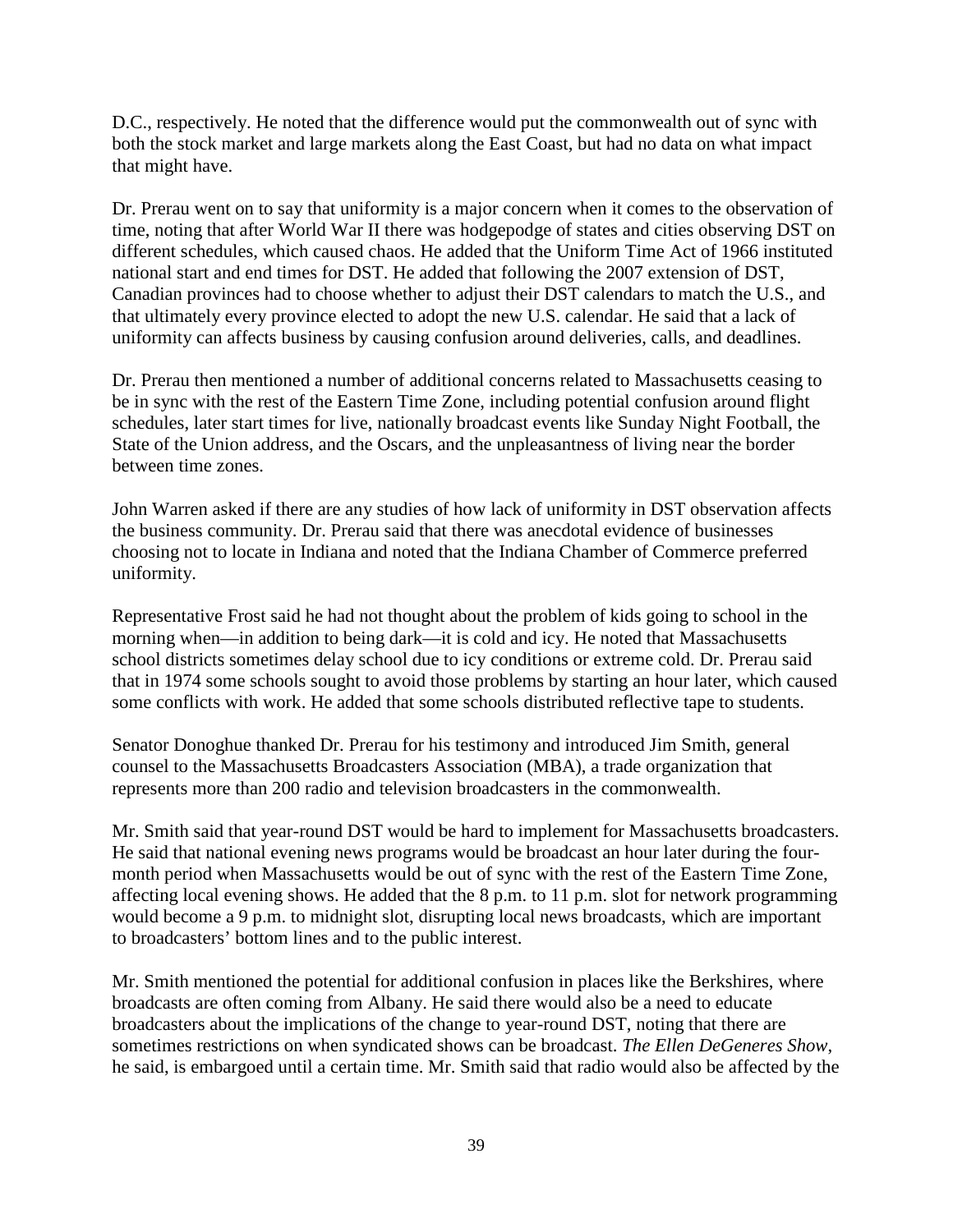change to year-round DST. He said that national news shows, for example, have to be coordinated across time zones.

Mr. Smith went on to say that the biggest complication of year-round DST would be the scheduling of live television events. He said that an event like the Oscars, which ended at around 12:10 a.m. this year, would instead end at around 1:10 a.m. With regard to sports, Mr. Smith said that p.m. is primetime for school and work night events and leagues would not alter their schedules to accommodate Massachusetts because the need to capture the West Coast market is greater than the need to capture the Massachusetts market. He said that even if every New England state observed year-round DST they would still be outliers, adding that there would be no changes in national live broadcast schedules if New York or Pennsylvania did not join New England.

Mr. Smith concluded by stating that the practical concerns of observing year-round DST are too great for the MBA to support it and by thanking the commission for including the MBA.

Representative Frost asked whether the MBA would be more supportive if New York changed to year-round DST in addition to New England. Mr. Smith said yes, reiterating that New England acting alone presents enormous issues to broadcasters.

Mr. Emswiler asked if local news was the biggest revenue source for broadcasters. Mr Smith said it was. Mr. Emswiler asked if there were local news shows during morning hours. Mr. Smith said there were. Representative Frost asked if revenue earned from an additional hour of local news in the morning would offset revenue lost due to changes in local news schedules in the evening and at night. Mr. Smith said that it would not, because the 6 p.m. and 11 p.m. slots are the biggest revenue generators.

Senator Donoghue thanked Mr. Smith for his testimony and introduced José C. Massó, director of policy at Massport. She noted that Mr. Massó has also served as Massport's director of community relations and that he advises the agency on policies that might affect its ownership and management of Boston Logan International Airport, Hanscom Field, Worcester Regional Airport, and the Port of Boston.

Mr. Massó said that he was joined by Nancy Donoghue, Massport's director of government affairs, and Ed Freni, Massport's director of aviation. He noted that airports used universal time to communicate with each other, but not with the public, and said that a change to year-round DST would cause confusion in nearby destinations served by Logan International Airport, including New York City, Washington, D.C., and Atlanta. Mr. Massó added that a number of transportations services that connect to Logan, including rail and bus services, would have to adjust their schedules.

Mr. Massó said that Logan serves 36 million passengers each year, with millions of them taking international flights. He said that there is already a three weeks of the year during which the U.S. observes DST and Europe does not, which causes confusion and creates new challenges. Mr. Massó commented that there would be similar confusion were Massachusetts to observe yearround DST, although the situation might be better if all the New England states acted together.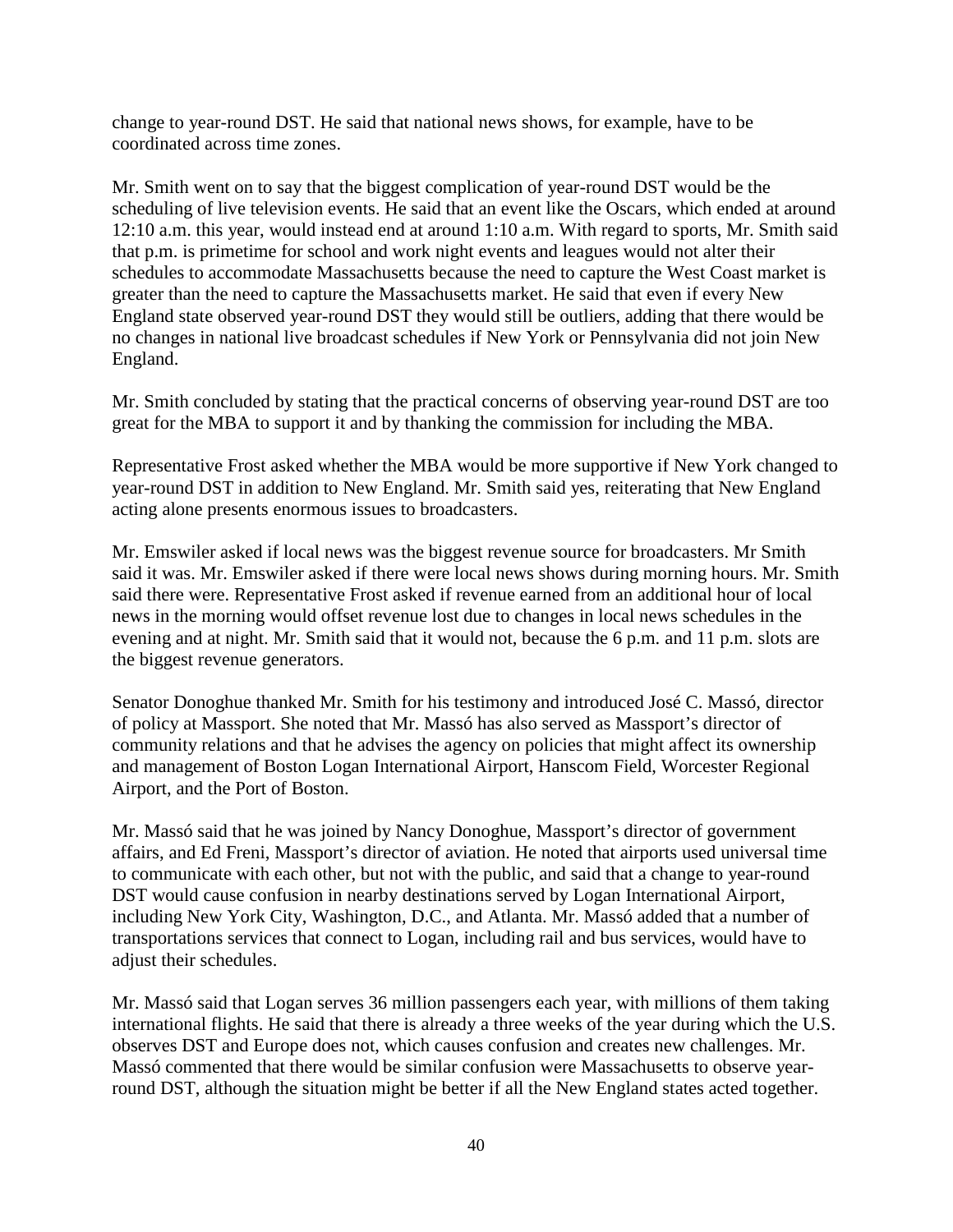Representative Frost asked whether Massport would be more supportive if New York changed to year-round DST in addition to New England. Mr. Massó said that it is important not to be an outlier, but the bigger the better when it comes to the size of the region observing year-round DST.

Representative Frost asked if the change to year-round DST would cause confusion for business travelers. Mr. Eni said that there would be a new layer of confusion.

Mr. Miley asked for further explanation of the challenges associated with the three weeks during which the U.S. observes DST and Europe does not. Mr. Eni said that during those three weeks there is a need for additional staff at gates and resources are needed to plan for the additional complexity. He added that the entire U.S. is dealing with that complexity during those three weeks.

Robert LePage asked about the impact on travelers going to airports in Hartford or Albany from Western Massachusetts. Mr. Eni said that if Massachusetts were out of sync with a neighboring state, then travelers would have to do the same mental calculations that they do now when traveling to a different time zone.

Mr. Warren asked if there were significant costs to nonconformity. Mr. Eni said that he did not have specific numbers, but that there would be staff costs, scheduling costs, and transaction costs.

Mr. Emswiler asked if most of Logan's passengers were from New England. Mr Eni said yes, but not exclusively.

Representative Frost asked if there would be costs to an advertising campaign educating passengers about the change to year-round DST. Mr. Massó said there would be costs to such a campaign.

Mr. Miley asked what percentage of Logan's 36 million annual passengers stop at the airport to make a connection. Mr. Eni said about 10 percent of passengers are making a connection.

Senator Donoghue thanked Mr. Massó for his testimony and adjourned the meeting at 12:50 p.m.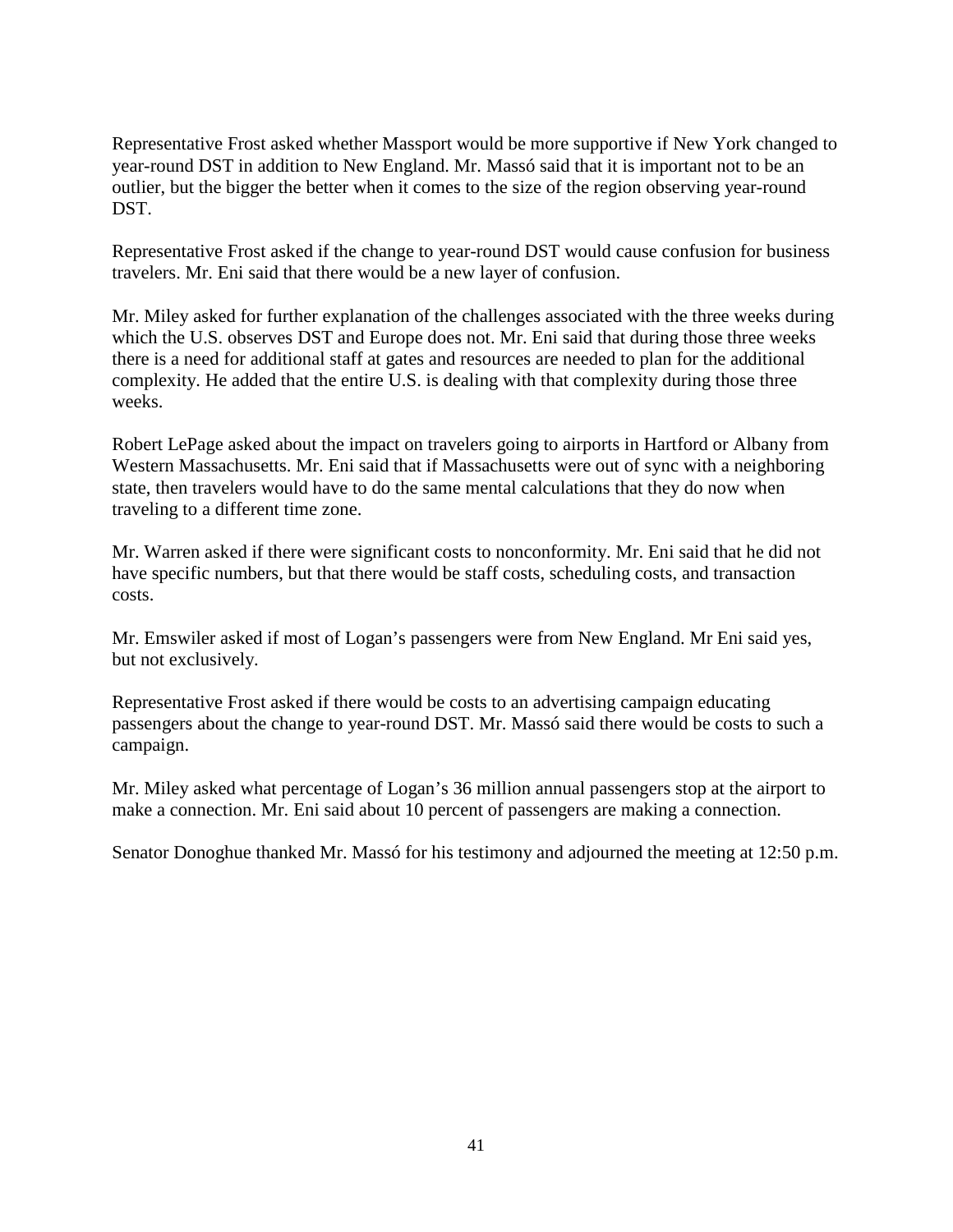#### **Special Commission on the Commonwealth's Time Zone Wednesday, May 31, 2017**

## **Massachusetts State House Hearing Room 222 Boston, MA 02133**

#### **Members present (appointed by):**

Chairman Eileen M. Donoghue (Senate President), Thomas Emswiler (Senate President), Representative Michael Finn (Speaker), Representative Paul Frost (House Minority Leader), Yvonne Spicer (Senate Minority Leader), John Warren (Governor); Dr. Judith Owens (Speaker), Representative Daniel Cahill (Speaker),

#### **Members absent (appointed by):**

Peter Shattuck (Senate President), Tim Miley (Governor), Robert LePage (Governor)

#### **Meeting Minutes**

Senator Donoghue welcomed the members of the special commission and thanked them for being in attendance. She motioned that the minutes of the commission April 12 meeting be approved. The minutes were approved unanimously on a voice vote.

Senator Donoghue introduced commission member Dr. Judith Owens, director of the Center for Pediatric Sleep Disorders at Boston Children's Hospital and a professor of neurology at Harvard Medical School, to discuss the impacts of year-round DST on student sleep, health, and safety.

Dr. Owens began her presentation by introducing basic background information on the function of sleep. She explained that sleep is regulated by two simultaneous processes, the 24 hour circadian rhythm of sleep/wakefulness and the sleep drive. Dr. Owens said that the sleep drive is contingent on a number of factors including how long a person has been awake, the quantity and quality of the person's previous night's sleep, and the person's individual sleep needs. She then provided a more thorough explanation of the circadian timing system, the governing function of all physiologic systems in the human body. She explained that each cell in the body possess an internal clock that must be synchronized with other cells and with the environment, adding that misalignment between the internal clock and the external light-dark cycle can have negative consequences for a person's physiologic function and health. Dr. Owens stressed that it is not just how much a person sleeps, but also when a person sleeps that has a significant impact on well-being. Dr. Owens explained that sleep regulation consists of two competing functions, the homeostatic sleep drive and the circadian wake drive, which fluctuate throughout the day and impacts a person's level of alertness.

Dr. Owens said that it is critically important for adolescents to get a healthy amount of sleep every night. She explained that all adolescents experience a shift in their sleep patterns, especially with the onset of puberty, and that as a result of this biological shift, sleep times and wake times change drastically. According to Dr. Owens, adolescents are biologically programmed to wake up at 8 a.m. or later, but due to school start times, many teens are required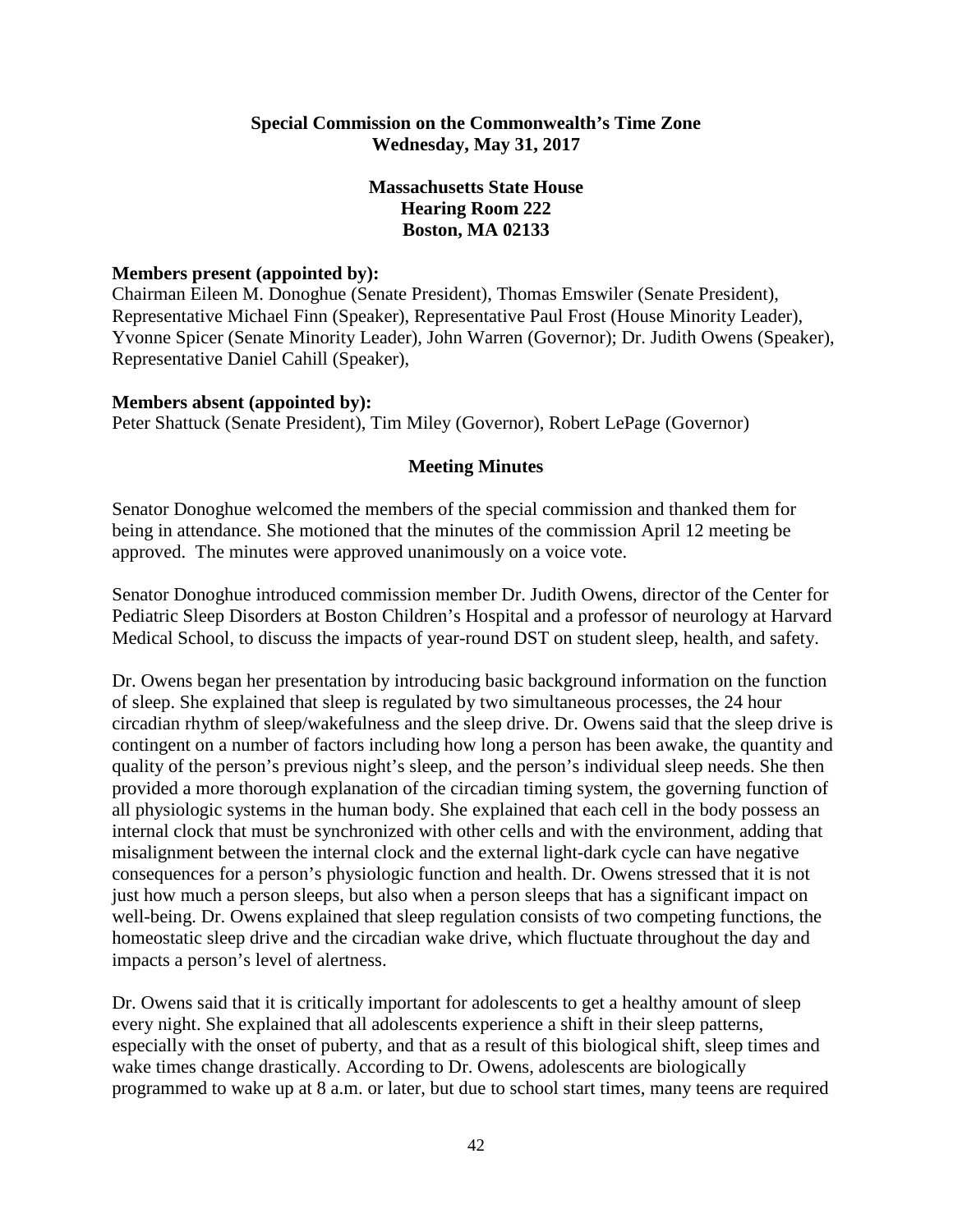to wake up much earlier, at a point in their sleep cycle when they are the least alert. As a result, Dr. Owens said, many adolescents are not sleeping enough during the week and trying to compensate by sleeping in on weekends. She added that from a biological perspective, sleeping in cannot make up for insufficient sleep during the week and can actually exacerbate problems with the body's sleep cycle, a phenomenon known as "social jet lag" that can persist for up to three days, causing daytime sleepiness, poor concentration, or a depressed mood. Dr. Owens stated that eight to 10 hours of average sleep is needed for middle school and high school students to maintain optimal health, safety, and achievement, while children ages six to 12 need nine to 12 hours of sleep.

Dr. Owens then discussed sleep's effect on performance, health, and safety. She explained that either too much sleep or too little sleep can drastically change the brain's ability to function in response to the environment, impacts gene activation, slows the ability to recover from stress, and causes the release of stress hormones. Dr. Owens added that lack of sleep has serious negative impacts on executive functions such as planning, problem solving, decision making, divergent thinking, judgment, motivation, and emotional response. In addition, she said that the reward-related functions of the brain undergo changes during adolescence that, if combined with insufficient sleep, can impact teen's decision making behaviors and their ability to perceive negative consequences, which leads to increased risk taking. Dr. Owens said that teens who slept for fewer than eight hours on average were more likely to be involved in physical altercations, smoke cigarettes or marijuana, drink alcohol, be sexually active, feel sad or hopeless, and have considered suicide than teens who slept for eight or more hours on average.

Dr. Owens went on to explain the effects of sleep loss on a person's diet. Dr. Owens stated that studies have shown that lack of sleep can be associated with an increased risk of obesity; as a person's sleep duration affects hunger, food intake, eating patterns, physical activity, and insulin metabolism.

According to Dr. Owens, drowsy driving accounts for roughly 7% of all crashes in which a vehicle is towed from the scene, 13% of crashes that result in hospital admission, and 16-21% of all fatal crashes. Dr. Owens expounded upon this by stating that driver who are 16 to 25 years of age are involved in more than 50% of the 100,000 police-reported fatigue-related crashes each year. Dr. Owens stressed the dangers our drowsy driving by informing the commission that sleep loss impairments can be just as dangerous as alcohol intoxication in drivers.

Dr. Owens then transitioned her presentation to the topic of school start times and how adolescents would greatly benefit from additional sleep. Dr. Owens shared with the committee that the American Academy of Pediatrics recommended that schools not start until 8:30 AM or later, to allow teens to get the appropriate amount of sleep during the growth years.

Dr. Owens presented information that supports the concept of delayed school start times and went on to explain that even a modest delay of 30 minutes has been shown to have significant impacts on student health and academic achievement. Dr. Owens continued to support this claim by stating that students who get more sleep have improved attendance, lower rates of tardiness, higher grades, and a declined dropout risk. Dr. Owens also shared delayed start times are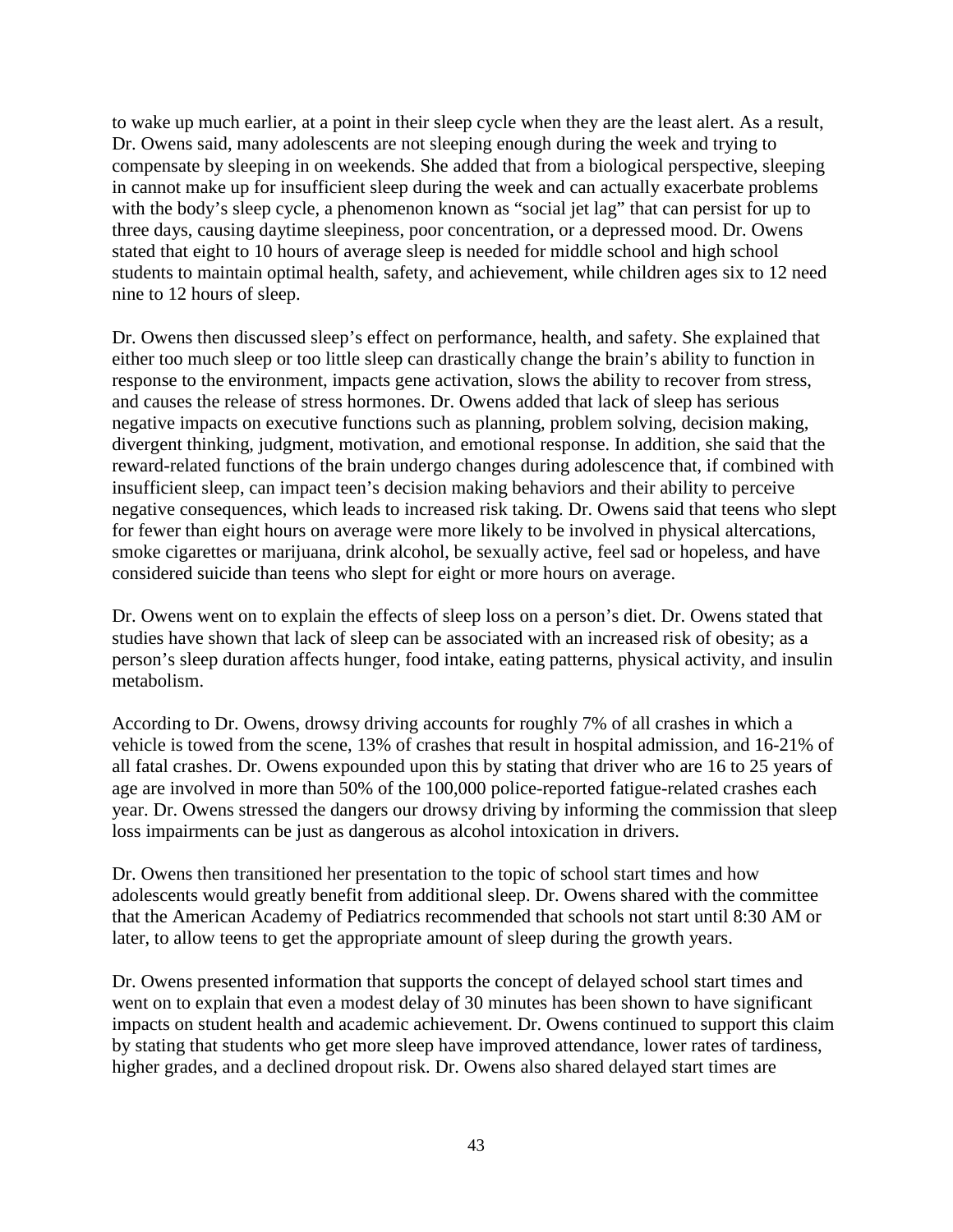associated with improvements in mood, health, and safety; as there is a significant decline in early morning car accidents amongst teenaged drivers.

Dr. Owens then went on to present information on elementary school start times and how the data is not as extensive as studies that have been done on middle school and high school students. Dr. Owens says that this lack of data is due to school-aged children being more likely to be "morning people" who have a strong preference for earlier bed and wake times.

Dr. Owens included detailed information on Massachusetts public school start times. According to a study presented by Dr. Owens, the average start time for public schools in Massachusetts was 7:53 AM in the 2011-2012 school year, but dropped to 7:37 AM in the 2014-2015 school year. Dr. Owens also shared that in the 2011-2012 school year only 8% of all Massachusetts public schools started before 7:30 AM, but that average has increased to 26% during the 2014- 2015 school year.

Dr. Owens then proceeded to explain the concept of civil twilight. According to Dr. Owens, civil twilight is when the sun is just below the horizon and there is enough natural light to have high visibility to do most outdoor activities. Dr. Owens started that civil twilight occurs in Massachusetts approximately 30 minutes before sunrise.

Dr. Owens presented information highlighting the impact that shifting time zones has on civil twilight and sunrise in Massachusetts. According to Dr. Owens, civil twilight and sunrises occurs 30 minutes to an hour later during daylight saving time in the months of November, December, January, and February than when on Eastern Standard Time. Dr. Owens proceeded to explain what this effect has on school start times.

According to Dr. Owens, if school starts between 7:00 AM and 7:30 AM, commutes will be in complete darkness for almost all four months and before sunrise for all four months; if school starts between 7:30 AM and 8:00 AM, commutes will be before civil twilight for three months and before sunrise for most of four months; if school starts between 8:00 AM and 8:30 AM, commutes will be before civil twilight for two months and before sunrise for two months; and if school starts at 8:30 AM or later, commutes will be after civil twilight for all four months and after sunrise for most of four months.

Dr. Owens went on to discuss safety concerns for elementary school students in regards to early morning commutes. According to Dr. Owens, shifting time zones would increase the number of days that elementary school children would be waiting for the bus or walking to school before sunrise. Dr. Owens stated that additional safety measures may be needed, such as; lighted bus stops, neighborhood school bus stop monitoring by parents when it is dark in the winter; and walking patrols.

Dr. Owens then discussed potential safety concerns for high school students. Dr. Owens explained that high school students may be more prone to exacerbated seasonal affective disorder and increased car accidents due to lack of light in the morning hours of winter. Dr. Owens also provided information showing that there are significantly more teen involved car crashes in the morning during the school year than during the summer.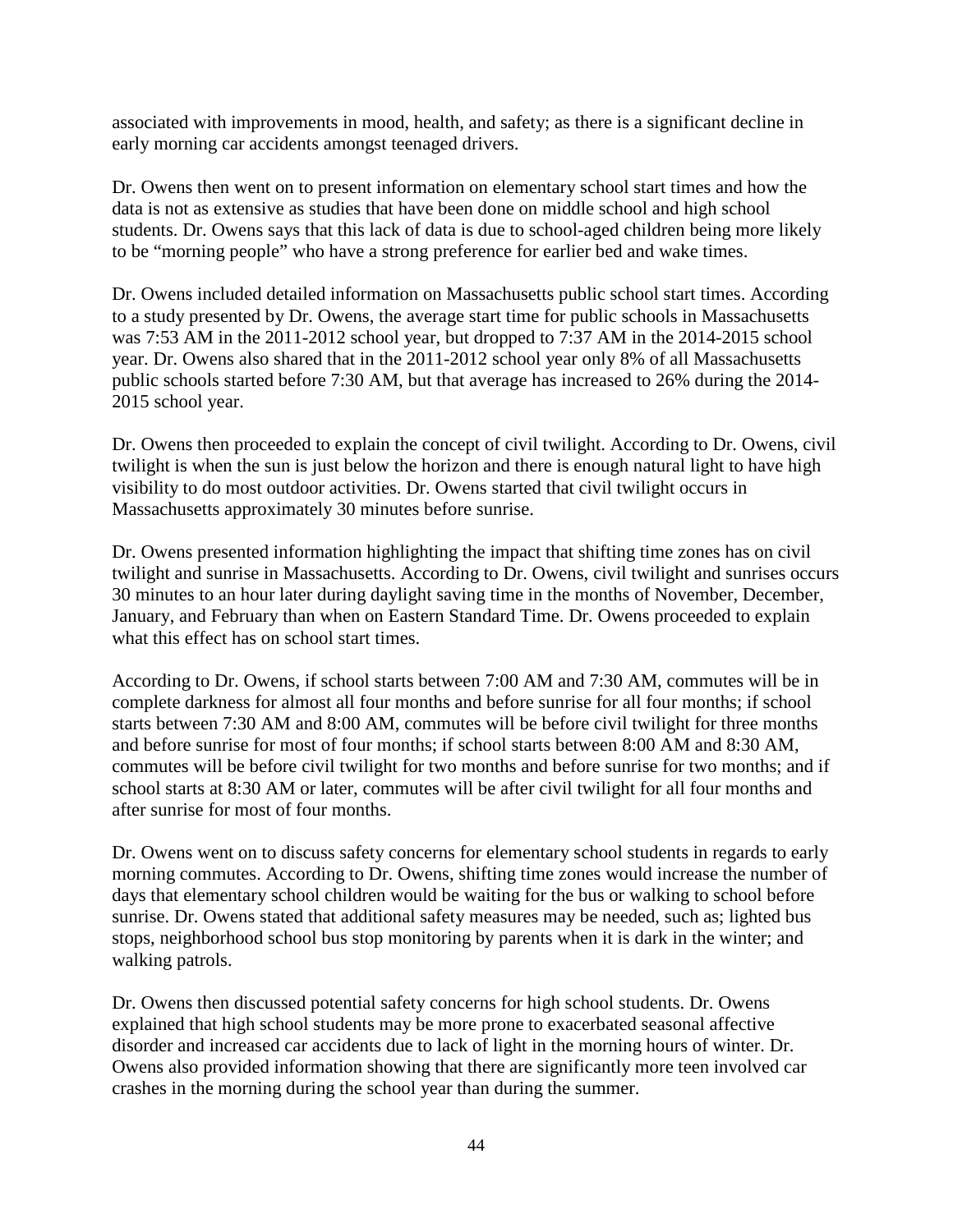Dr. Owens concluded her presentation by stating that she would support Massachusetts changing time zones only if delayed school start times would be considered in the commission's final recommendations. Dr. Owens stated that due to concerns for sleep, health, and wellbeing, all Massachusetts schools should start after 8:00 AM and all middle school and high schools should start after 8:30 AM.

Senator Donoghue then introduced commission member and public health advocate Thomas Emswiler. Mr. Emswiler greeted the commission and began a presentation on the public health impacts that daylight saving time has on the human body.

According to Mr. Emswiler, shifting daylight patterns and sleep deprivation accounted for 30 daylight saving time related fatalities annually in the United States between 2002 and 2011. Mr. Emswiler also elaborated to explain that daylight saving time had a societal cost of \$275 million annually in the United States.

Mr. Emswiler then went on to explain the immediate health impacts that daylight saving time has on public health. According to Mr. Emswiler, there is an increased likelihood of heart attack within the first three days of transitioning to daylight saving time, with those under the age of 65 being affected the most.

Mr. Emswiler also stated that when the United States expanded daylight saving time in the United States, there was a 30 minute increase in daily outdoor recreation, a nine minute decrease in television viewing, and people burned 10% more calories; one pound of body fat every 2.5 weeks.

Mr. Emswiler then concluded his presentation by explaining that the shift to daylight saving time is responsible for increased workplace injuries and springing forward is bad for people's health.

Senator Donoghue thanked the speakers for their testimony.

The Commission members engaged in general discussion concerning the testimony from the speakers. The meeting was adjourned at 12:45 p.m.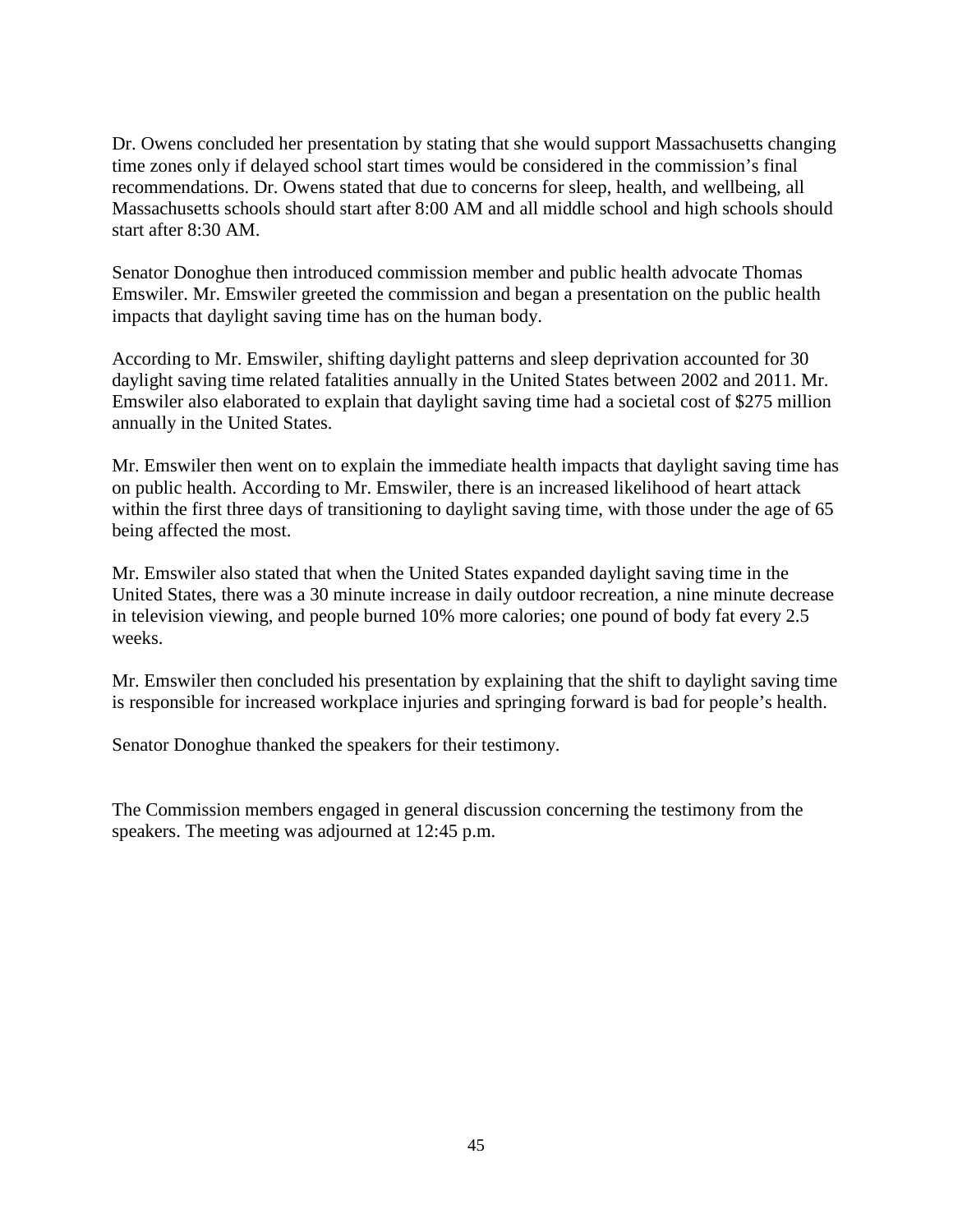## **Special Commission on the Commonwealth's Time Zone Wednesday, September 20, 2017**

## **Massachusetts State House Hearing Room 222 Boston, MA 02133**

#### **Members present (appointed by):**

Chairman Eileen M. Donoghue (Senate President), Thomas Emswiler (Senate President), Representative Michael Finn (Speaker), Representative Paul Frost (House Minority Leader), Dr. Yvonne Spicer (Senate Minority Leader), Dr. Judith Owens (Speaker), Representative Daniel Cahill (Speaker), Mr. Peter Shattuck (Senate President), Ms. Jennifer Barrelle (Governor), Mr. Robert LePage (Governor)

#### **Members absent (appointed by):**

Mr. John Warren (Governor)

#### **Meeting Minutes**

The meeting opened at 2:00 p.m. as Senator Donoghue welcomed the members of the special commission and thanked them for being in attendance. She motioned that the minutes of the commission May 31 meeting be approved. The minutes were approved unanimously on a voice vote.

Senator Donoghue introduced new commission member Jennifer Barrelle, Chief of Staff to the Department of Public Health. Ms. Barrelle will fill the commission appointment previously held by Tim Miley, formerly of the Department of Public Health.

Senator Donoghue explained that the purpose of today's meeting is to have a general discussion about the draft report that was circulated to the commissioners, and that there would not be a vote during this meeting.

Senator Donoghue opened the session to comments from fellow commissioners.

Representative Frost offered comments about the draft report and said that he believed Massachusetts could not switch time zones without New York, and expressed concern about the safety of children in the dark if a switch were to be made. He offered further comments cautioning about potential negative implications of pushing everyone back and suggested that the remedy to his concerns may be the need for more study. He also thanked the commissioners for a good commission with spirited debate and stated it was his belief that the commission was worthwhile even if they did not all agree.

Senator Donoghue responded and said she first wanted to recognize that this commission was a result of a citizen's petition to explore a serious and worthwhile issue, and that she appreciated the civic participation in the Legislature. Senator Donoghue went on to explain that the report was a data-driven analysis that looked into many factors and found there is no solid data as to